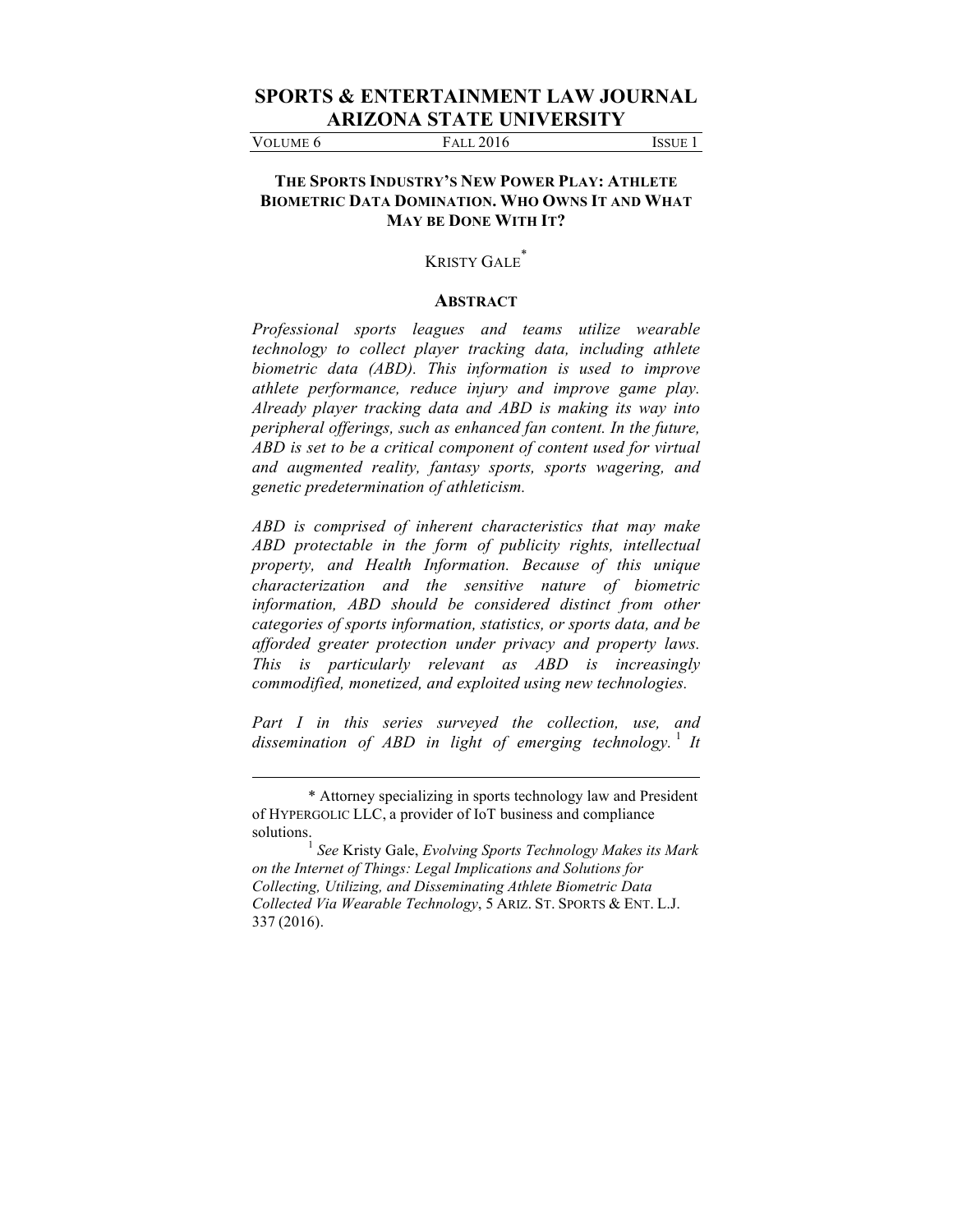*identified potential uses for ABD, and then discussed tensions between property rights and privacy rights and the tensions between the sports industry players who contribute and distribute ABD. It further examined and discussed various definitions of ABD. These definitions lay a foundation for analyzing ABD in relation to the sports industry and under applicable statutory and common law. Finally, Part I presented recommendations for taking a strategic approach when contemplating and thoughtfully defining ABD licensing rights.*

*Part II in this series contemplates and analyzes the legal treatment of ABD. Specifically, Part II analyzes policymaking, the existing regulatory framework, and relevant publicity, intellectual property, and privacy rights. It identifies factors for courts to consider when hearing infringement and privacy claims. It recommends adoption of reasonable, forward-looking social policy and laws as technology evolves. It asserts that athletes own their ABD as a property right and may control its use as a personal privacy right. Finally, Part II suggests proactive ways parties who use ABD may optimize revenuegeneration while mitigating their risks when handling ABD, and proposes practical interim solutions for athletes and other parties who collect, utilize, and disseminate ABD.*

### **INTRODUCTION**

Wearable technology used in the sports industry is being widely adopted to improve athlete performance, reduce injury, and improve team gameplay.<sup>2</sup> Significant amounts of data are being generated by wearable technology.<sup>3</sup> This data is incorporated into next generation statistics provided during sporting event broadcasts, mobile applications, and other fan engagement content. <sup>4</sup> Professional leagues and their partners who collect, analyze, and disseminate the data, are exploring

<sup>2</sup> *See* Nicola K. Smith, *The Wearable Tech Giving Sports Teams Winning Ways*, BBC (Apr. 15, 2016), http://www.bbc.com/

news/business-36036742. <sup>3</sup> *Id.* <sup>4</sup> Kieran Loftus, *Wearing to Win: Wearing Technology in Sport*, THE HUFFINGTON POST (Oct. 12, 2016, 1:11 PM), http://www.huffingtonpost.com/advertising-week/wearing-to-winwearable-t\_b\_12455882.html.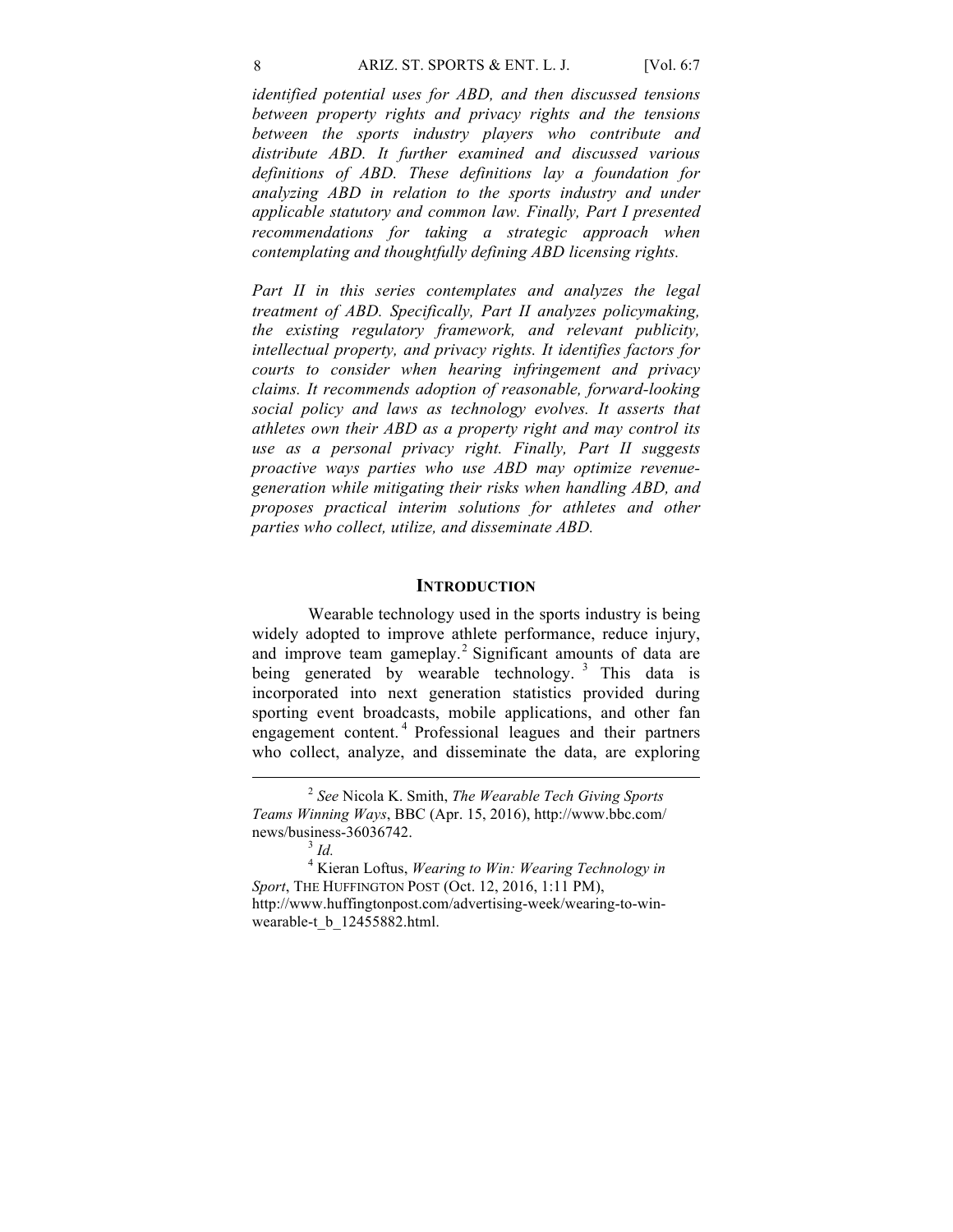new uses for athlete biometric data ("ABD").<sup>5</sup> It is foreseeable that player tracking data, particularly the sub-category of ABD, will make its way into fantasy sports subscriptions, sports betting information, virtual reality and augmented reality products, 3Dprinted merchandise, and more as technology evolves.

Establishing ABD as intangible property accompanied by corresponding rights serves a number of purposes. By characterizing ABD as intangible property instead of mere facts, statistics, or personal information, the ownership of ABD and its attendant legal rights to control and be compensated for ABD is rightfully assigned to those to whom the data inherently belongs and those who contribute ABD. Doing so also benefits the individuals to whom it belongs who invest their own efforts and resources to enhance their ABD and increase its value. Characterizing ABD as intangible property also provides guidance to those who incorporate ABD in their products and services. It serves to inform content creators and those who use ABD for commercial and other purposes of how to protect against misappropriation, infringement and their attendant costs. This exercise also benefits courts and legislators who may encounter ABD and the challenges presented by new technologies. Society, ethics, law, and policy will all undergo change as a result of the commodification of data. Clarifying what ABD is and what it is not can aid those who examine policy, law, and ethics to find socially acceptable solutions.

The discussion in the article *Evolving Sports Technology Makes its Mark on the Internet of Things: Legal Implications and Solutions for Collecting, Utilizing, and Disseminating Athlete Biometric Data Collected Via Wearable Technology* <sup>6</sup> raises and analyzes some legal and ethical issues created by the adoption of wearable technology, proposes definitions that accurately identify what ABD is based upon the purpose of its collection and use, and suggests strategies for defining ABD in licensing, corresponding, publicity, and intellectual property rights. This article continues the discussion by (1) taking a deeper look into the property and privacy rights that correspond

<sup>5</sup> *Id.* <sup>6</sup> Kristy Gale, *Evolving Sports Technology Makes its Mark on the Internet of Things: Legal Implications and Solutions for Collecting, Utilizing, and Disseminating Athlete Biometric Data Collected Via Wearable Technology*, 5 ARIZ. ST. SPORTS & ENT. L.J. 337 (2016).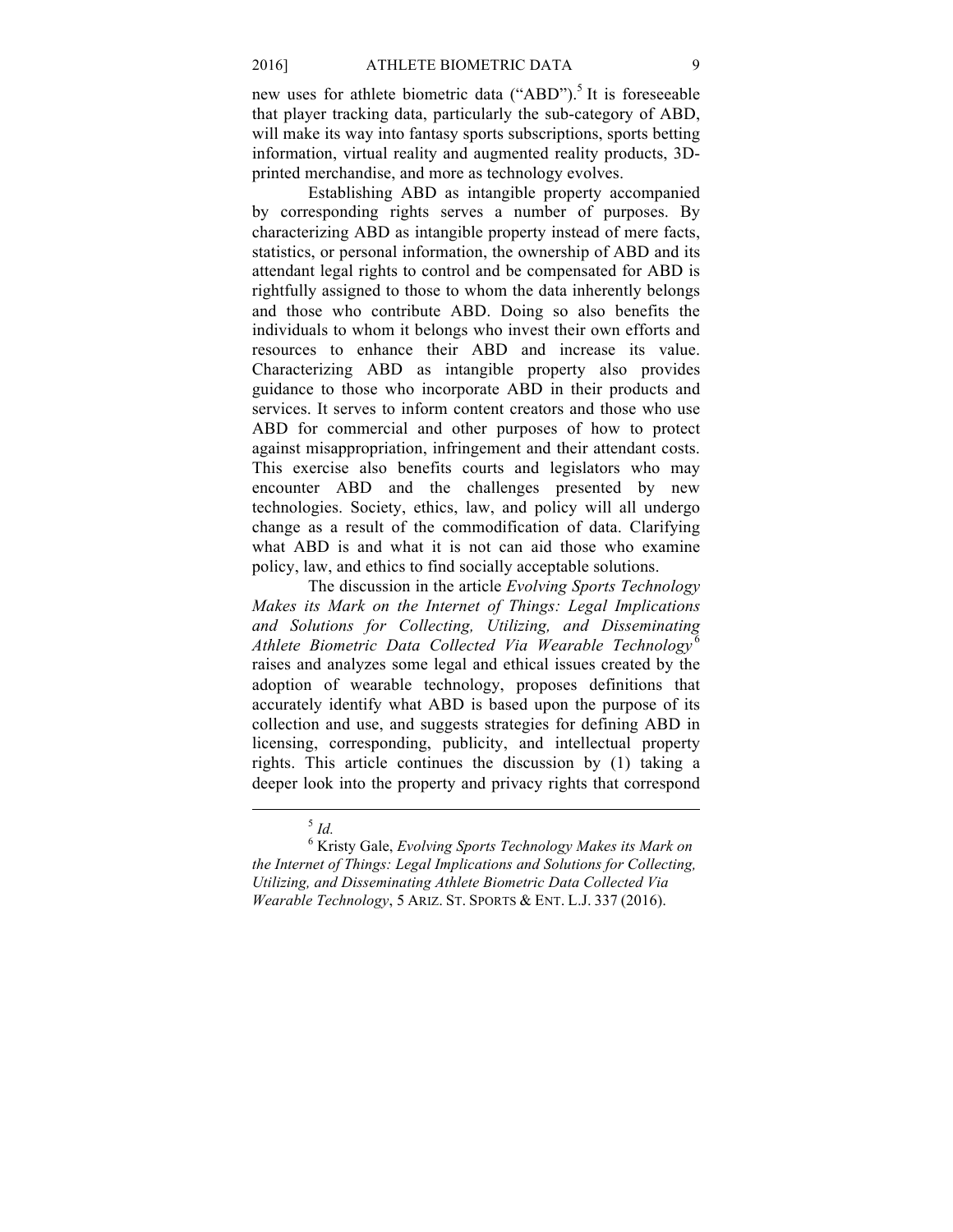to ABD, (2) asserting that athletes own their ABD as a property right and control its use as a personal privacy right, (3) identifying factors for courts to consider when hearing infringement and privacy claims, (4) suggesting ways that parties who use ABD may optimize revenue-generation while mitigating their risk when handling ABD, (5) supporting rapid innovation by recommending the adoption of reasonable, forward-looking social policy and laws as technology evolves, and (6) proposing practical interim solutions for athletes and other parties that collect, utilize, and disseminate ABD.

First, it is important to reiterate those parties in the sports industry who have a stake in the ABD discussion. These include:

- Athletes (Primary Beneficiary);
- Data controllers including leagues, teams, players associations, and others who collect and control proprietary ABD (First-Generation Beneficiaries);
- Data processors including (i) strategic or investment partners who provide services and capabilities to maximize the utility of ABD, and (ii) vendors who process ABD on behalf of data controllers by obtaining, holding, retrieving, analyzing, utilizing, or disclosing ABD to other third-parties (collectively Second-Generation Beneficiaries); and
- Data users such as the media, sponsors, endorsers, other licensed content creators, users who are in some way contractually affiliated with athletes, data controllers, or data processors that generate revenue from the utilization of ABD (Third-Generation Beneficiaries).<sup>7</sup>

Some parties may fall into different categories at different times depending on the role they play in relation to the collection, use, and dissemination of ABD. Sports fans and others who participate in the sports ecosystem may be considered Fourth-Generation Beneficiaries as they increasingly create content and consume sports entertainment, both of which impact the legal rights of interested parties and impact revenuegeneration in the sports industry. Collectively these parties are ABD Beneficiaries.

Second, a working definition of ABD must be understood in order to differentiate among the different

<sup>7</sup> *Id.* at 341.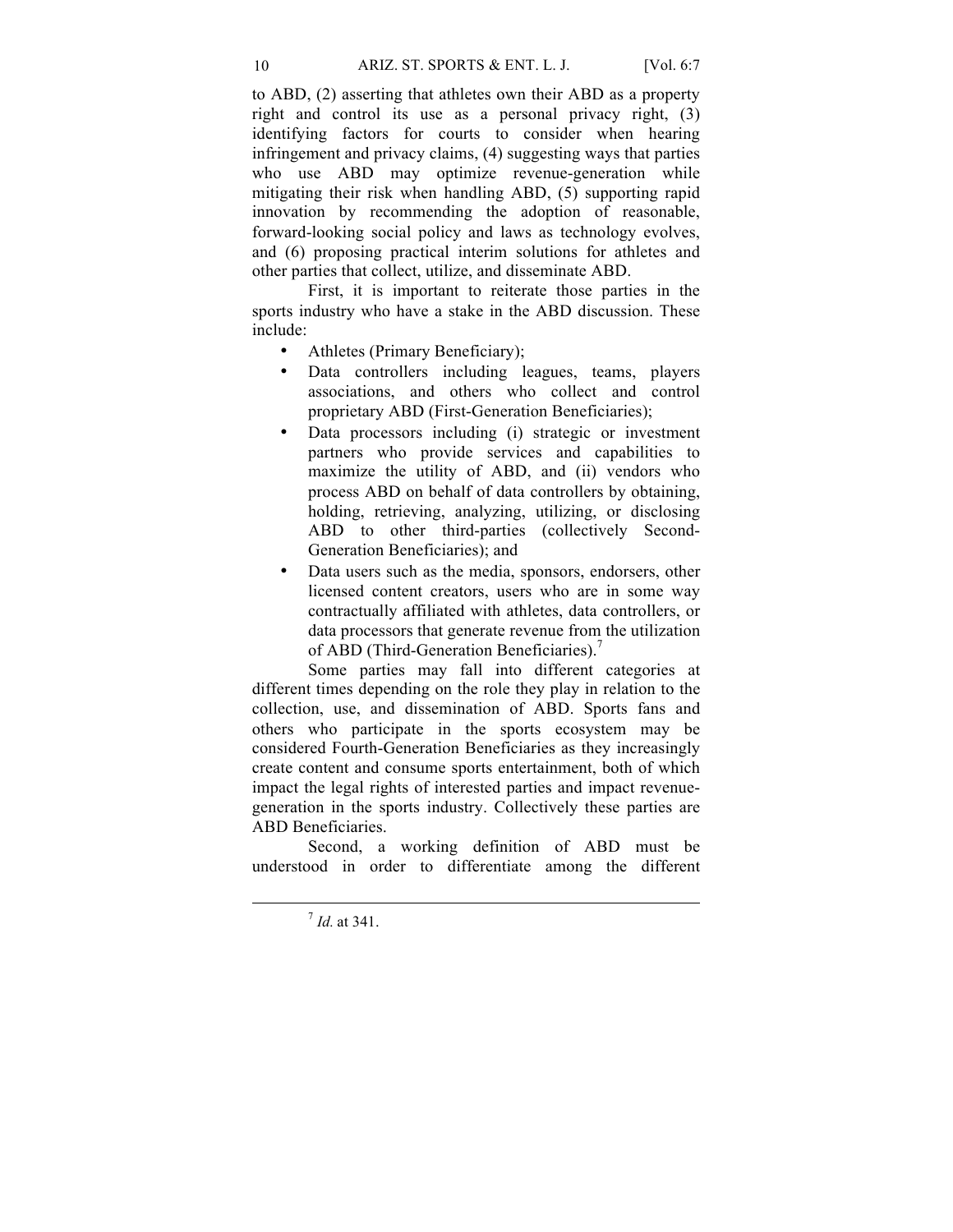definitions used in the sports industry and under statutory and common law. ABD is comprised of unique biological and behavioral characteristics that identify a specific individual.<sup>8</sup> ABD also reflects qualities, activities, playing information, and statistics that fall within the scope of publicity rights.<sup>9</sup> For these reasons ABD is considered a right of publicity owned by an athlete. In some cases, ABD may be used as statistics and sports data. However, traditional definitions of sports statistics and even common law definitions of sports data are insufficient to accurately define ABD. Since ABD may be used as a statistic, content for entertainment, an employment record, and health information used for medical records and other purposes, a proposed definition of ABD must be comprised of elements that are used in practice and in legal application. This definition must also consider the different purposes for which ABD may be used. Therefore, the following definition is proposed for the purposes of this article, for the purposes of examining ABD within the sports industry, and for courts as they address ABD issues:

> ABD is "[a] measurable and distinguishable physical characteristic or personal behavioral trait used to recognize one's identity, including but not limited to name, nicknames, likeness, signatures, pictures, activities, voice, statistics, playing and performance records, achievements, indicia, data, and other information identifying a particular athlete."<sup>10</sup>

The purposes for which ABD may be collected and used will differ; they will correspondingly alter the definition of ABD to include the following additions to the definition: $\frac{11}{11}$ 

- ABD that is in the public domain;
- ABD that is collected, used and disseminated in any form and relating to past, present or future physical or mental health conditions such as to provide health care;
- ABD that is collected and/or used in real time, near-real time, and not in real time;

<sup>8</sup> *Id.* at 363. <sup>9</sup> *Id.* at 364–65. <sup>10</sup> *Id.* at 376. <sup>11</sup> *Id.* at 376–77.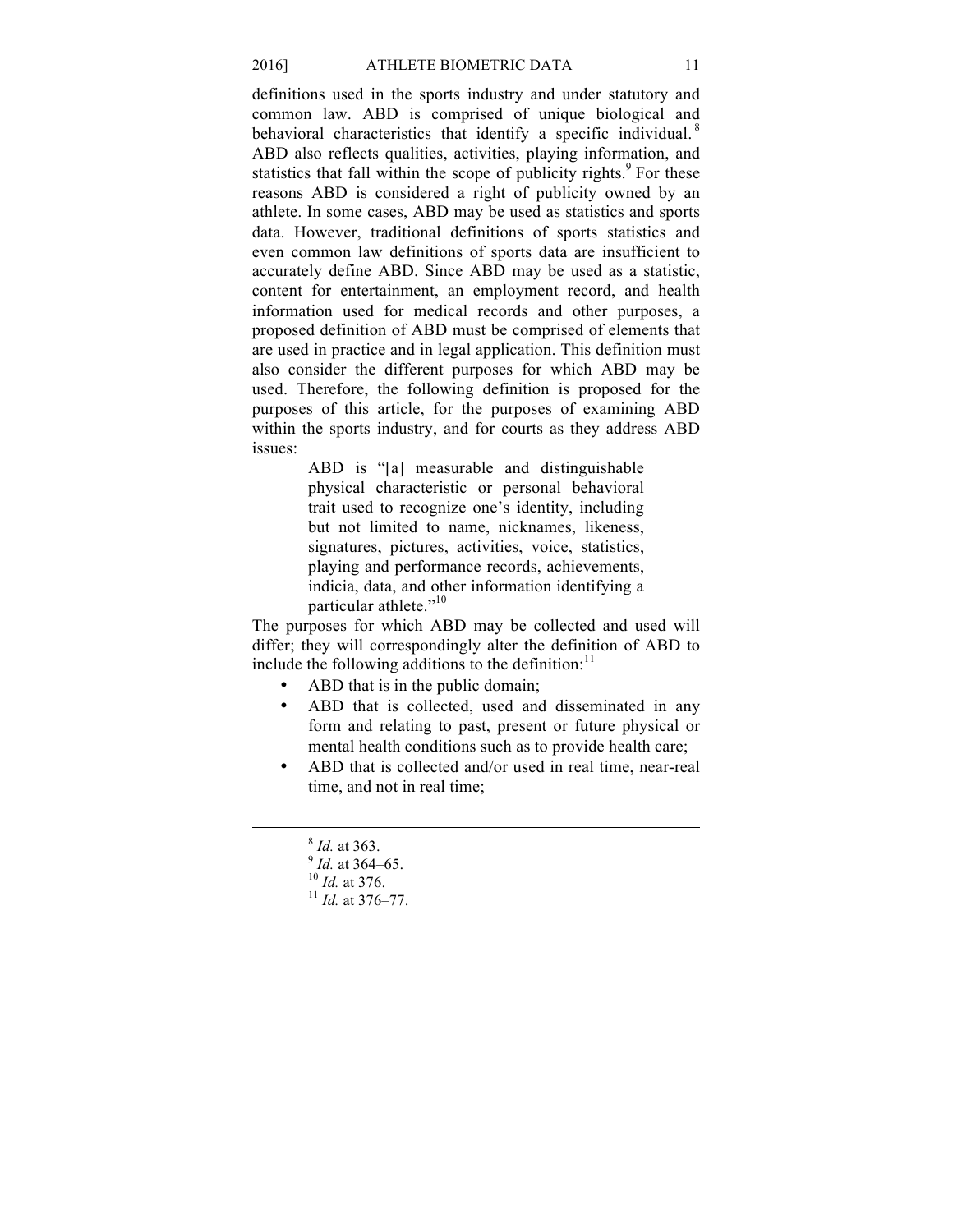- ABD that is transmitted electronically, digitally, or through another manner of transmission in any and all platforms, mediums, or technologies now existing or hereinafter developed;
- ABD used in a manner for any purpose other than to promote athlete health and safety, enhance performance, prevent injury, and/or improve gameplay;
- ABD used as a commodity or for any purpose of monetization.

In some cases, these definitions incorporate language or terms of art related to publicity rights, intellectual property, health information, personal health information (PHI), and individually identifiable health information (IIHI).

Utilizing a definition that incorporates the primary definition above and relevant distinctions will simplify the categorization of ABD in practice and for legal analysis. Possible distinctions that may be added to one of the definitions include live broadcasts of games; rebroadcasts and other programming that utilizes ABD; sports reporting, statistics, and media uses; fan engagement mediums such as in-stadium technology, mobile applications, and virtual reality and augmented reality experiences; fantasy sports; sports wagering; content creation by Beneficiaries; health, safety and injury-prevention purposes; personnel records; league, team and individual use of ABD to improve gameplay and performance; and, genetic predetermination of athletic ability.  $12$  Of course these categorizations will evolve and may be simplified over time. This will correspondingly simplify how ABD is classified not only in professional sports, but also in collegiate and amateur sports, as well as high school and youth sports.

Considering the lifecycle of ABD throughout an athlete's career is instructive. For example, if a high school basketball star contributes ABD to be analyzed for improved physical performance during games and for college recruiters to consider in the hopes he will be recruited, he will own the ABD as it is used for both purposes and has the right to control the privacy and property rights in the ABD. If the athlete is recruited by and plays for a university and then, subsequently, a video game maker wants to use the athlete's ABD in a video game, the video game maker must license the athlete's ABD from the

<sup>12</sup> *See id.* at 377–79.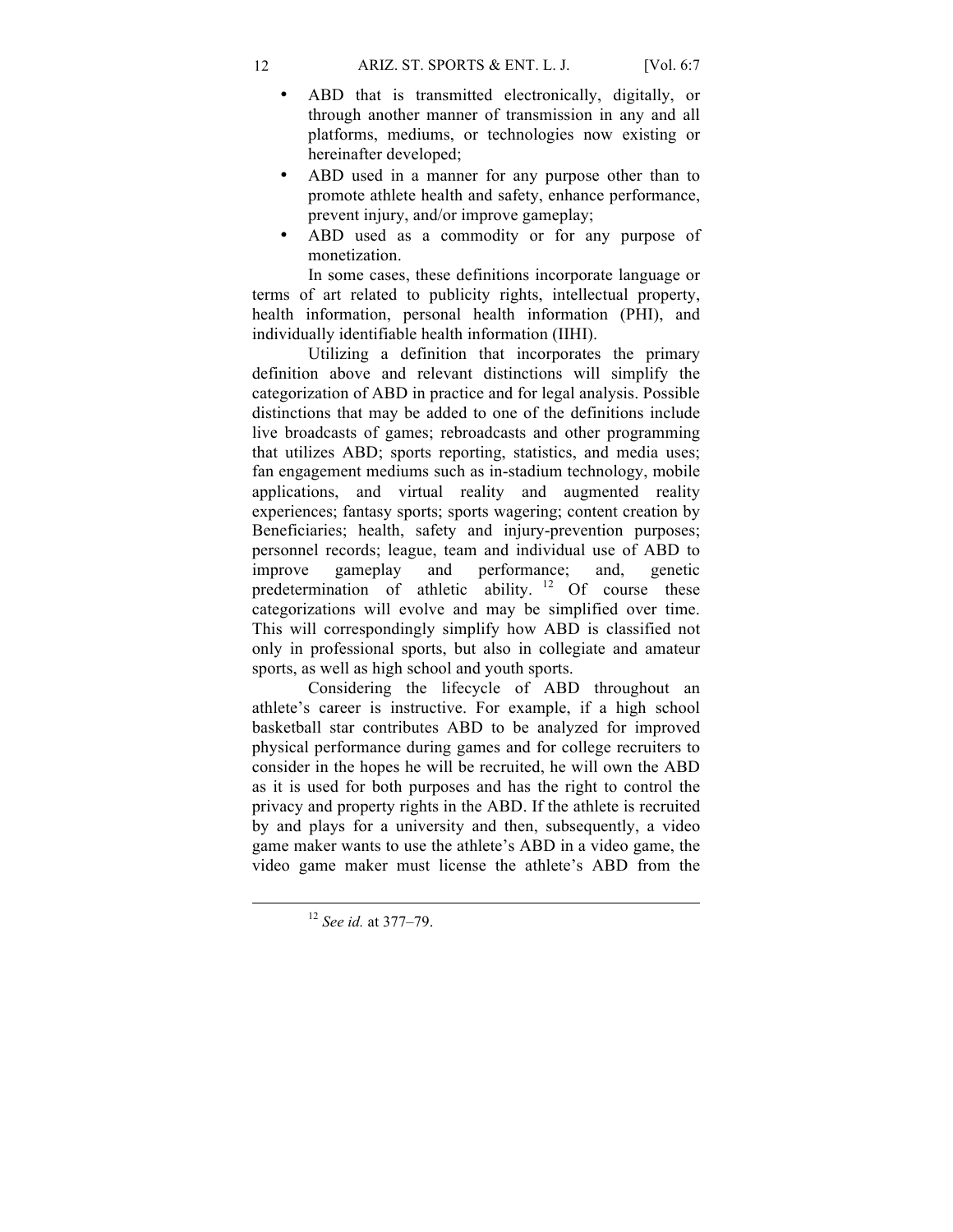owner-athlete or his authorized licensor. Additionally, if the basketball player subsequently plays in a professional league, his ABD may be used by the league to license augmented reality products, or the athlete can promote his own brand in his own social media platform. This scenario demonstrates the practicality of vesting ABD and its corresponding rights in the athlete who contributes it. Further adopting this philosophy about ABD simplifies ownership, use and rights of the athlete and third parties. This pattern of thinking rightfully allows athletes to protect and preserve their privacy and property rights from the time they contribute ABD. It also allows them opportunities to capitalize on future uses of their ABD according to the success of their career and the value of their personal brand. This is especially practical since (1) more athletes are beginning to contribute ABD at younger ages, $^{13}$  (2) ABD may be collected and used by a number of third parties,  $14$  (3) athletes generally play for a number of organizations throughout their amateur and professional careers, and (4) ABD may be contributed for health and safety purposes as well as for the purposes of generating revenue for themselves and others, all of which can complicate ABD ownership and its permitted uses. Utilizing definitions and approaches now that contemplate the realities of how sports and technology intersect will benefit all Beneficiaries.

Finally, the uses of ABD described above occurs as a result of the connectivity of devices and humans (where computers observe, identify, and understand the world without the limitations of human-entered data) or the Internet of Things  $(IoT)$ . <sup>15</sup> This connectivity and communicating among devices and people, the data derived from the computing devices, and big data capabilities fuel the next generation of the Internet: the Internet of Everything  $(IoE)$ . <sup>16</sup> The sports industry's use of cutting-edge technology prompts ethical and legal questions about the collection, use, and dissemination of ABD as part of

 <sup>13</sup> Ben Berkon, *Biomechanics and the Youth Pitching Injury Epidemic*, VICE SPORTS (Apr. 7, 2016), https://sports.vice.com/en\_us/ article/biomechanics-and-the-youth-pitching-injury-epidemic.

<sup>14</sup> Gale, *supra* note 5, at 341–42.

<sup>15</sup> *Id.* at 349.

<sup>16</sup> *Id.* at 350.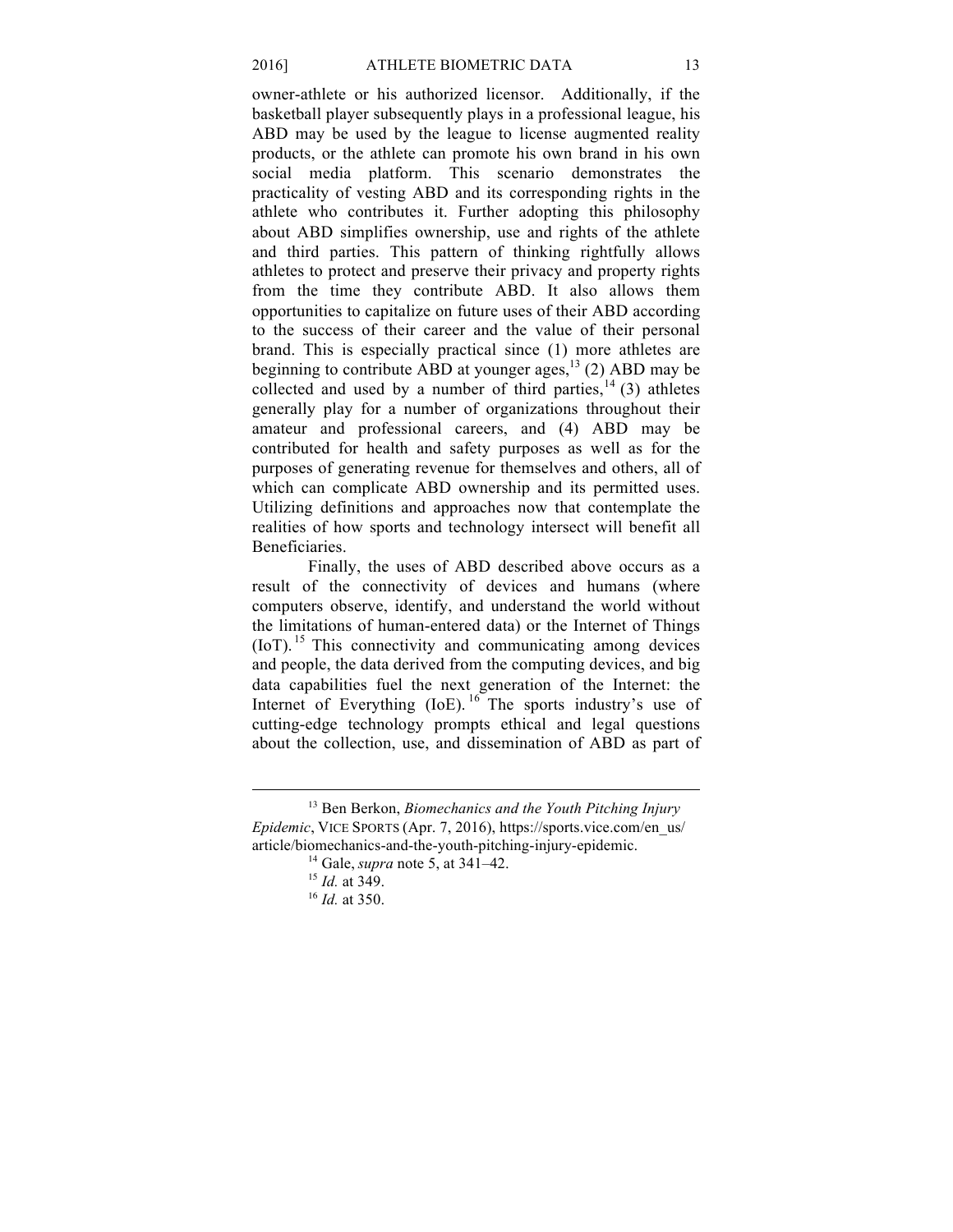the IoT.<sup>17</sup> Further, as technology and the IoT evolve, innovation will occur more rapidly and raise additional questions. Attorneys and scholars agree that the use and commodification of real-time sports data, with or without ABD, is one of the most important business issues confronting the sports industry.<sup>18</sup> Therefore, it is imperative to analyze the property and privacy rights inherent in ABD and discuss ethical and legal considerations impacting the Beneficiaries.

## **II. POLICYMAKING AND THE LEGAL LANDSCAPE**

Steven Kotler, a writer and the Director of Research for the Flow Genome Project, observed in his recent Forbes column, "the accelerating change we're seeing in the world is itself accelerating . . . for the first time in history, the world's leading experts on accelerating technology are consistently finding themselves too conservative in their predictions about the future of technology."<sup>19</sup> In contrast, the law takes time to advance and "usually lags behind technological developments."<sup>20</sup> Traditional privacy and intellectual property regulatory models and policies may be ill-fitted to emerging concerns. $^{21}$ 

## A. INNOVATION'S IMPACT ON POLICYMAKING AND TAKING AN "INNOVATION-ALLOWED" APPROACH

Wearable technology raises a wide variety of concerns and the shift towards utilizing implantable and ingestible innovations will raise "thorny ethical and legal issues."<sup>22</sup> The data privacy, security, and ownership issues inherent in the use of big data present a formidable landscape to navigate. Adam Thierer, a senior research fellow at the Technology Policy

<sup>19</sup> Steven Kotler, *The Acceleration of Acceleration: How the Future is Arriving Far Faster than Expected*, FORBES (Feb. 6, 2015, 9:30 AM), http://www.forbes.com/sites/stevenkotler/2015/02/06/theacceleration-of-acceleration-how-the-future-is-arriving-far-faster-thanexpected.

<sup>20</sup> Ryan Rodenberg, *Who Owns Real-Time Sports Data?*, PANDO (Feb. 6, 2014), https://pando.com/2014/02/06/who-owns-realtime-sports-data.

<sup>21</sup> Adam D. Thierer, *The Internet of Things and Wearable Technology: Addressing Privacy and Security Concerns Without Derailing Innovation*, 21 RICH. J.L. & TECH. 6, 53 (2015). <sup>22</sup> *Id.* at 35.

 <sup>17</sup> *Id.* at 351–52.

<sup>18</sup> *Id.* at 361.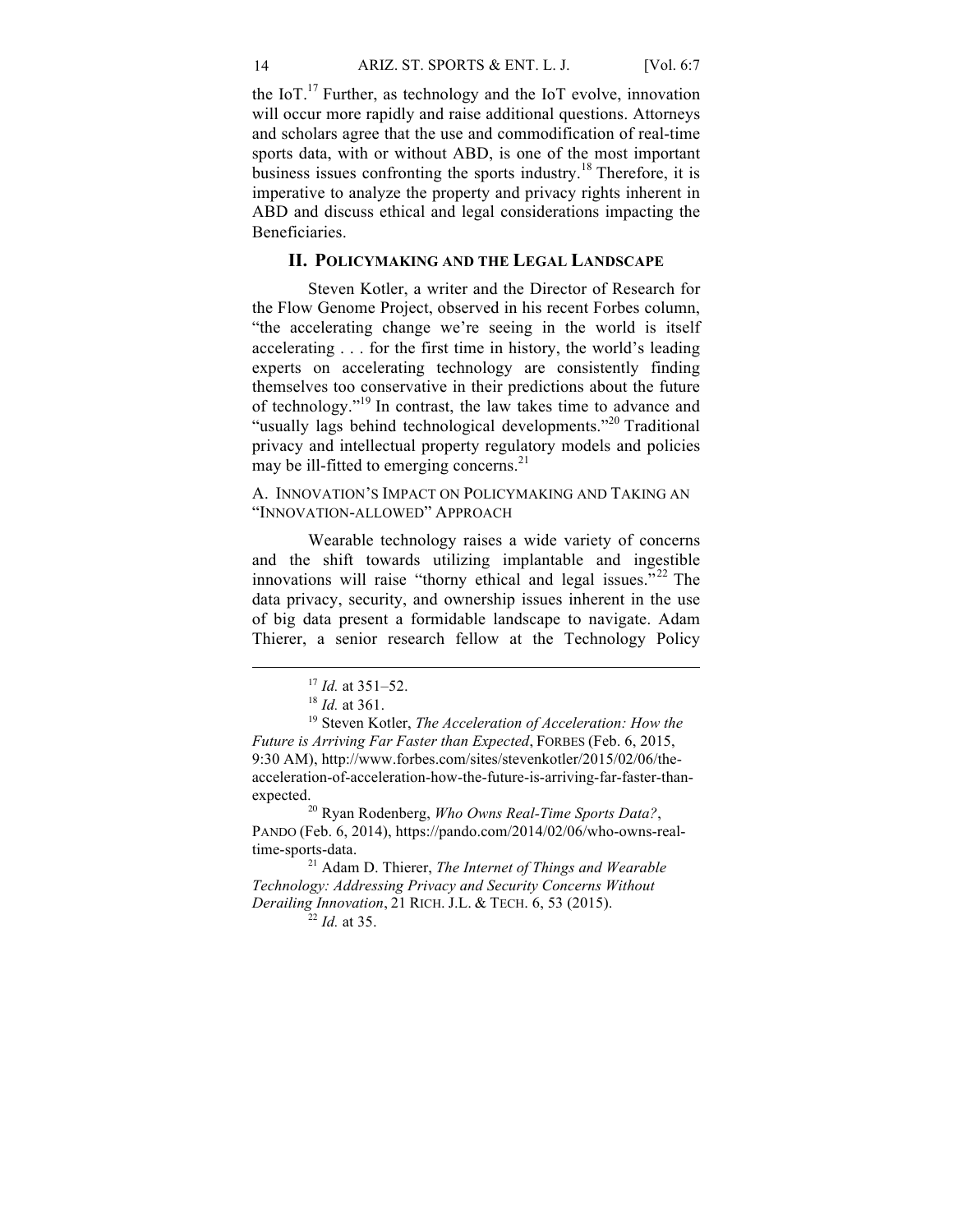Program at the Mercatus Center at George Mason University, observes that new biometric technologies will "force a conversation about how much control people have over their bodies or at least about information regarding their bodies."<sup>23</sup> Should the creators of new technologies seek the blessing of public officials before they develop and deploy their innovations, or innovate and then later address problems as they arise? Two perspectives for approaching this question exist: the Precautionary Principle and Permissionless Innovation.

From the Precautionary Principle view, new innovations should be curtailed or disallowed until their developers can prove they will not harm "individuals, groups, specific entities, cultural norms, or various existing laws, norms, or traditions."<sup>24</sup> Advocates want policymakers to regulate new technology "'early and often' to 'get ahead of it' and address social and economic concerns preemptively."<sup>25</sup> Conversely, Permissionless Innovation is an "innovation allowed" stance that supports experimentation with new technologies until true problems arise or a compelling case can be made that the new technology will substantially harm individuals.<sup>26</sup> A continuum between the two approaches is desirable to promote innovation while protecting the legal rights of affected parties.

Thierer proposes a balanced approach to policy making for wearable technology. He suggests that to the extent public policy is needed to guide technological developments, "simple legal principles are greatly preferable to technology-specific, micromanaged regulatory regimes."<sup>27</sup> Thierer promotes a policy of forbearance – where policymakers exercise restraint and resist the urge to foresee the future and all the various scenarios that may arise. He argues against preemptive and precautionary regulation that could thwart innovation through resolving harms that may never even materialize. <sup>28</sup> Instead, he proposes an approach favoring development of policy after innovation advances and the issues surface. Then, ex-post measures such as common-law actions and administrative enforcement actions to

> *Id.* at 36. *Id.* at 39. <sup>25</sup> *Id. Id.* at 40. *Id.* at 118. <sup>28</sup> *Id.*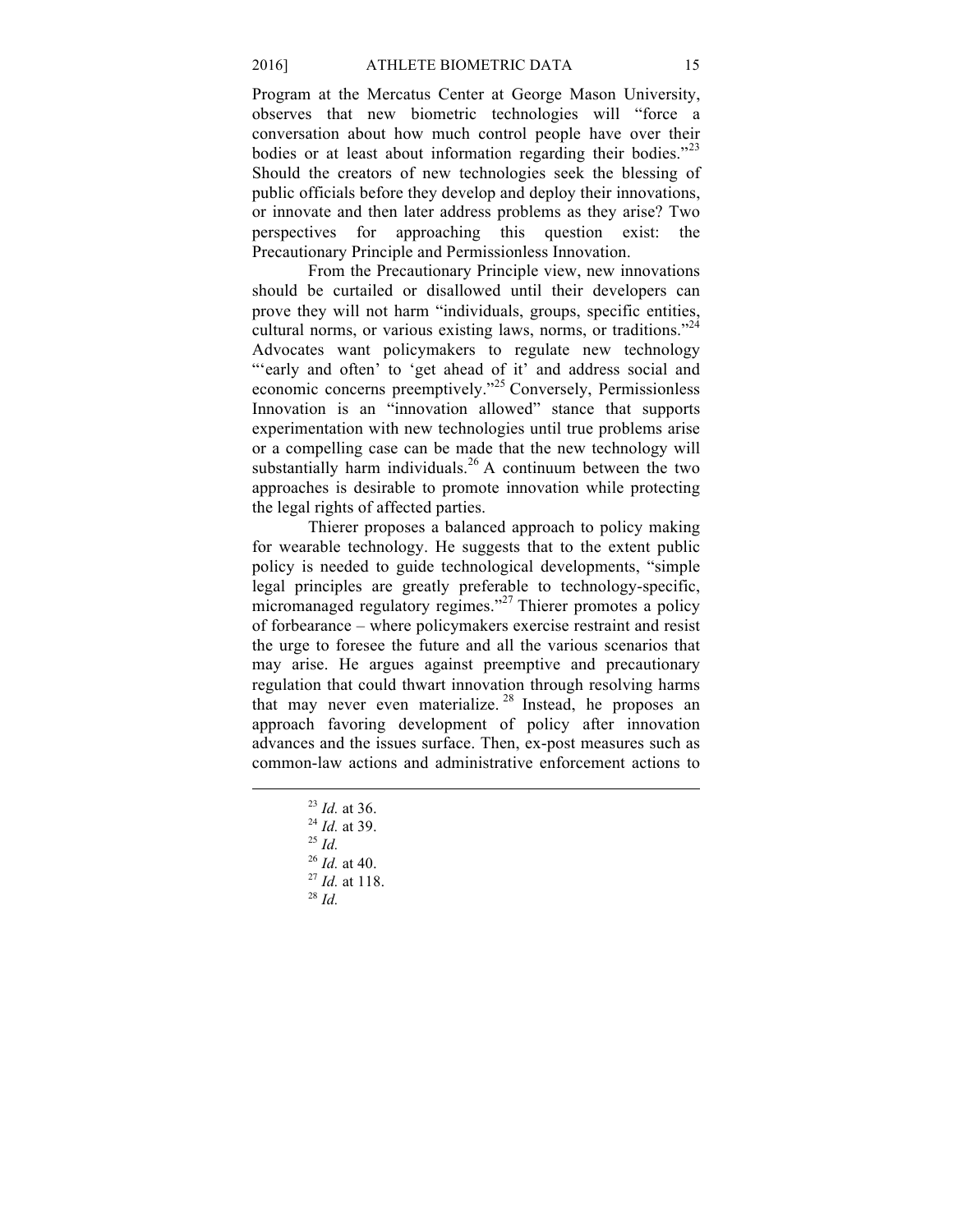address serious harms could be implemented.<sup>29</sup> This proposal is inspired by the success of the Internet which, as FTC Commissioner Maureen K. Ohlhausen said in her 2013 speech, was driven in large part by the "freedom to experiment with different business models . . . . "<sup>30</sup> Consistent with Thierer's proposal, preemptive and precautionary constraints should generally be reserved for circumstances where immediate and extreme threats to safety, security, privacy, and property exist.  $31$ Such an approach will likely correspond with social acceptance and norms.

Thierer notes that it is important to consider the role that social and individual adaption plays with regard to new inventions. <sup>32</sup> Generally peoples' attitudes transition from resistance to resilience when confronted with new technologies.<sup>33</sup> Based on Millennials' and post-Millenials' inclinations to readily adopt innovations and desire to drive it forward, time will tell whether this tendency will continue. However, by encouraging adaptation to technology, people will more readily adopt new technologies into their lives.<sup>34</sup> Policymakers can prepare for this change by educating those who are impacted most and by maintaining a long-term perspective of how technology will evolve over time. By adopting a balanced and layered approach to privacy and security concerns to wearable technology and IoT, Thierer believes economic and social innovations will be fostered and privacy and security will be adequately protected.<sup>35</sup>

Where the use of ABD derived from wearable and future technologies raises the greatest threats to property, privacy and security, the Beneficiaries who adopt Thierer's balanced approach will be in a better position to promote innovation,

technology follow a cycle of "initial resistance, gradual adaptation, and then eventual assimilation") (emphasis omitted). 33 *Id.* at 79–81. 34 *See id.* at 79. 35 *Id.* at 84–88.

 <sup>29</sup> *See id.* at 118.

<sup>30</sup> *Id.* at 50 (quoting Maureen K. Ohlhausen, *The Internet of Things and The FTC: Does Innovation Require Intervention?*, FED. TRADE COMMISSION (Oct. 18, 2013), https://www.ftc.gov/sites/ default/files/documents/public\_statements/internet-things-ftc-doesinnovation-require-intervention/131008internetthingsremarks.pdf).<br><sup>31</sup> *Id.* at 48. <sup>32</sup> *Id.* at 79 (noting that people's attitudes towards new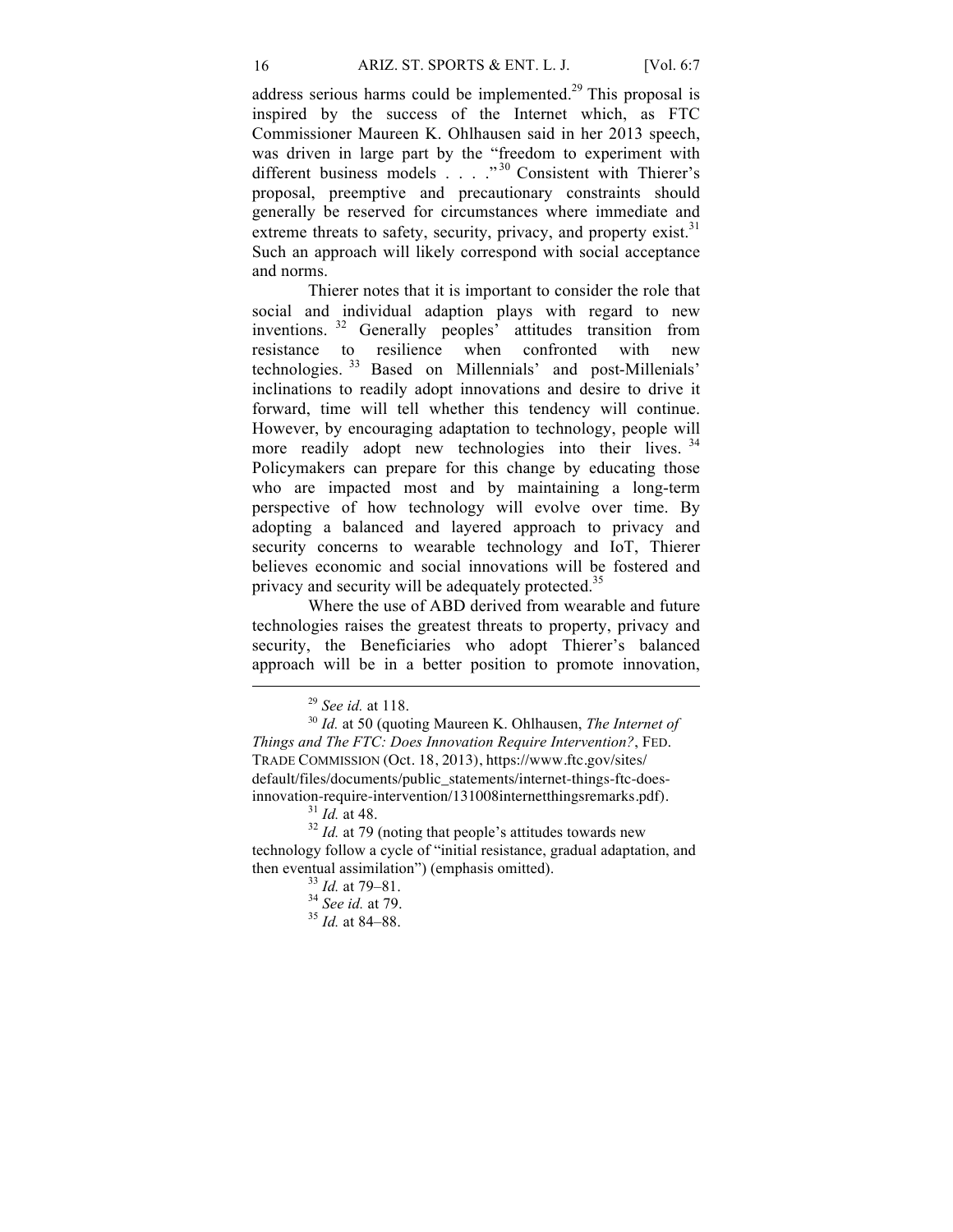#### 2016] ATHLETE BIOMETRIC DATA 17

adopt practices that conform to societal norms, and address ethical and legal risks based on real consequences. This approach should be considered by policymakers as they consider emerging technologies and its accompanying legal issues.

B. THE EXISTING REGULATORY MODEL: AN INTERPLAY AMONG THE RIGHT OF PUBLICITY, FIRST AMENDMENT SPEECH, INTELLECTUAL PROPERTY RIGHTS AND PRIVACY

As the proposed definition of ABD indicates, elements of intellectual property and private information are included in ABD. The legal theories that ABD owners, licensees, and assignees are most likely to raise are: (1) the right of publicity and intellectual property rights; and, (2) the right of privacy. In responding to these claims, defendants will likely raise First Amendment speech and consent defenses. They may also seek to enforce contractual obligations by arguing that ABD is included or omitted in the licensed or assigned rights.

To briefly summarize, the right of publicity refers to personal rights where the damage occurs to human dignity and the injury is the mental distress caused to the plaintiff.<sup>36</sup> The right of publicity is a property right where the damage is commercial injury to the business value of personal identity.<sup>37</sup> One commentator observed, the "[c]ourts do not always find this distinction as straightforward as [the leading scholar in this practice area] Professor [J. Thomas] McCarthy does."<sup>38</sup>

The rights of privacy under the Restatement (Second) of Torts recognize four types of privacy invasions: (1) intrusion; (2) appropriation of name or likeness; (3) unreasonable publicity; and, (4) false light.<sup>39</sup> Misappropriation of one's name or likeness under privacy law is most similar to the infringement of the right of publicity under the Restatement.  $40$  The claim of misappropriation is one that ABD owners are most likely to raise

<sup>36</sup> Laura Stapleton & Matt McMurphy, *The Professional* 

*Athlete's Right of Publicity*, <sup>10</sup> MARQ. SPORTS L.J. 23, 26–27 (1999). <sup>37</sup> *Id.* at 25. 38 *Id.* at 31. 39 *See generally* William L. Prosser, *Privacy*, 48 CALIF. L. REV. 383, 389 (1960); *Publicity*, CORNELL U. L. SCH. LEGAL INFO. INST., https://www.law.cornell.edu/wex/Publicity (last visited Oct. 27, 2016) [hereinafter *Publicity*]. <sup>40</sup> *Id.*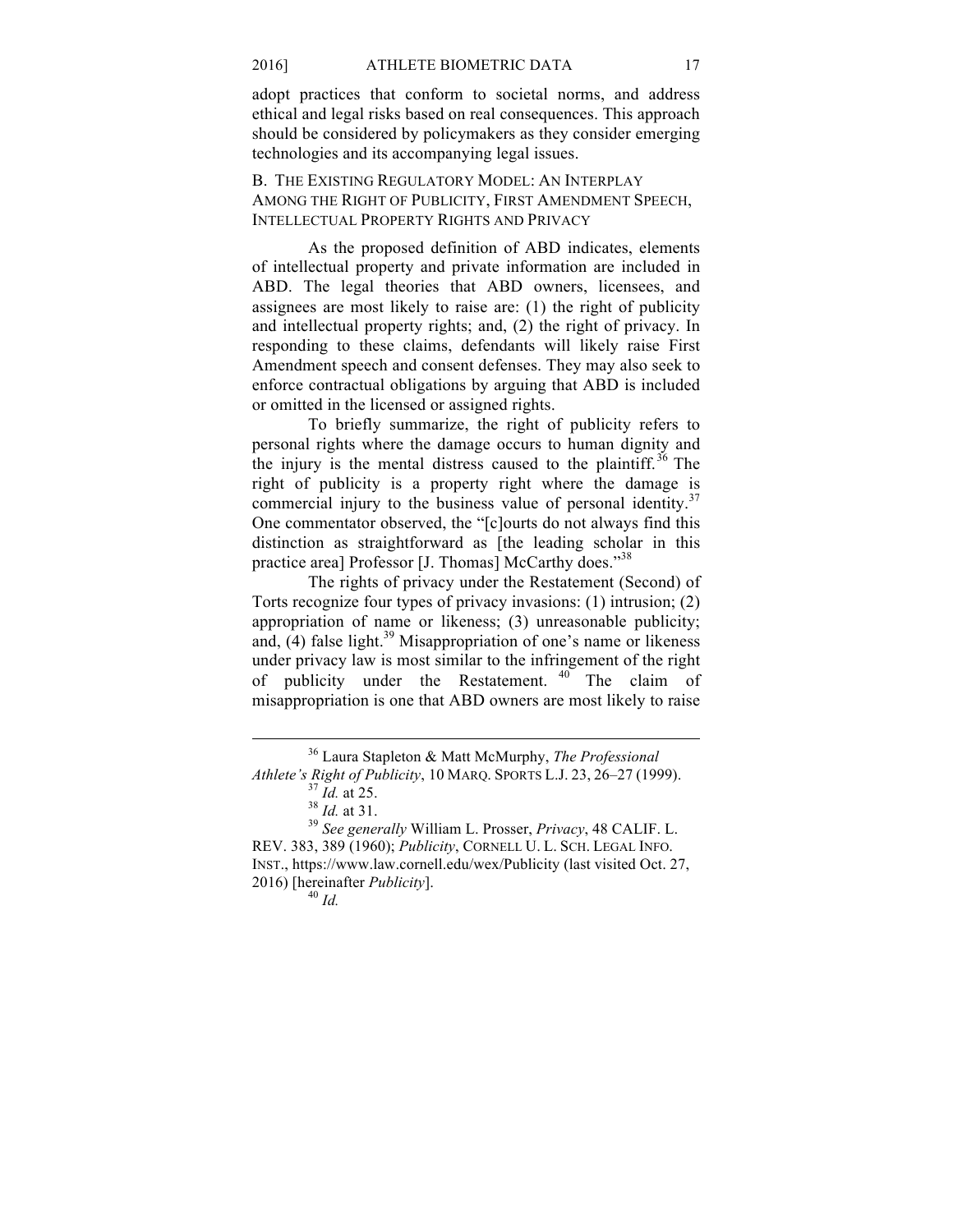in litigation since third parties will likely use an athlete's name or likeness as defined under common law in an unauthorized manner, that is, in a manner that appears to exceed the scope of authorized use. Unreasonable publicity, or public disclosure of embarrassing private facts as scholar William Prosser's defining treatise puts it, is another likely claim to be made since ABD by its nature is comprised of characteristics that may be considered private details which the owner of ABD does not want to disclose.

The right of publicity, according to J. Thomas McCarthy is the "inherent right of every human being to control the commercial use of his or her identity."<sup>41</sup> This right is commonly raised in conjunction with other intellectual property rights. McCarthy observes that "[t]he right of publicity is a unique creature of state intellectual property law, with a 'family resemblance' to the right of privacy, trademark, copyright, false advertising, and unfair competition."

Under the Lanham Act (the federal statutory law that governs trademarks) and corresponding state law, a person who can establish an aspect of his or her identity as a trademark is afforded protection and granted the ability to raise claims of infringement, false advertising, false designation of origin and unfair competition.<sup>43</sup> In some instances, third parties may incorporate an individual's identity or components thereof into original works of authorship that may be afforded protection under the Copyright Act.<sup>44</sup> Finally, in some cases the use of one's personal data may constitute a trade secret protected under state statute and the recently-enacted Defend Trade Secrets Act – a federal statute that supplements existing state laws.<sup>45</sup> In these instances, owners of ABD may raise claims where their property

https://www.dlapiper.com/en/us/insights/publications/2016/05/obamasigns-federal-trade-secret-bill-into-law.

<sup>41</sup> Zachary C. Bolitho, *When Fantasy Meets the Courtroom: An Examination of the Intellectual Property Issues Surrounding the Burgeoning Fantasy Sports Industry*, 67 OHIO ST. L.J. 911, 935 (2006) (citing J. THOMAS MCCARTHY, THE RIGHTS OF PUBLICITY AND PRIVACY § 1:3, at 3 (2d ed. 2004)). The McCarthy treatise is "the most

authoritative treatise in the area." *Id.*<br>
<sup>42</sup> *Id.* at 935–36.<br>
<sup>43</sup> *See Publicity, supra* note 38.<br>
<sup>44</sup> Copyright Act of 1976, 17 U.S.C.A. § 102 (West 2012).<br>
<sup>45</sup> Katherine Cheung et al., *Obama Signs Federal Trade Bill into Law: Key Points for IP*, DLA PIPER (May 11, 2016),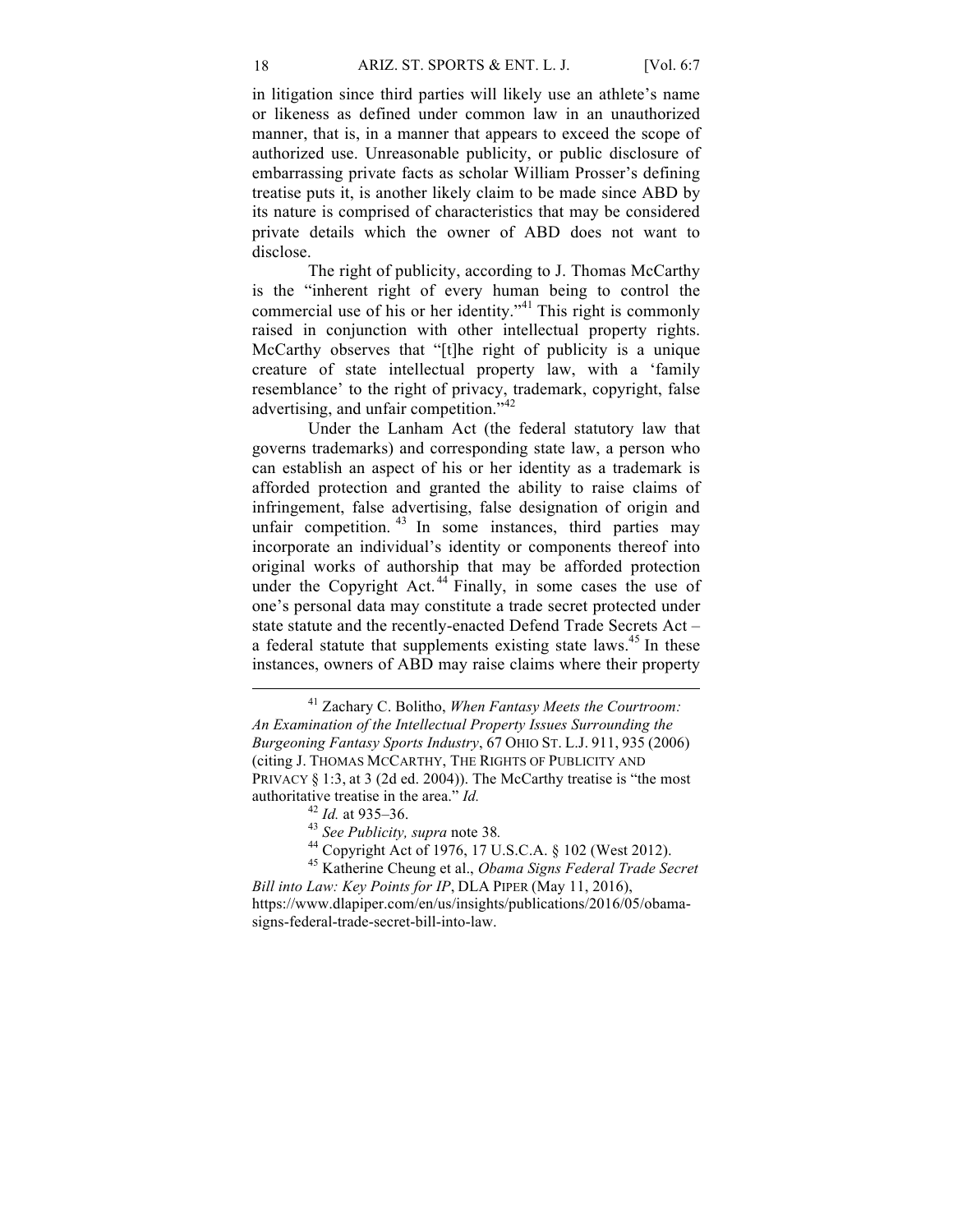is misappropriated. Since property rights in ABD currently correspond most directly to publicity and trademark rights, these areas are the focus of this discussion.

Defenses commonly used in response to right of publicity claims include First Amendment speech and consent.<sup>46</sup> Under the First Amendment to the U.S. Constitution and its supporting common law, the right of a citizen to protect his right of publicity is balanced against the right to free speech; that is, the right to disclose and disseminate information that is a matter of public concern. <sup>47</sup> For example, in the context of ABD's collection, use and dissemination, third parties with an interest in disseminating ABD would raise a First Amendment speech defense alleging that ABD is protected speech in order to override the ABD owner's right of publicity claim and compel disclosure.

The defense of consent can be used to combat a plaintiff's claims of infringement on his right of publicity.48 The defendant in an action may raise the defense that the plaintiff consented to the defendant's use of an element of identity.

In the event parties enter into contracts with one another related to the collection, use and dissemination of ABD, courts utilize state laws governing contracts to determine each party's rights and obligations with respect to ABD.

This existing legal framework provides markers on the road to solutions for sports industry players who provide, collect, utilize and disseminate ABD. Additional factors for court consideration are outlined here based upon the unique character of ABD.

## *1. Athlete Biometric Data as a Right of Publicity*

Laura Lee Stapleton and Matt McMurphy wrote about the importance of a professional athlete's identity in their law journal article, *The Professional Athlete's Right of Publicity*:

<sup>46</sup> *See* Bolitho, *supra* note 40, at 943 n.203. 47 *See* Ryan M. Rodenberg et al., *Real-Time Sports Data and the First Amendment*, 11 WASH. J.L. TECH & ARTS 63, 95–96 (2015) (discussing the right of a fantasy sports company to use the names of and information regarding professional baseball players under the First Amendment). <sup>48</sup> *See* Stapelton & McMurphy, *supra* note 35, at 42.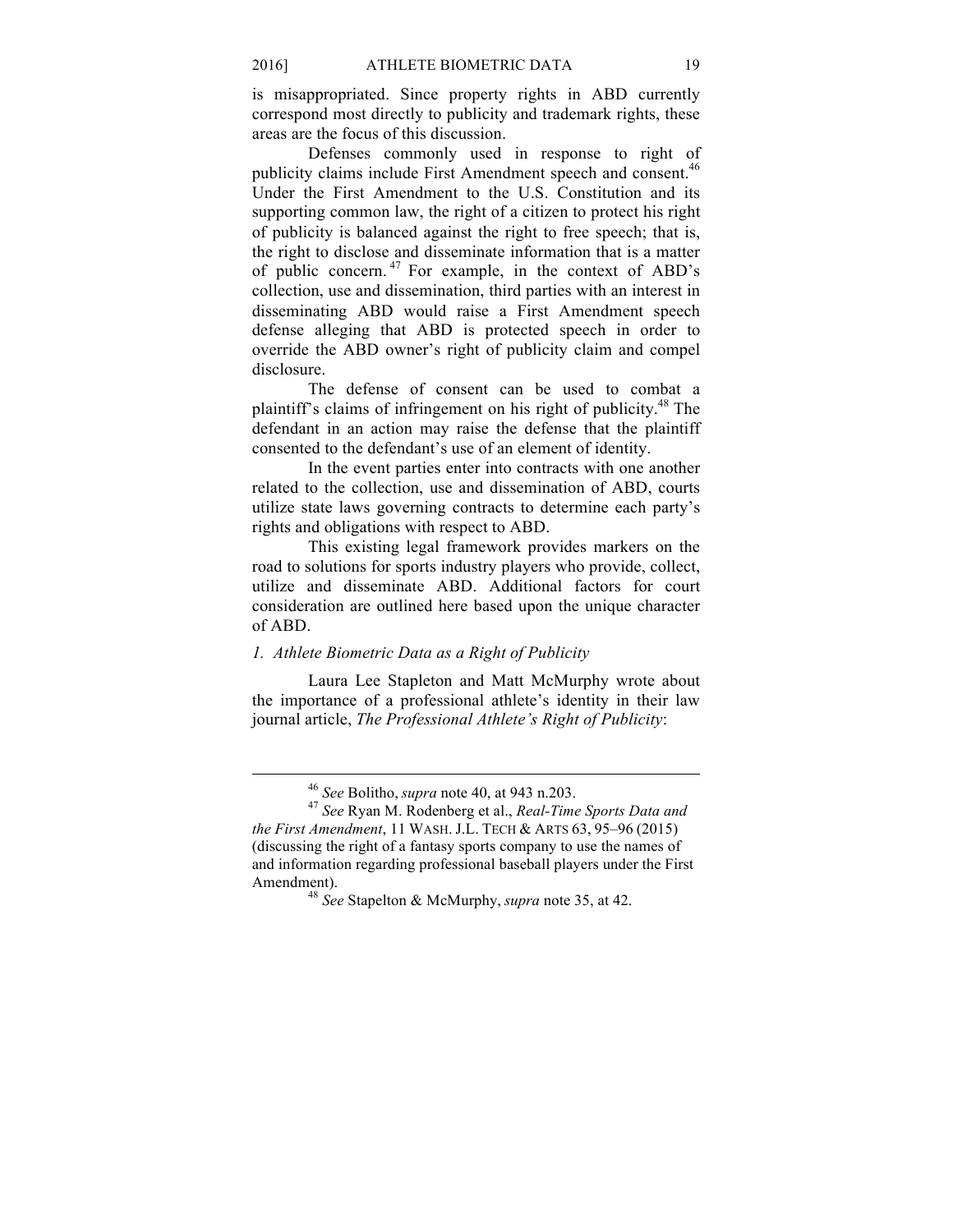The celebrity in the public eye has two concerns that go beyond his or her creative efforts. First, is to guard against intrusions to what exists of a private life. Second, is to protect the value of the celebrity's name, image and other attributes surrounding the person. A celebrity's name and image in our star-conscious society are valuable commodities. They can be commercially marketed and reap substantial rewards if done with expertise and intelligence. The celebrity's concern is that others, without authorization, will attempt to exploit their name or image.<sup>49</sup>

## *a. The Right of Publicity*

These two concerns identify two inherent rights professional athletes have: privacy and the right of publicity. Publicity rights are personal rights protecting against *damage to human dignity* due to injury caused by an invasion of privacy; damages are measured by the mental distress suffered by the plaintiff.<sup>50</sup> The right of publicity is a property right,<sup>51</sup> and is "inherent to every human being to control the commercial use of his or her identity."<sup>52</sup> Damages for this claim are measured by the commercial injury to the business value of personal identity.53 Damages for infringement of the right of publicity can include the "fair market value of the plaintiff's identity; unjust enrichment and the infringer's profits; and damage to the business of licensing plaintiff's identity."<sup>54</sup>

Professional athletes utilize the right of publicity in this era of ever-expanding commercialism to "hold onto the hottest property they know: themselves."<sup>55</sup> Over the years as the right of publicity developed, the concepts of privacy and property have been intertwined and at times proved confusing and difficult to

*Rights vs. Athletes*, N.Y. TIMES (Feb. 16, 1999),

http://www.nytimes.com/1999/02/16/sports/golf-lawsuit-pits-artistsrights-vs-athletes.html.

<sup>&</sup>lt;sup>49</sup> *Id.* at 23.<br><sup>50</sup> *Id.* at 31.<br><sup>51</sup> *Id.* at 24 (citing J. ThOMAS MCCARTHY, MCCARTHY ON

TRADEMARKS & UNFAIR COMPETITION § 28:1, at  $28-30$  (4<sup>th</sup> ed. 1996)).<br><sup>53</sup> *Id.* at 31.<br><sup>55</sup> *Id.* at 24 (citing Marcia Chambers, *Lawsuit Pits Artists'*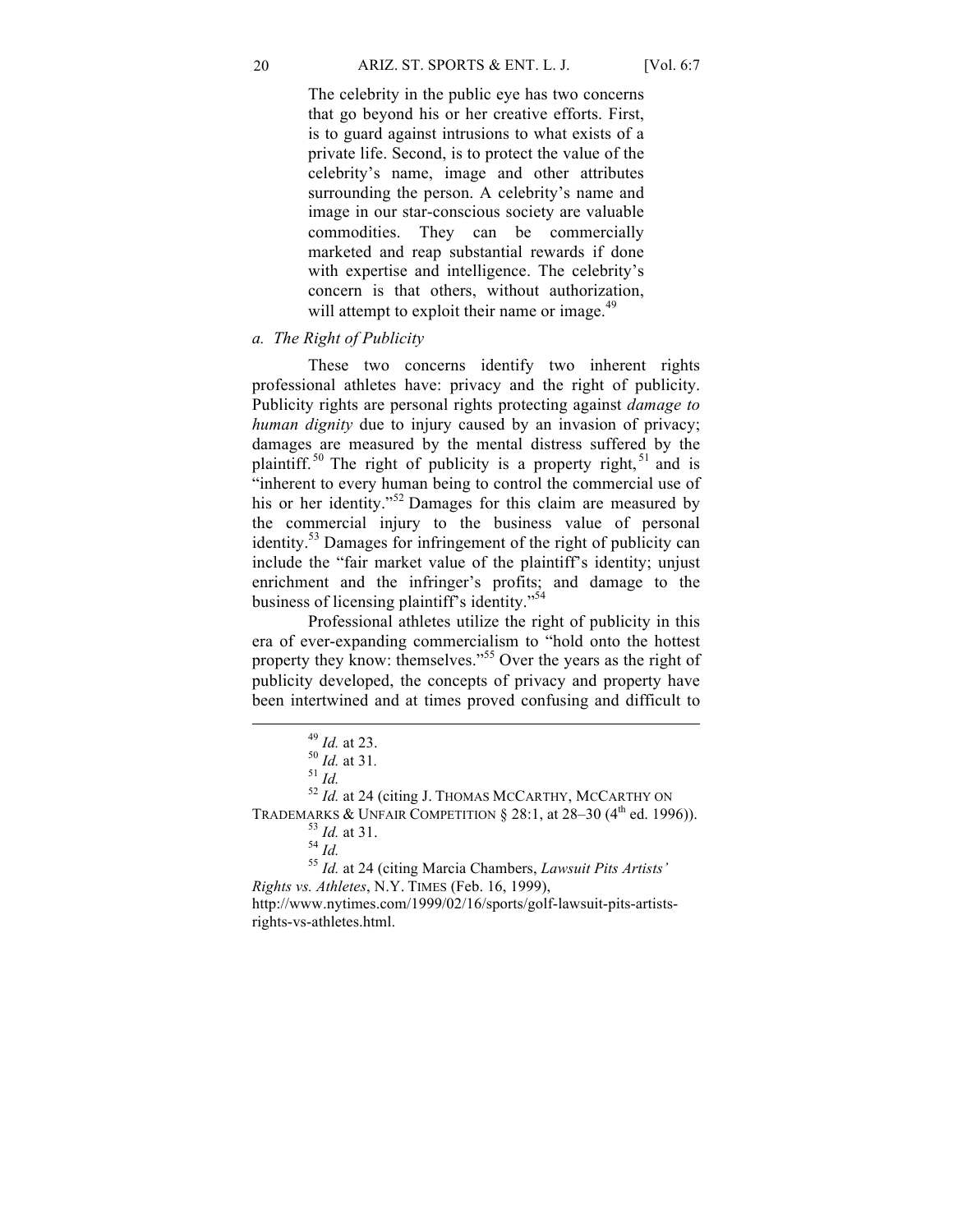apply in practice. An authority on the right of publicity, Thomas McCarthy, noted that "privacy law seemed unable to accommodate that view that human identity constituted an intellectual property right with commercial value measured by supply and demand in the marketplace of advertising. The situation was ripe for a break in traditional thinking."<sup>56</sup>

This break in thinking evolved into the right of publicity which McCarthy defines as the "inherent right of every human being to control the commercial use of his or her identity."<sup>57</sup> "The right of publicity is basically the right to own, protect, and profit from the commercial value of one's name, likeness, activities, or identity, and to prevent the unauthorized exploitation of these traits by others."<sup>58</sup> As a separate legal doctrine, it filled gaps left by other legal theories: privacy, unfair competition, contracts and defamation.<sup>59</sup>

The right of publicity is created by state law. Generally, the elements required for a violation of publicity rights include: (1) plaintiff owns an enforceable right in the identity of a human being; (2) defendant uses some aspect of identity or persona in a way that plaintiff is identifiable from defendant's use; (3) defendant's use is without permission or exceeds the scope of permission granted such that the defendant misappropriates plaintiff's identity; and, (4) defendant's use causes damage to the commercial value of the plaintiff's persona.<sup>60</sup> Some states require a plaintiff to show a connection between the defendant's use and the commercial purpose, for advertising purposes or for the purpose of trade. $61$ 

The term "commercial purpose" under common law refers to the advertising of a product or the sale of goods or services. <sup>62</sup> Under statute, such as California's civil code, commercial purposes include the use of a person's name, voice, signature or likeness "for the purposes of advertising or selling,

<sup>&</sup>lt;sup>56</sup> *Id.* at 28 (citing McCARTHY, *supra* note 51, at 423).<br>
<sup>57</sup> *See* Bolitho, *supra* note 40, at 935 & n.149.<br>
<sup>58</sup> *Id.*<br>
<sup>59</sup> *Id.* at 939.<br>
<sup>60</sup> Stapleton & McMurphy, *supra* note 35, at 25, 43.<br>
<sup>61</sup> *See, e.g.*,

Minn. 2014) (illustrating the recent analysis of right of publicity claims in the United States District Court for the District of Minnesota). <sup>62</sup> Stapleton & McMurphy, *supra* note 35, at 43.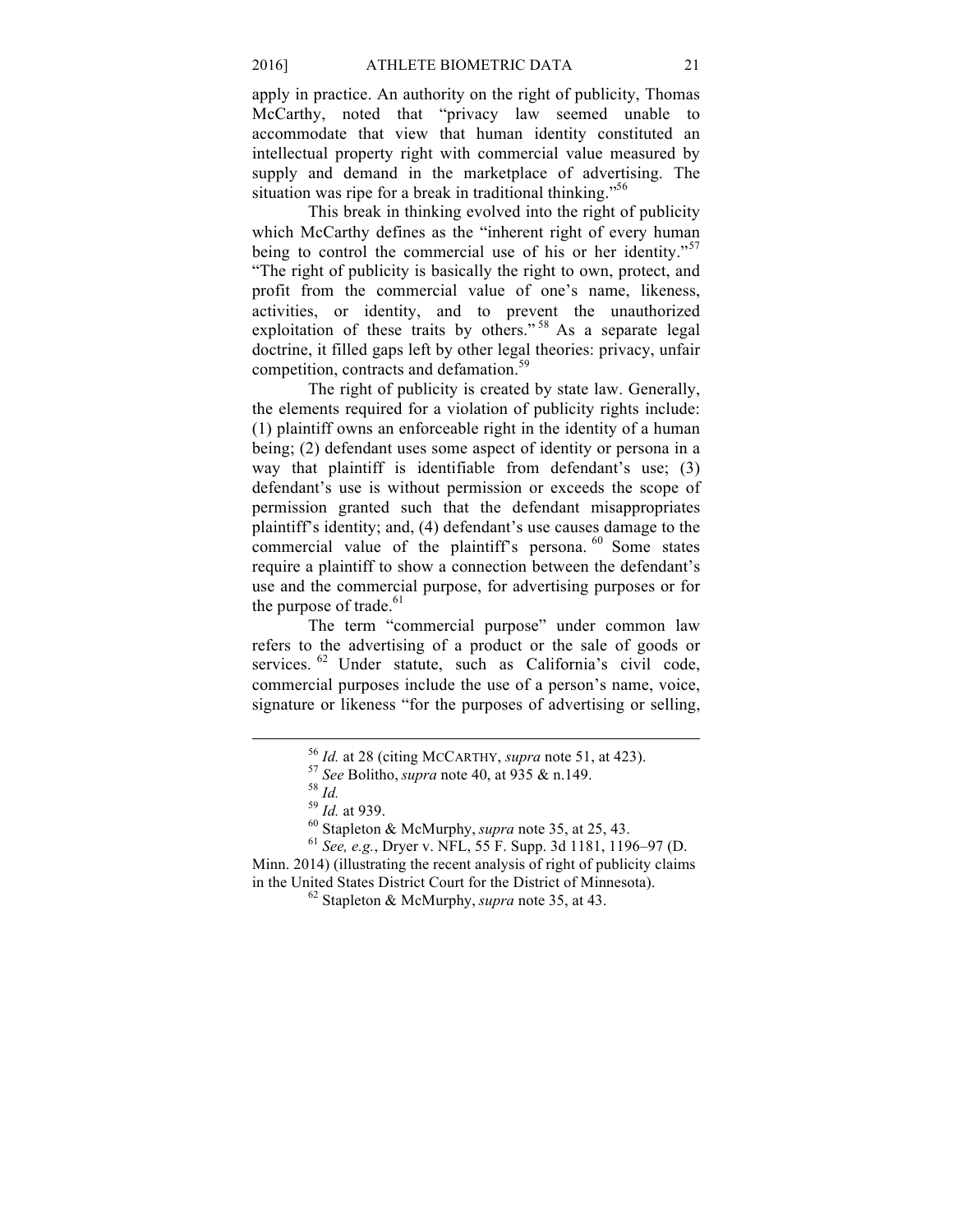or soliciting purchases of, products, merchandise goods or services" or "on or in products, merchandise, or goods."<sup>63</sup> The term "for purpose of trade" under Restatement (Third) of Unfair Competition pertains to the use of another person's "name, likeness and other indicia of a person's identity" in advertising for the user's goods or services, placed on merchandise marketed by the user, or use in connection with services rendered by the user.<sup>64</sup> This term does not ordinarily include the use of a person's identity in news reporting, commentary, entertainment, works of fiction or nonfiction, or in advertising that is incidental to these uses. $65$ 

# *b. Defenses to Claims of Infringement of the Right of Publicity: First Amendment Speech and Consent*

Most states recognize exceptions or defenses to right of publicity claims including,  $(1)$  newsworthiness, and  $(2)$  consent.<sup>66</sup>

# *i. First Amendment Speech: Newsworthiness as a Defense*

Thomas McCarthy observed, "the rules governing the application of the First Amendment are often maddeningly vague and unpredictable. Even constitutional scholars admit this to be the case." <sup>67</sup> Additionally, "there is no judicial consensus on how to resolve conflicts between intellectual-property rights and free-speech rights." <sup>68</sup> Thus, applying a First Amendment speech analysis is challenging on its own, but applying it to an undeveloped area of law (i.e., the unauthorized use and dissemination of ABD as a right of publicity) requires some mind malleability.

The freedom of speech on public issues "occupies the highest rung of the hierarchy of First Amendment values, and is entitled to special protection," the Supreme Court held in *Snyder v. Phelps*. <sup>69</sup> The Supreme Court's opinion stated:

> Speech deals with a matter of public concern when it can be fairly considered as relating to any matter of political, social, or other concern

<sup>&</sup>lt;sup>63</sup> CAL. CIV. CODE § 3344(a).<br><sup>64</sup> RESTATEMENT (THIRD) OF UNFAIR COMPETITION § 47 (AM LAW INST. 1995).<br>
<sup>65</sup> *Id.*<br>
<sup>66</sup> *See, e.g., Dryer*, 55 F. Supp. 3d at 1197.<br>
<sup>67</sup> Bolitho, *supra* note 40, at 944.<br>
<sup>68</sup> *Dryer*, 55 F. Supp. 3d at 1188.<br>
<sup>69</sup> Snyder v. Phelps, 562 U.S. 443, 452 (2011); *see also* 

Rodenberg et al., *supra* note 46, at 69.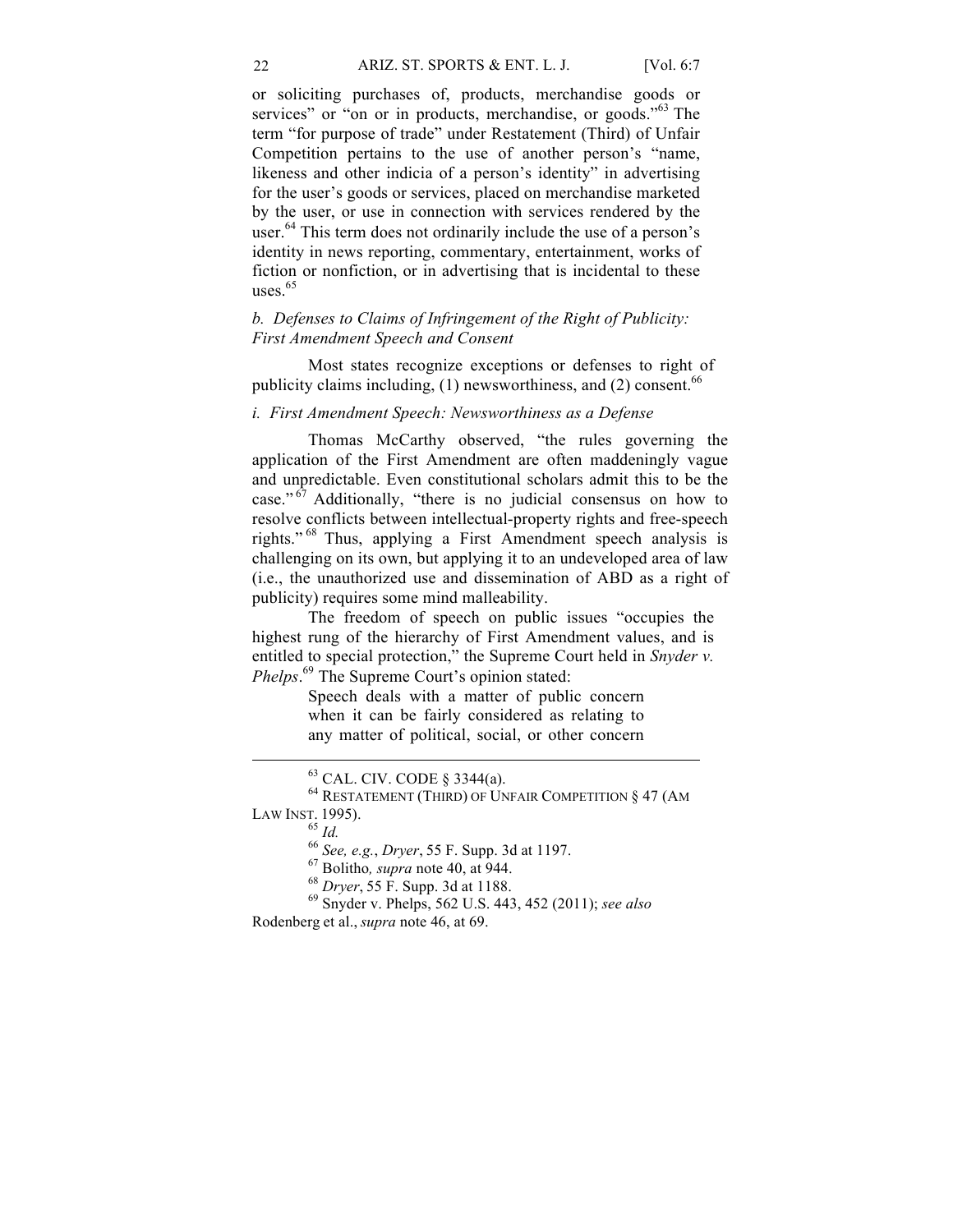to the community or when it is a subject of legitimate news interest; that is, a subject of general interest and of value and concern to the public.<sup>70</sup>

Regarding speech pertaining to sporting events, athletes, statistics and other sports information, Fox Broadcasting and the Big Ten Network as amici in *In Re NCAA Student-Athlete Name & Likeness Licensing Litigation* cited three cases to support the proposition that news about sports and entertainment is a matter of public concern.<sup>71</sup> A two-prong test in *Snyder v. Phelps* was established to determine when speech is a matter of public concern: (1) "when it can be fairly considered as relating to any matter of political, social, or other concern to the community," or (2) "when the speech is a subject of legitimate news interest; that is, a subject of general interest and of value and concern to the public."<sup>72</sup> This test did not define "legitimate news interest" so ambiguity remains as to whether the Court is describing a "reasonable" news interest or a news interest that abides by professional journalistic standards.<sup>73</sup> Subsequent cases have not explored what a "legitimate news interest" is or whether the reporting of real-time sports scores is considered to be protected speech,<sup>74</sup> nor have they considered whether ABD is included in the definition of "real-time sports scores." Courts will need to consider whether ABD is a matter of public concern and balance the rights of the athlete with (1) the benefits to society in having access to that information and (2) third-party use and dissemination of ABD as a way to exercise their right to freedom of expression, although use and dissemination may still constitute misappropriation.

Based upon the significant dollars generated by private individuals participating in fantasy sports and sports wagering (which may soon be legalized in the United States), this analysis

<sup>70</sup> *Snyder*, 562 U.S. at 453 (internal quotes and citations

omitted).<br><sup>71</sup> Rodenberg et al., supra note 46, at 69 (citing Hilton v.<br>**71** Rodenberg et al., supra note 46, at 69 (citing Hilton v. Hallmark Cards, 599 F.3d 894, 908 (9th Cir. 2010); Cardtoons, L.C. v. MLB Players Ass'n, 95 F.3d 959, 969 (10th Cir. 1996); Shulman v. Group W Prod., Inc., 18 Cal. 4th 200, 220 (1998)).<br>
<sup>72</sup> *Id.*<br>
<sup>73</sup> *Id.*<br>
<sup>74</sup> *Id.*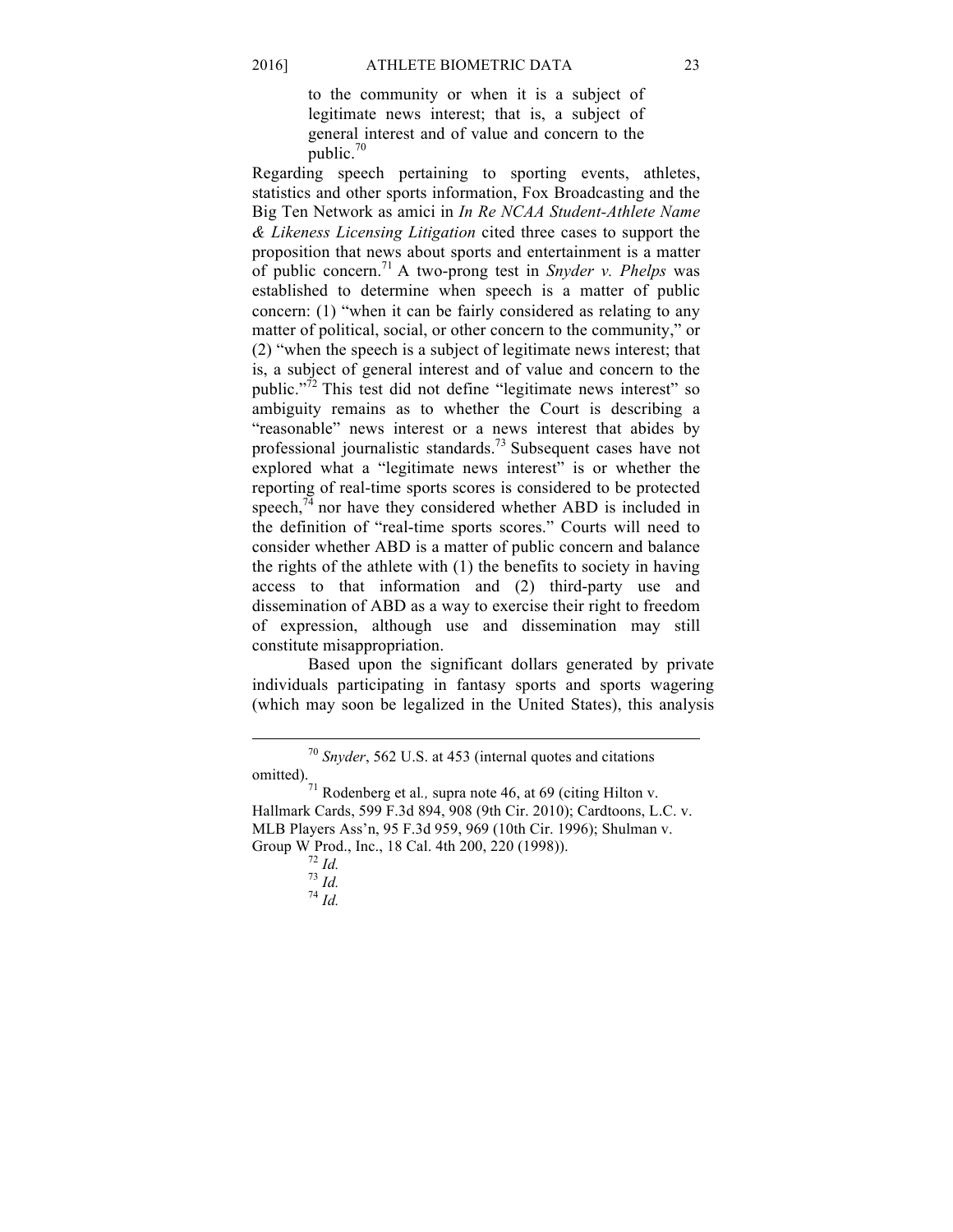must consider whether the public's interest falls within the above stated tests, or under a new category whereby sports information may or may not be a matter of public concern in light of the pecuniary interest that private citizens retain in the information. Additional uses for ABD should also be examined to determine whether (1) they may be considered protected speech under common law, (2) if they either straddle or fall outside the scope of the "public concern" and "legitimate news interest" categories, or (3) require a new category of "speech" pertaining to the property of others used as a commodity, whether monetized or not.

If an athlete claims that his right of publicity has been infringed, or if a professional sports league claims that ABD provided as a component of sports information is intellectual property infringed by unauthorized use, the first step in balancing these rights requires determining the classification of the speech. Generally, "unprotected speech" includes (1) "speech such as obscenity, defamation, fighting words, or of the type likely to incite lawlessness;"<sup>75</sup> (2) "commercial speech" that is "speech of any form that advertises a product or service for profit or for business purpose;"  $76$  and (3) "communicative speech" that is considered to be "the expression of ideas and the reporting of information in the public interest for the purposes of enlightenment, education, and entertainment," although the term is not "readily definable."<sup>77</sup>

It should be noted that when a publicity right claim challenges the expressive, non-commercial use of a copyrighted work, the claimant may seek to subordinate the copyright holder's right to exploit the value of the work to the claimant's interest in controlling the work's dissemination. <sup>78</sup> This could occur if an athlete asserts publicity rights in copyrighted works produced by the league.<sup>79</sup> If a claimant seeks to limit the way material can be used in expressive works, then the claims extend into copyright law and exceed state publicity right laws.<sup>80</sup> The court will then undertake an analysis to determine whether the

<sup>75</sup> *Id.* <sup>76</sup> *See* Bolitho, *supra* note 40, at n.211 (explaining how this rule is a generalization rather than black letter law due to the imprecise nature of First Amendment law).<br>
<sup>77</sup> *Id.*<br>
<sup>78</sup> Dryer v. NFL, 814 F.3d 938, 943 (8th Cir. 2016).<br>
<sup>79</sup> *E.g.*, *id.* at 942–44.<br>
<sup>80</sup> *Id.* at 943.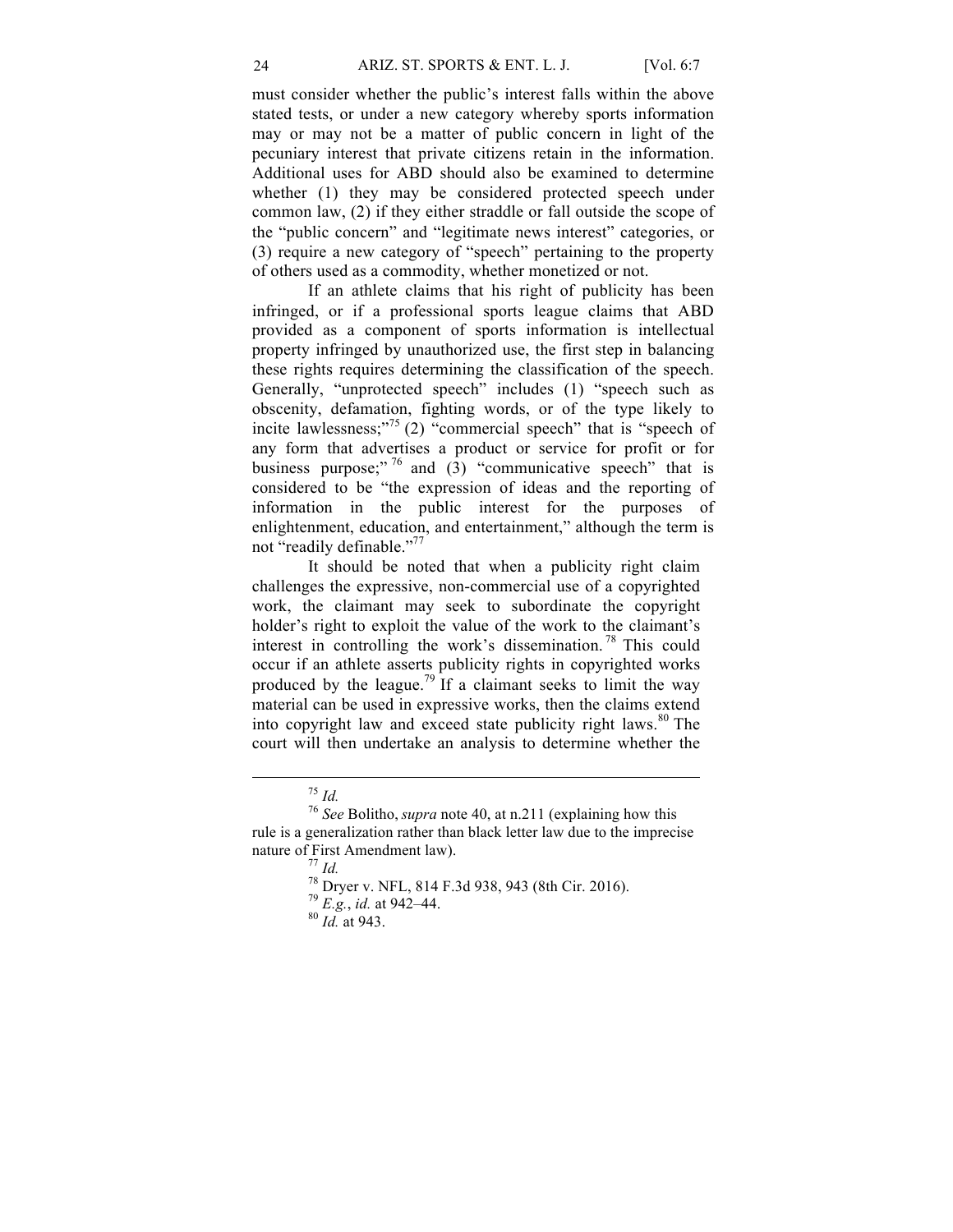publicity right used as speech is considered either commercial speech, which the claimant may protect, or expressive speech, which is more likely to favor the copyright holder. $81$ 

When the defense of newsworthiness is raised, the defendant argues that newsworthy events or matters of public interest are exempted from the publicity right rule and an athlete's identity or likeness may be used in connection with reporting of newsworthy events.  $82$  Statutory and common law

 $82$  Dryer v. NFL, 55 F. Supp. 3d 1181, 1197–99 (D. Minn. 2014).

<sup>81</sup> *See id.* at 943–44 (quoting Porous Media Corp. v. Pall Corp., 173 F.3d 1109, 1120 (8th Cir. 1999)). Under the factors in *Porous Media Corp. v. Pall Corp.*, commercial speech is not expressive speech. *See id.* at 943. Expressive speech includes artistic works that may be protected under the Copyright Act, depending on whether: (i) the speech is an advertisement, (ii) the speech refers to a specific product or service, and (iii) the speaker has an economic motivation for the speech. *See id.* In relation to ABD, if an athlete's ABD is collected and utilized in expressive works that require a modicum of originality to create and that serve to publicize and promote a league, team or sport within the scope of the elements of the *Porous* test, such as mobile applications, sports entertainment offerings, and enhanced statistics and features during gameplay, an athlete may be able to assert a copyright infringement claim. *See id.* at 942–44. This could also occur where ABD is utilized during broadcasts of games and in other programming intended to publicize and promote the sport, league, and team. *See id.* at 943–44 Additionally, copyright claims may be asserted if ABD is utilized in protectable works to indirectly publicize and promote a league, team or sport by offering products for fantasy sports participants and other endeavors to generate revenue and increase fan engagement. *See id.* In fact, an athlete can utilize his own ABD in copyrighted works produced under license by players associations and their partners or utilizing platforms such as Facebook Live and other social media where content is created. *See id.* In each situation, specific facts determining the creativity of the work and its use for expressive purposes or for purposes of trade must be examined by courts to determine an athlete's copyright claims. *See id.* at 942–44. When deciding which claims to pursue, athletes should weigh the odds of successfully establishing misappropriation and infringement claims based on laws pertaining to publicity rights and trademarks, respectively, where these claims are based upon the premise that a right exists within an aspect of identity where copyright protection generally requires creation through intellectual labor. *Id.*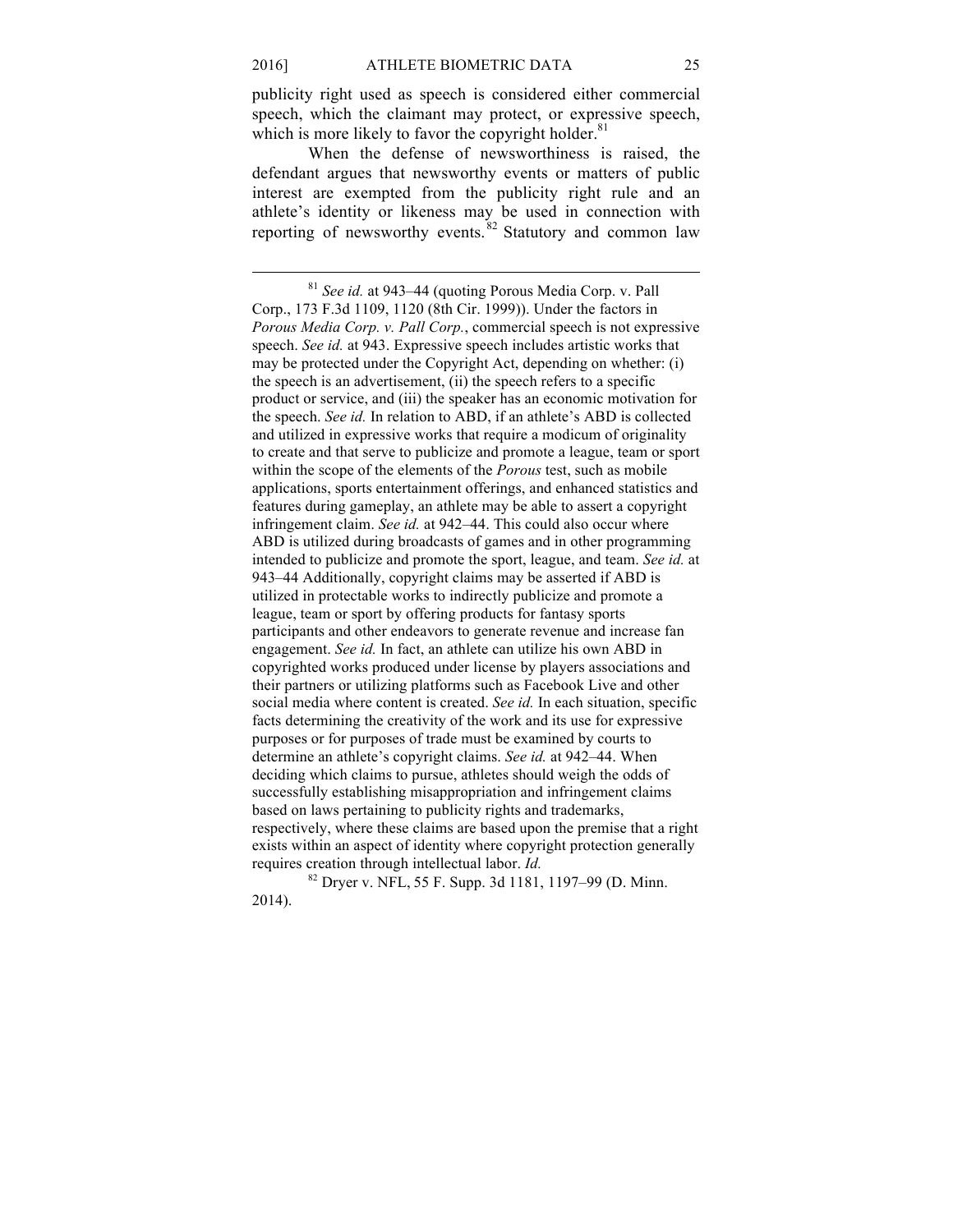newsworthiness defenses protect the act of publishing or reporting.<sup>83</sup> California law demonstrates the majority rule that liability will not lie for a defendant utilizing certain publicity rights when reporting any "news, public affairs, or sports broadcast or account."<sup>84</sup> Further, the majority rule extends to reported information that is "factual data" and "true information about 'real-world football games.'"<sup>85</sup> Generally, information that is available in the public domain is considered protected speech.<sup>86</sup>

Under seminal cases regarding athlete rights of publicity, courts have held that speech is protected if "the subject matter of the communication is of 'public interest' or related to 'news' or 'public affairs.'"<sup>87</sup> Under *Gionfriddo v. Major League Baseball*, the court held that "[t]he recitation and discussion of factual data concerning the athletic performance of these plaintiffs commands a substantial public interest." <sup>88</sup> In *CBS v. NFL Players Association*, the court observed that "there is no dispute that both professional baseball and professional football . . . are closely followed by a large segment of the public."<sup>89</sup> In *Dryer v. NFL*, the court held that under California's newsworthiness exception, television programming showing historical video footage of athletes playing football constitutes reporting on a matter of substantial public interest and bars right of publicity claims.  $90$  In that case, the court considered the nature of the sports information that was used and the public value of that information finding that speech that entertains is protected by the First Amendment. Specifically, the court cited precedent from

Student-Athlete Name & Likeness Licensing Litig., 724 F.3d 1268, 1283 (9th Cir. 2013)). <sup>86</sup> *Id.* at 1199 (citing C.B.C. Distrib. & Mktg. v. MLB

Advanced, L.P., 505 F.3d 818, 823 (8th Cir. 2007)). <sup>87</sup> *Id.* at 1198 (quoting *In re* NCAA Student-Athlete Litig., 724

F.3d at 1282). <sup>88</sup> *Id.* (quoting Gionfriddo v. MLB, 114 Cal. Rptr. 2d 307, 315

(Cal. Ct. App. 2001)). 89 *Id.* (quoting CBS Interactive, Inc. v. NFL Players Ass'n, 259

F.R.D. 398, 419 (D. Minn. 2009)). <sup>90</sup> *Id.* at 1186–87, 1198.

<sup>83</sup> *Id.* <sup>84</sup> *Id.* at 1197–98 (quoting CAL. CIV. CODE § 3344(d) (Deering 2010)); *see* RESTATEMENT (THIRD) OF UNFAIR COMPETITION § 47 cmt. a (AM. LAW INST. 1995). <sup>85</sup> *Dryer*, 55 F. Supp. 3d at 1198 (quoting *In re* NCAA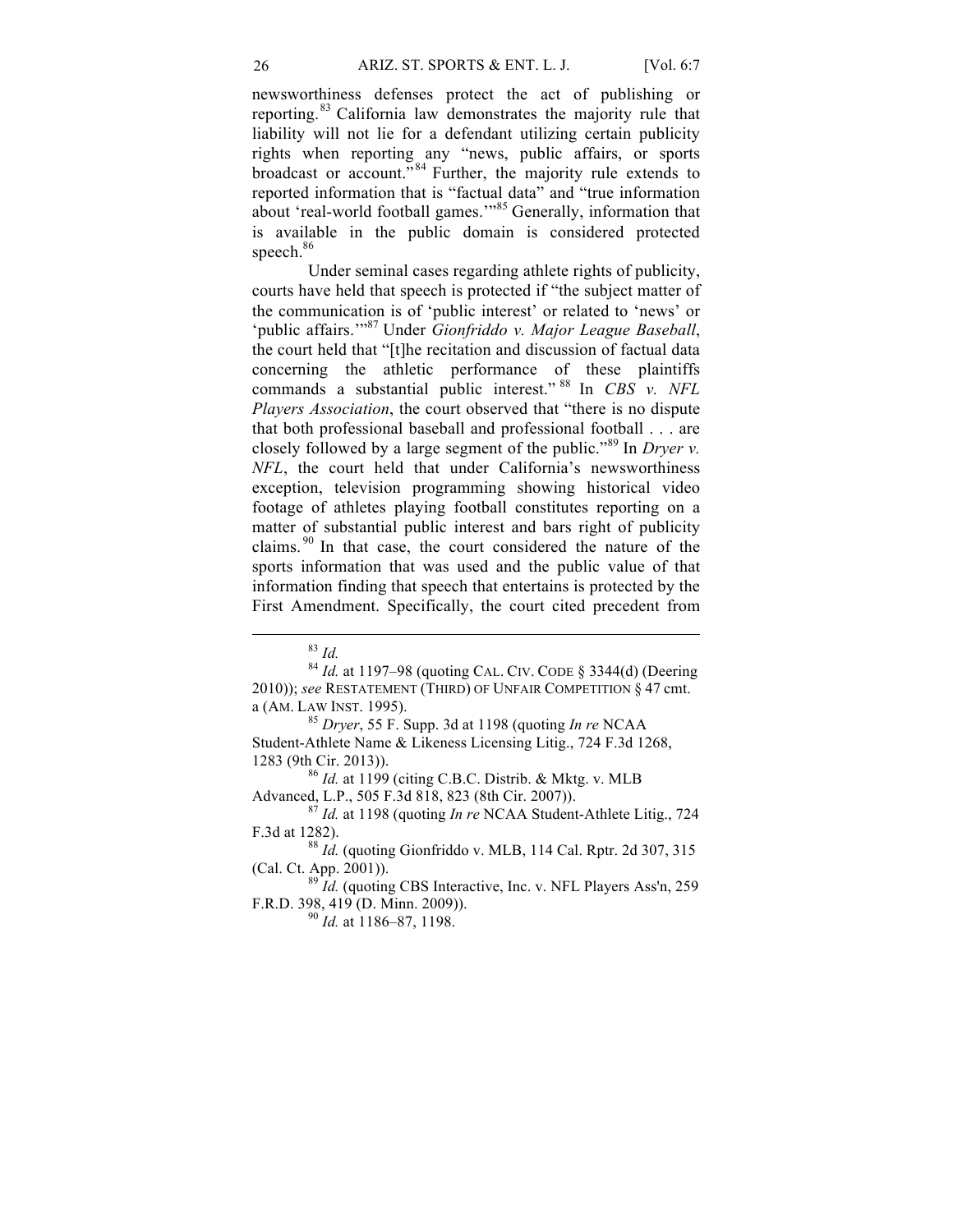*C.B.C. v. MLBAM* where professional athletes' names, images, likeness, statistics and biographical information were used for online fantasy sports games and where such information was already in the public domain and commanded substantial public interest.<sup>91</sup> The Court held that First Amendment speech would not be superseded by right of publicity claims. $92$ 

Another nuance in the newsworthiness exception was addressed in the *Dryer* case: news reporting of matters for entertainment. The newsworthy exception applies to "all matters of the kind customarily regarded as 'news' and all matters giving information to the public for purposes of education, amusement or enlightenment, where the public may reasonably be expected to have a legitimate interest in what is published."<sup>93</sup> Under Texas law applicable in this case, what may be reported under the newsworthiness exception may be limited to only "legitimately necessary and proper for public information<sup>"94</sup> In *Kimbrough v*. *Coca-Cola*, the court found that a public character relinquishes

 $92$  C.B.C. Distrib. & Mktg., 505 F.3d at 824. Both C.B.C. and CBS involved the use of current professional athletes' names, images, and statistics for the purposes of online fantasy games. In *C.B.C*., MLB and its players union challenged another entity's use of baseball players' names and playing information such as statistics and biographical information in an online fantasy baseball website. *C.B.C*., 505 F.3d at 822. The court focused on the nature of the information used and the public value of that information, finding that even though the speech involved was entertainment, "[s]peech that entertains, like speech that informs, is protected by the First Amendment." *Id.* at 823 (quoting *Cardtoons, L.C. v. MLB Players Ass'n*, 95 F.3d 959, 969 (10th Cir. 1996)). The court noted that the information on C.B.C.'s website was not only already in the public domain, but that the information also commanded substantial public interest. *Id.* at 823–24. Although the C.B.C. court found that the players had succeeded in making out a claim for a violation of their publicity rights under Missouri law, the court determined that C.B.C.'s "first amendment rights in offering its fantasy baseball products supersede the players' rights of publicity." *Id.* at 823–24; *Dryer*, 55 F. Supp. 3d at 1193–94.<br><sup>93</sup> *Dryer*, 55 F. Supp. 3d at 1198 (quoting Anonsen v.

Donahue, 857 S.W.2d 700, 703 (Tex. App. 1993)).<br><sup>94</sup> *Id.* (quoting Kimbrough v. Coca-Cola, 521 S.W.2d 719, 721

(Tex. Civ. App. 1975)).

<sup>91</sup> *Dryer*, 55 F. Supp. 3d at 1193 (citing C.B.C. Distrib. & Mktg. v. MLB Advanced, L.P., 505 F.3d 818, 821, 823 (8th Cir.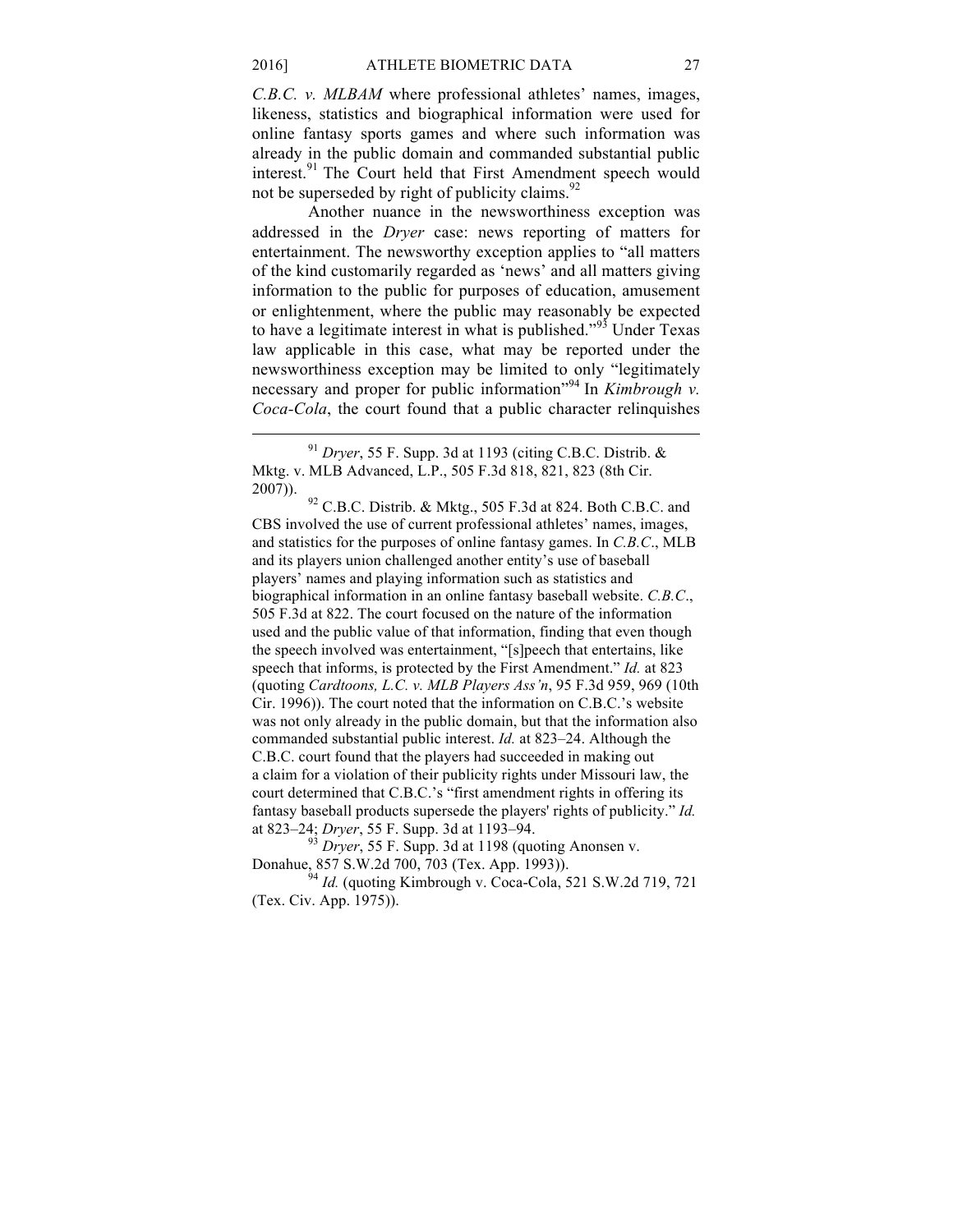part of his right of privacy, however, this waiver is limited only to that which may be legitimately necessary and proper for public information.<sup>95</sup> The public character's privacy may not be invaded by the use of his name or picture for commercial purposes without his consent, unless it is incidental to an occurrence of legitimate news value.<sup>96</sup> In jurisdictions where this limitation is not recognized, reporting of newsworthy matters may not be restricted to what is "necessary and proper" for public information.

A rule of law pertaining to whether the unique characteristics of ABD are sufficient to establish publicity rights in this data is yet to be developed. Likewise, under common law there is no rule describing factors for court consideration when analyzing publicity right infringement claims pertaining to ABD and the unique situations giving rise to infringement. Traditional tests are ill-fitted to (1) balance the rights of athletes to those of society where ABD may be newsworthy, (2) determine whether infringement of publicity rights in ABD occurred, (3) fairly define "commercial purposes" to reflect what that means in the context of ABD use and exploitation in society today, and (4) accurately assess and award sufficient damages to claimants. There are several factors specific to ABD that courts addressing these issues in the future will want to consider.

First, courts should consider the nature of ABD that may be newsworthy and reported as entertainment news – i.e. for the purposes of education, amusement or enlightenment – and whether the public may reasonably expect to have a legitimate interest in what is published. Some ABD may enter the public domain through news reports authorized by athletes. In some situations, athletes may authorize the sharing of and license rights to ABD as part of fantasy sports or sports betting information subscriptions, but which are not expected to be published in news articles. In other situations, ABD may be disclosed in forms of entertainment such as virtual reality or augmented reality experiences where the athlete authorized and licensed the use of ABD to virtual reality product creators and distributors. Each situation raises different factors for consideration. The outcome in each situation will likewise be different: either ABD is considered newsworthy information that is protected speech or it is not. Society's expectation of what

<sup>&</sup>lt;sup>95</sup> *See Kimbrough*, 521 S.W.2d at 721.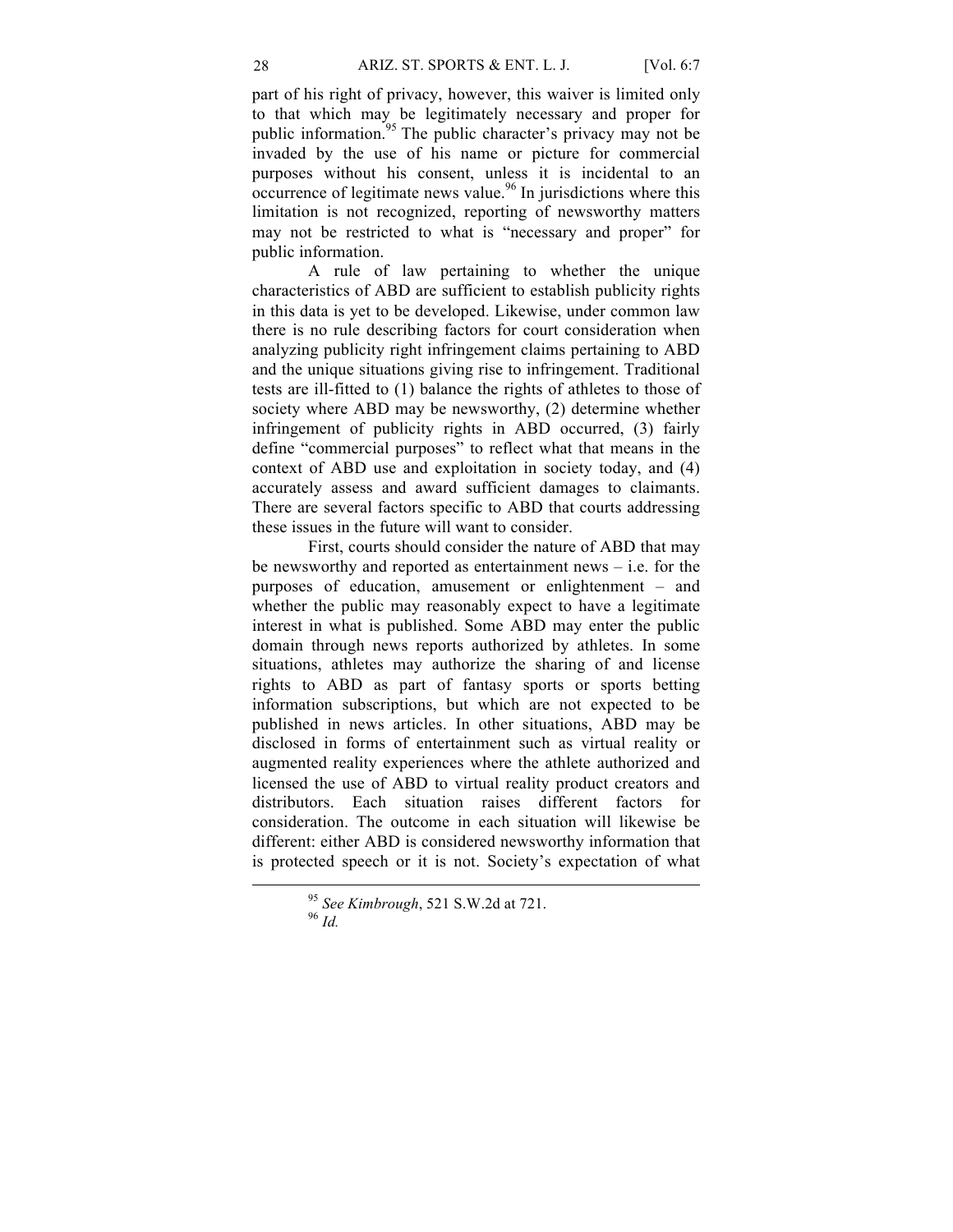should be protected speech, especially in relation to private information about a person's health, may evolve over time, so crafting a stringent set of factors will add another layer of challenge in creating an appropriate test.

Another consideration is how to treat ABD that is used for monetary endeavors by leagues, teams, their partners, and private individuals. Perhaps courts should consider whether a new category of "speech" is warranted for information that is not newsworthy solely because the public has a legitimate interest in the information as entertainment, but rather because the public can use ABD to generate personal income from fantasy sports or sports wagering winnings. Or perhaps the standard would remain the same, but the court could revise a definition of "commercial purposes" or "purpose of trade." This would include an analysis of what constitutes "commercial purposes" with respect to a private citizen's use of ABD to win fantasy sports prizes, for example, and other monetized uses of ABD by various parties. The analysis should also contemplate what constitutes an athlete's consent to use his or her ABD and potentially include additional factors for determining whether consent is not incidental to an occurrence of legitimate news value.

Additional factors set ABD apart from the names and player information used in fantasy sports over the past decade. ABD is personal Health Information or PHI that is subject to stricter privacy laws.<sup>97</sup> Additional forms of ABD and uses for ABD made available by new technology are likely to emerge. Some data included in ABD will be made available through new technology that collects PHI that only athletes and sports organizations had access to previously. New technology will also generate increasingly granular data collected by multiple parties, thereby increasing the amount of highly personal and confidential information as well as the likelihood of it being disclosed to others. Historically, PHI has not been available to

<sup>97</sup> *Compare* 45 C.F.R. § 164.502 (2016), *and* 45 C.F.R. § 164.512, *with* Dryer v. NFL, 55 F. Supp. 3d 1181, 1195–99 (D. Minn. 2014). Section 164.502 protects against disclosure of Health Information with section 164.512 only allowing disclosures as required by law, whereas the publicity rights protect personal information but allow for disclosure by private groups based on newsworthiness. *Compare* 45 C.F.R. § 164.502 (2016), *and* 45 C.F.R. § 164.512, *with Dryer*, 55 F. Supp. 3d at 1195–99.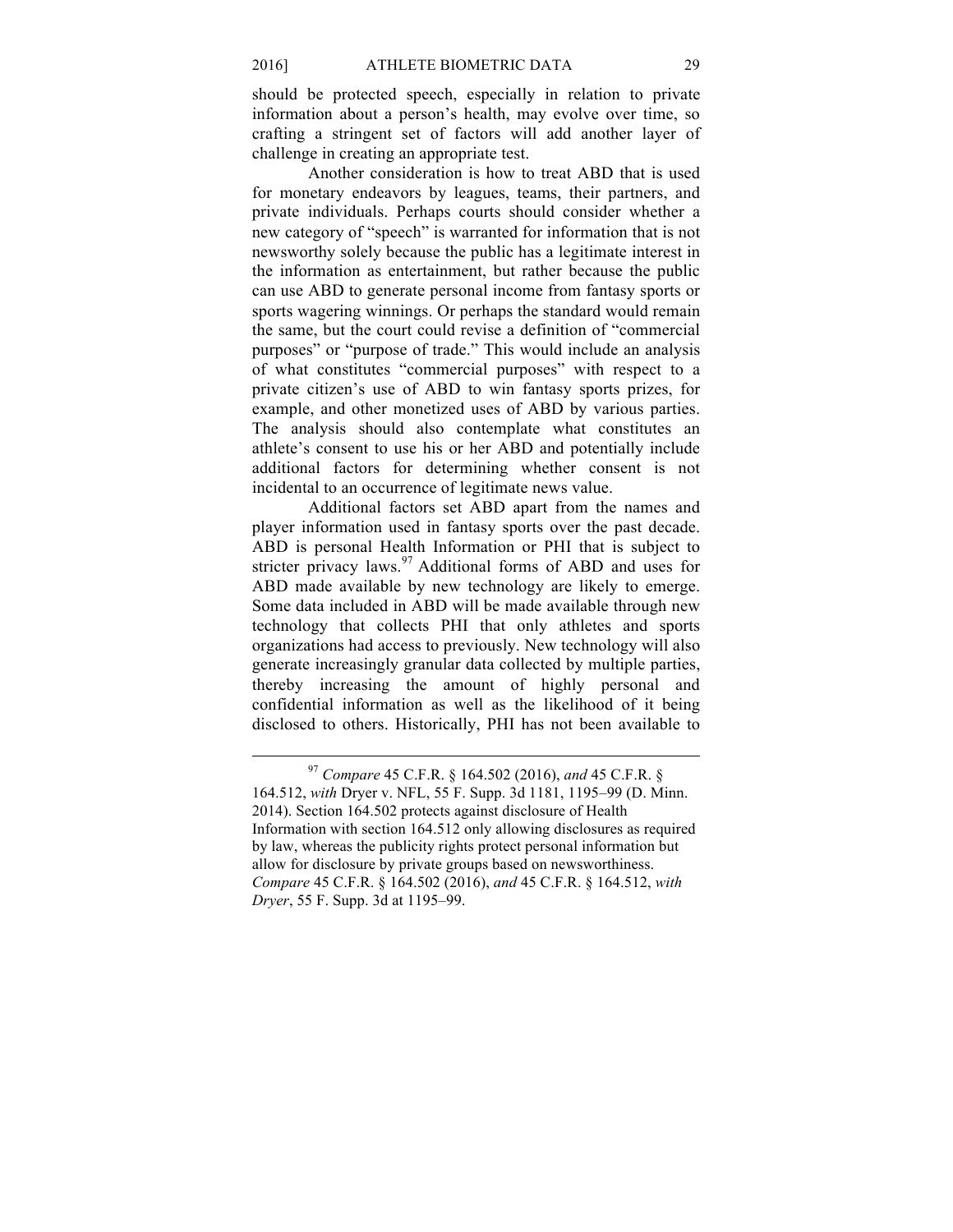the public in order to protect the privacy of athletes.<sup>98</sup> And, of course, who owns ABD will be a factor.

Further, as the IoT and IoE evolve, athletes and their licensees will have many more opportunities to exploit these rights independent of leagues for the purpose of promoting the sport, league, and team. Today's athletes are much more sophisticated in their approach to building a personal brand compared to the sports stars of the past.<sup>99</sup> Today's technology and audience simultaneously create and demand the athlete as a brand. As a result, athletes have many more revenue streams available to them and the number of streams will increase with technological advances. <sup>100</sup> For example, several professional athletes engage in the sports technology startup market including LeBron James, Carmelo Anthony, and Andre Iguodala.<sup>101</sup> Should their ability to exploit their personal brand in non-athletic endeavors be limited? Under U.S. law and public policy, individuals have the right to protect the fruit of their labors, in all market segments that they engage in.<sup>102</sup> This likewise pertains to athletes and those they select as licensees.

Courts must also examine how fantasy sports products have changed over time and how they are currently transforming as a result of regulation. The factors courts considered previously will certainly be impacted by the monetized use of ABD by fantasy

<sup>98</sup> *See* Standards for Privacy of Individually Identifiable Health Information, 65 Fed. Reg 82,462, 82,464 (Dec. 28, 2000).

<sup>99</sup> See Mark Fidelman, *8 Lessons from Sports Marketing Experts for Brands and Athletes Resisting Move to Digital*, FORBES (July 28, 2014, 12:06 AM), http://www.forbes.com/sites/markfidelman /2014/07/28/8-lessons-from-sports-marketing-experts-for-brands-andathletes-resisting-move-to-digital/#5475ba2b6409. 100 *See Infographic: Ryan Lochte, Lebron James, and Hope* 

*Solo Demonstrates Importance of Athletic Endorsements to Modern Athletes*, SPORTS TECHIE (Sept. 9, 2016), http://sportstechie.net /infographic-ryan-lochte-lebron-james-and-hope-solo-demonstratesimportance-of-athletic-endorsements-to-modern-athletes. <sup>101</sup> *See* Tam Pham, *NBA Stars Who Became Successful* 

*Entrepreneurs and Investors*, THE HUSTLE (Mar. 2, 2016), http://thehustle.co/nba-stars-that-became-successful-entrepreneurs-and-

investors. 102 *See* Jay Dratler, Jr. & Stephen M. McJohn, INTELLECTUAL PROPERTY LAW: COMMERCIAL, CREATIVE, & INDUSTRIAL PROPERTY § 1.01 (Law Journal Press ed. 2016); POWELL ON REAL PROPERTY § 2.05 (Michael Allan Wolf ed., LexisNexis Matthew Bender Sep. 2016).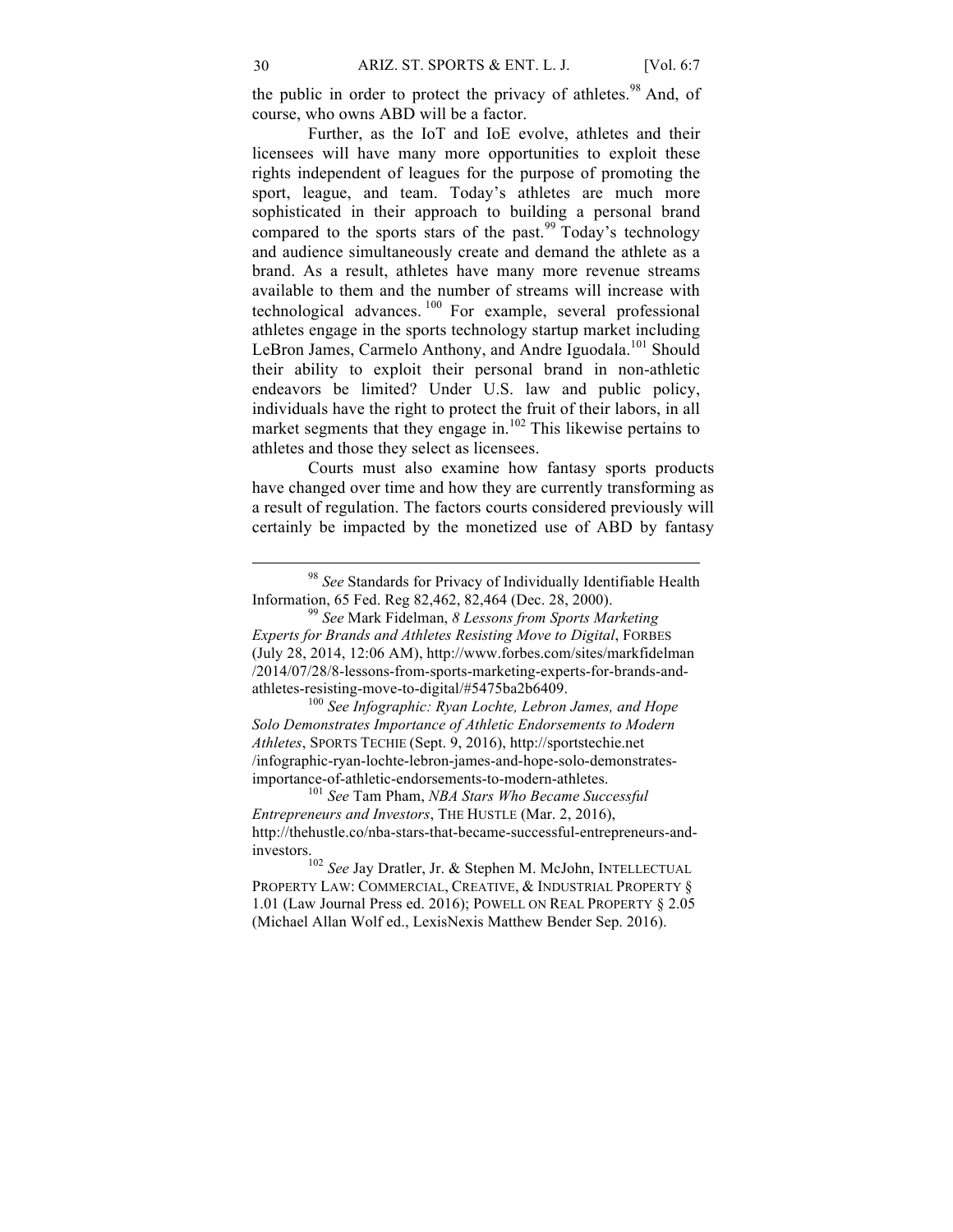sports behemoths FanDuel and DraftKings<sup>103</sup> who offer contests valued at millions of dollars.<sup>104</sup> This is much different from the office pool of the past where participation and awards occurred on a much smaller scale.

Another difference from considerations of the past is how fantasy sports and daily fantasy sports (DFS) has impacted another industry that stands to gain from using ABD: sports betting. Legislation concerning fantasy sports contests has "forced action on behalf of both the leagues and the legislators," according to Will Green, a writer for *Legal Sports Report*. 105 This action could lead to modifications to or repeal of the Professional Amateur Sports Protection Act that prevents all but four states from offering some form of sports wagering.<sup>106</sup> Green correctly observes that "recent signs have hinted at a broadening acceptance by some of the professional sports leagues toward

<sup>106</sup> *See id.*

 $103$  Note that the fantasy sports landscape is in flux. Following a year of federal and state regulatory hearings, investigations by state attorneys general, civil litigation and new legislation, embattled fantasy sports contest operators, FanDuel and DraftKings, recently agreed to merge. Joe Drape, *DraftKings and FanDuel Agree to Merge Daily Fantasy Sports Operations*, N.Y. TIMES (Nov. 18, 2016, 10:44 AM), http://www.nytimes.com/2016/11/19/sports/draftkings-fanduel-mergerfantasy-sports.html.

<sup>104</sup> *See* Thomas H. Davenport, ANALYTICS IN SPORTS: THE NEW SCIENCE OF WINNING 2, 8 (International Institute for Analytics 2014); Peter Hammon, *Analyzing FanDuel's Statistical Arguments on Skill vs. Chance at the New York Hearing*, LEGAL SPORTS REP. (Dec. 1 2015, 2:13PM), http://www.legalsportsreport.com/6605/fanduels-skillvs-chance-arguments/; Jake Pearson, *Judge Hears Arguments Over Gambling in New York Attorney General's Daily Fantasy Sports Case*, U.S. NEWS & WORLD REP. (Nov. 25, 2015, 4:39 PM), http://www.usnews.com/news/business/articles/2015/11/25/gamblingto-feature-at-new-york-daily-fantasy-sports-hearing (explaining the importance of whether the daily fantasy sports are skilled based or luck based in deciding if the game is gambling or not); Daniel Wallach, *Everything you Need to Know About the Illinois Daily Fantasy Sports Legal Battle*, LEGAL SPORTS REP. (Jan. 4, 2016, 5:00 AM),

http://www.legalsportsreport.com/7106/illinois-dfs-primer. 105 Will Green, *Lobbying Push for Legal US Sports Betting Could Start Next Year,* LEGAL SPORTS REP. (July 1, 2016), http://www.legalsportsreport.com/10638/lobbying-congress-sportsbetting.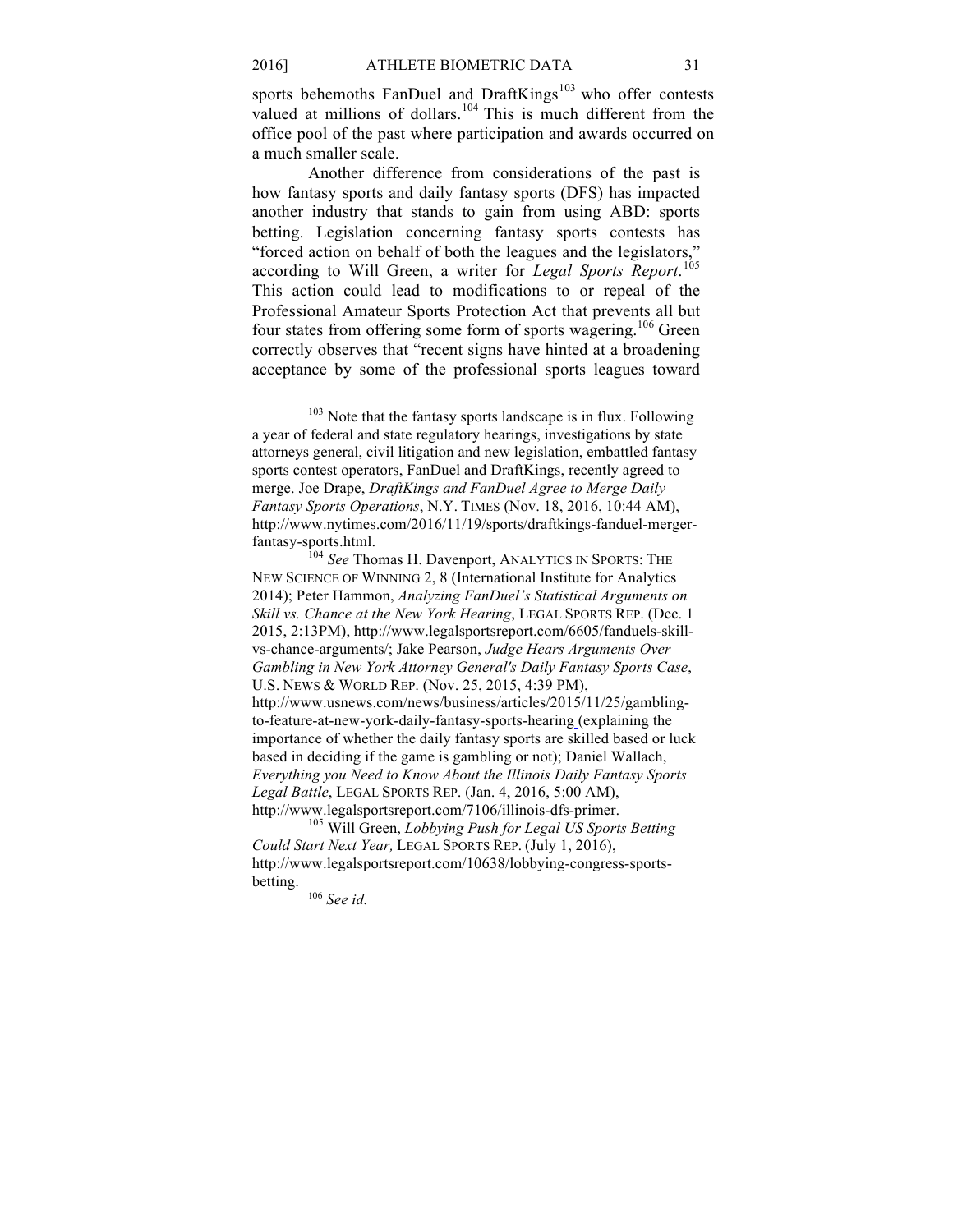betting."<sup>107</sup> American Gaming Association Vice President of Public Affairs, Sara Rayme, estimates that the organization can build on this momentum to expand legal sports wagering in the next three to five years.<sup>108</sup> "DFS is the gift that keeps on giving," Rayme says, "It's mainstreamed our business."<sup>109</sup> According to Green, DFS has also forced the hands of professional leagues into taking a stand on gaming.<sup>110</sup> Certainly any commodified and monetized ABD that makes its way into fantasy sports and DFS products will also fuel sports wagering.

This new dynamic – where fantasy sports and wagering operations generate revenue from delivering ABD to participants who then use ABD to make decisions for the purpose of generating winnings – warrants the consideration of additional factors for courts to consider when assessing whether ABD has been used for commercial purposes or for the purpose of trade through either advertising or in connection with the sale of goods and services. This dynamic also prompts considering traditional factors when determining damage awards for violations of privacy, and other factors including revenue generated by companies and individuals as a result of using ABD. Intellectual property expert Kevin Goering suggests that, "if a court were to find a right of publicity violation in these circumstances, the court might consider, among other things, in awarding damages the reasonable royalty that a player or group of players would obtain from licensing those rights."<sup>111</sup>

These factors differentiate ABD from other information made available to the public for money-making endeavors such as investing in stocks. Courts should use the above considerations during their analysis when a newsworthiness defense is raised. In appropriate instances, courts may want to consider what type of disclosure is necessary and proper, then limit it pursuant to facts relevant to each case.

## *ii. Consent as Defense*

The other defense that is frequently used in right of publicity claims is that of consent. No infringement occurs if the

<sup>107</sup> *Id.*<br>
<sup>108</sup> *Id.*<br>
<sup>109</sup> *Id.*<br>
<sup>110</sup> *Id.*<br>
<sup>111</sup> Personal interview with Kevin Goering, Partner, Norwick, Schad & Goering (Aug. 23, 2016).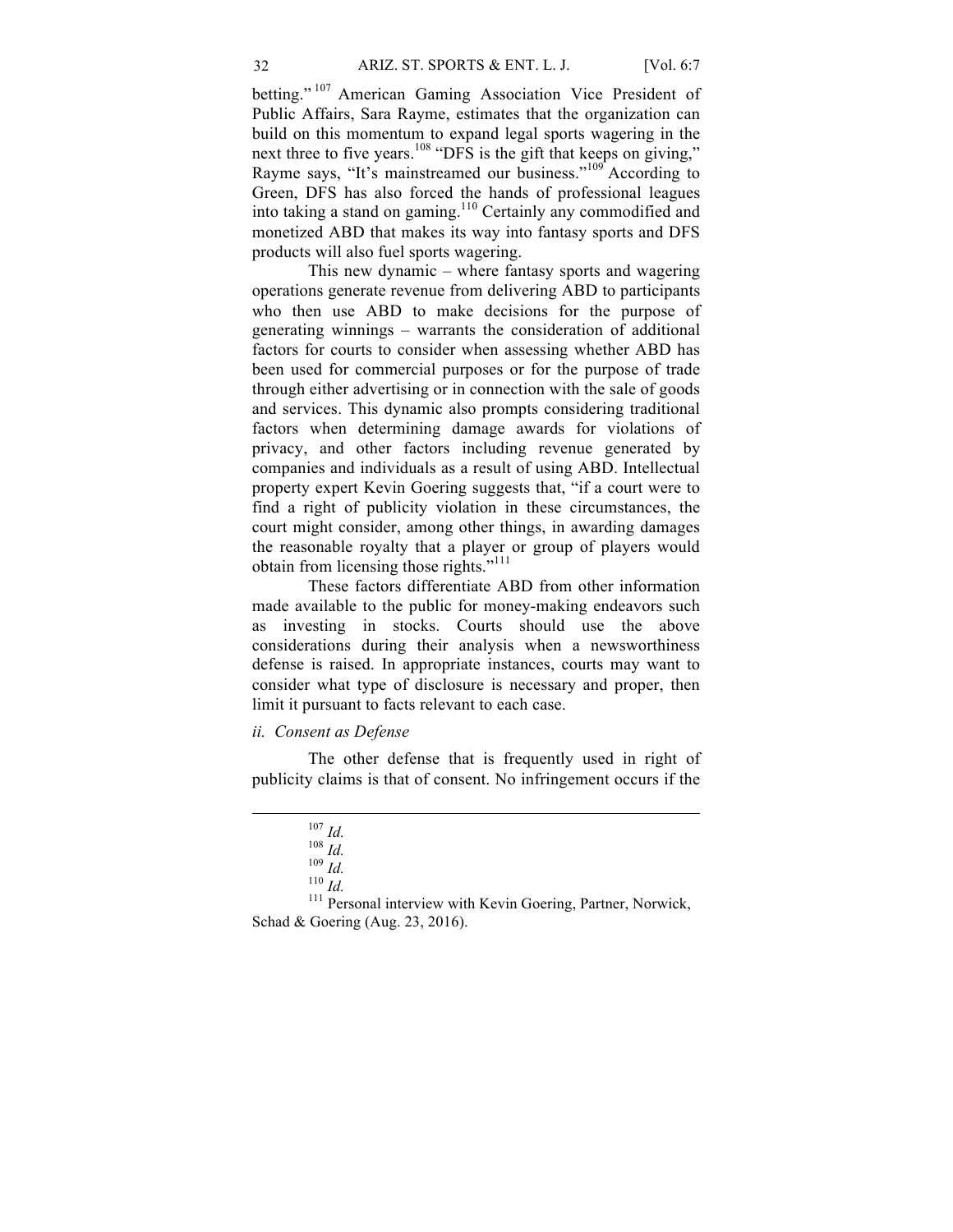plaintiff consents to the defendant's use of the plaintiff's identity or persona.<sup>112</sup> Generally, discussions concerning consent center on "whether the defendant had consent to take the particular actions in question."<sup>113</sup> Under common law, a sports figure can recover damages only if he has not consented to the defendant's use of the athlete's name or likeness in advertising or if such use or advertising exceeds the consent granted.<sup>114</sup> Under Restatement (Second) of Torts § 892 & cmt. c, "words or acts or silence or inaction" may constitute consent in right of publicity claims.<sup>115</sup> State laws may vary in defining consent.

For example, in *Dryer v. NFL*, NFL Films created television productions showing historic game footage and depicted retired NFL players engaged in football games. In the lawsuit, the players alleged that their publicity rights were infringed as a result. <sup>116</sup> The NFL contended that the players consented, explicitly or impliedly, to the NFL's use of game footage. <sup>117</sup> The court held that where the evidence presented indicated that the retired players knew of and did not object to the use of their image in the new NFL Films productions, the players consented to the use of their likeness and image.<sup>118</sup>

# *c. Right of Publicity Analysis: How Athletes Can Protect This Right in ABD*

The use of ABD as a publicity right is untested in courts. Because ABD is increasingly being used for health, safety, and commercial purposes, and rapidly-evolving technology increases access to it, the conditions are ripe for a break in traditional thinking. By being proactive now, athletes and their licensees can strengthen their rights in ABD as a right of publicity. If they take specific actions before potential claims arise, athletes may overcome the defenses of First Amendment speech and owner consent. It is imperative for athletes to be aware of how and when they consent to specific uses of ABD in order to preserve

<sup>112</sup> Stapleton & McMurphy, *supra* note 35, at 41–42. <sup>113</sup> *Id.* at 42. <sup>114</sup> *Id.* (citing Sharman v. C. Schmidt & Sons, Inc., 216 F.

Supp. 401 (E.D. Pa. 1963)).<br>
<sup>115</sup> Dryer v. NFL, 55 F. Supp. 3d 1181, 1200 (D. Minn. 2014).<br>
<sup>116</sup> *Id.* at 1186.<br>
<sup>117</sup> *Id.* at 1199–1200.<br>
<sup>118</sup> *See id.* at 1200.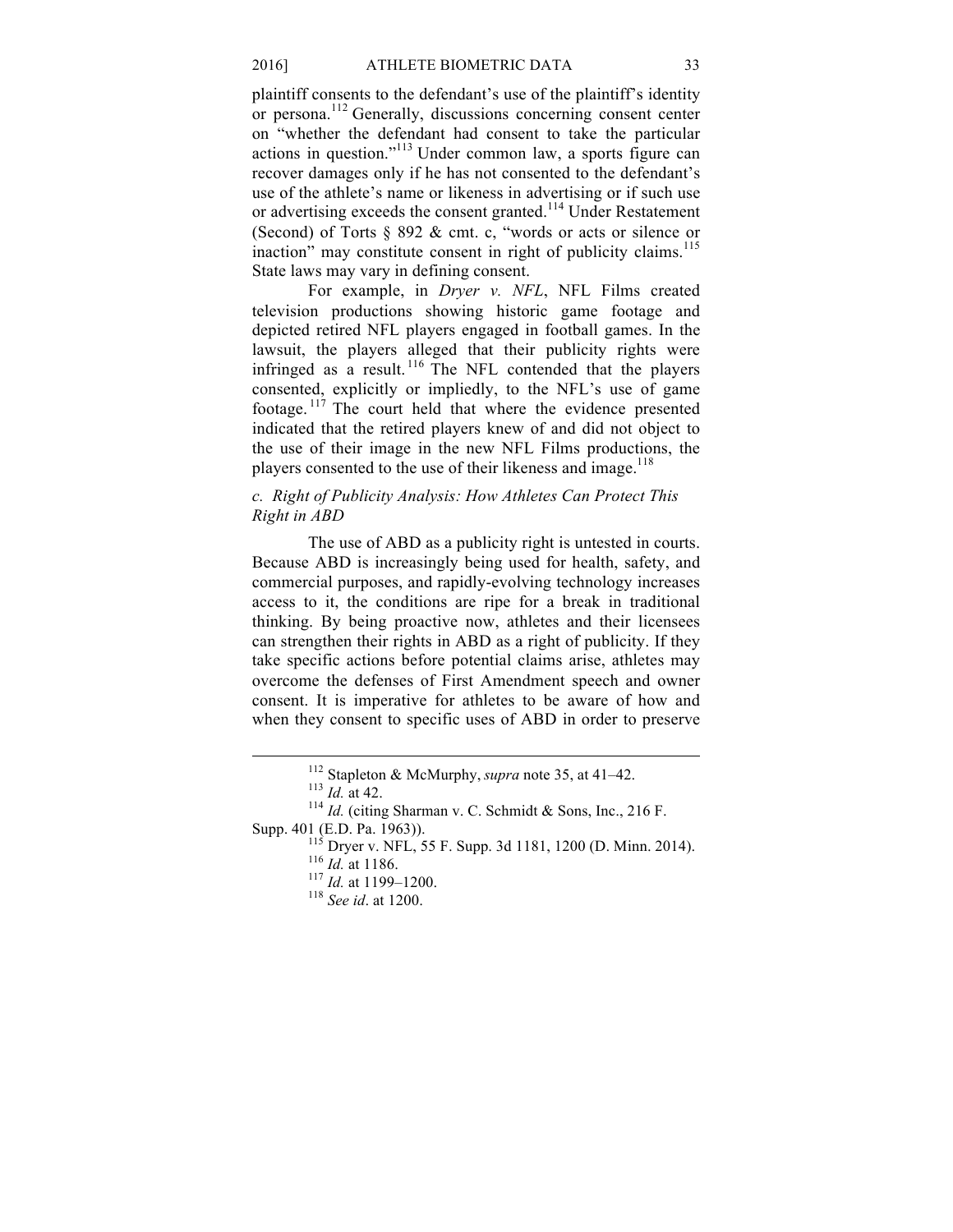their rights to damages for infringement. Athletes who are proactive in protecting their ABD as a publicity right have a greater chance of success in infringement claims.

The focus here will be on scenarios where ABD from wearable technology is used for commercial purposes including: (1) using ABD to publicize and promote a league, team or sport either *directly* by (a) improving athlete performance and gameplay through improved safety and performance, and (b) playing in games and appearing in broadcasts or other programming to promote and publicize the league, team or sport; versus (2) using ABD to publicize and promote *indirectly* by commodifying and monetizing ABD to be distributed to and by Second-, Third- and Fourth-Generation Beneficiaries for enhanced statistics and other content and product offerings designed to generate revenue and increase fan engagement (e.g., fantasy sports, sports wagering, virtual and augmented reality products, mobile applications, and sponsor promotions and activation). Finally, in an age that is hyper-aware of individual brand creation and enhancement and in an environment that provides access to easy-to-use technological tools which make brand creation relatively simple and inexpensive, an athlete's right to exploit his own publicity and intellectual property rights in revenue streams must be considered.

To address the collection, use, and dissemination of ABD in these scenarios, a court must recognize that the purposes for which the ABD is collected, used, and disseminated will determine which definition and corresponding analysis applies. Generally, a plaintiff will be an athlete, the Primary Beneficiary, who has standing to assert the right of publicity in relation to his ABD. A Primary Beneficiary's assignees and licensees, or the First-Generation Beneficiaries, may have standing to assert infringement of a Primary Beneficiary's right of publicity depending on the circumstances. Further, an athlete will likely have standing to assert trademark and other intellectual property rights inherent in his identity and the commercial purposes it serves such as the promotion and provision of products and services. In some circumstances, the Primary Beneficiary's assignees and licensees, again First-Party Beneficiaries, may also have standing to assert intellectual property claims. Since ABD consists of Health Information, an athlete will likely be the sole party who can establish standing to challenge the use of his Health Information. The situation in which ABD is collected, used, and disseminated also determines whether a court analyzes ABD as part of an employment record, a form of protected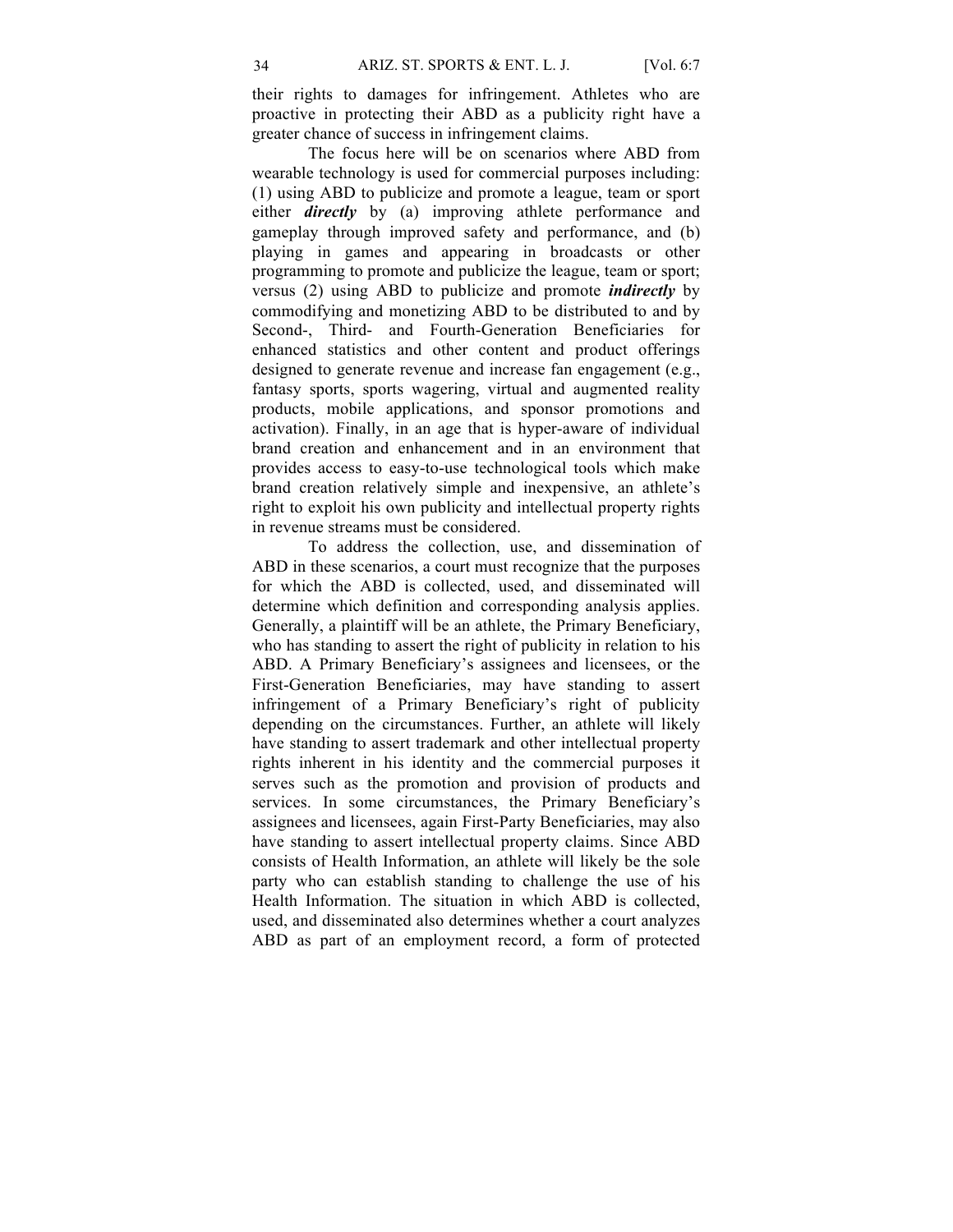speech, or unprotected due to the athlete's consent to use the ABD and other relevant factors.

Therefore, it is from this understanding that an analysis of the legal implications of collecting, using, and disseminating ABD must be analyzed. Based upon the basic tenets of publicity right law, which may differ in subtle ways from state to state, an athlete must demonstrate that he has a valid and enforceable right in his identity or persona.<sup>119</sup> ABD, by nature and as defined previously, is a characteristic or trait that is used to recognize one's identity.<sup>120</sup> ABD may be in the form of a statistic, a playing or performance record, achievement or other characteristics or data recognized as publicity rights under common law. <sup>121</sup> By common law definitions, ABD should be considered a characteristic identifying an individual, thereby granting its owner an enforceable right to publicity in the athlete's ABD.<sup>122</sup> An athlete may assign or license this right to third parties.<sup>123</sup> As a result, licensees such as professional sports leagues have attempted to assert rights of publicity on behalf of assignors and licensors with mixed success.<sup>124</sup> Thus, an athlete, or Primary

<sup>119</sup> Bolitho, *supra* note 40, at 942.<br><sup>120</sup> Gale, *supra* note 5.<br><sup>121</sup> *See generally Dryer*, 814 F.3d at 941; Bolitho, *supra* note 40; CHAMPION ET AL., INTELL. PROP. LAW IN THE SPORTS & ENT. INDUSTRIES 132 (2014); Rodenberg et al., *supra* note 46; Stapleton &

McMurphy, *supra* note 35.<br><sup>122</sup> *See id.* 123 Many claims have been raised by professional sports leagues and players associations asserting rights of publicity, privacy, and intellectual property. *See generally* Rodenberg et al., *supra* note 46; Bolitho, *supra* note 40 (discussing athletes' rights of publicity); Stapleton & McMurphy, *supra* note 35 (discussing a court's reluctance to apply right of privacy protections to professional athletes).

<sup>124</sup> *See* C.B.C. Distrib. & Mktg. v. MLB Advanced, L.P., 505 F.3d 818 (8th Cir. 2007). *See also* Rodenberg et al., *supra* note 46, at 82 n.73 (noting that "[s]ports leagues have routinely attempted to claim some ownership over real-time sports data connected to live sporting events."). Professional sports leagues do so to protect proprietary interests in statistics that they collect and disseminate. *See* NBA v. Motorola, Inc., 105 F.3d 841, 853–54 (2d Cir. 1997). Sports information cases have led to the development of the sports industry's information amalgamation and dissemination paradigm as it exists today. As a result, leagues have adopted strategies allowing them to successfully assert claims of misappropriation, and survive claims that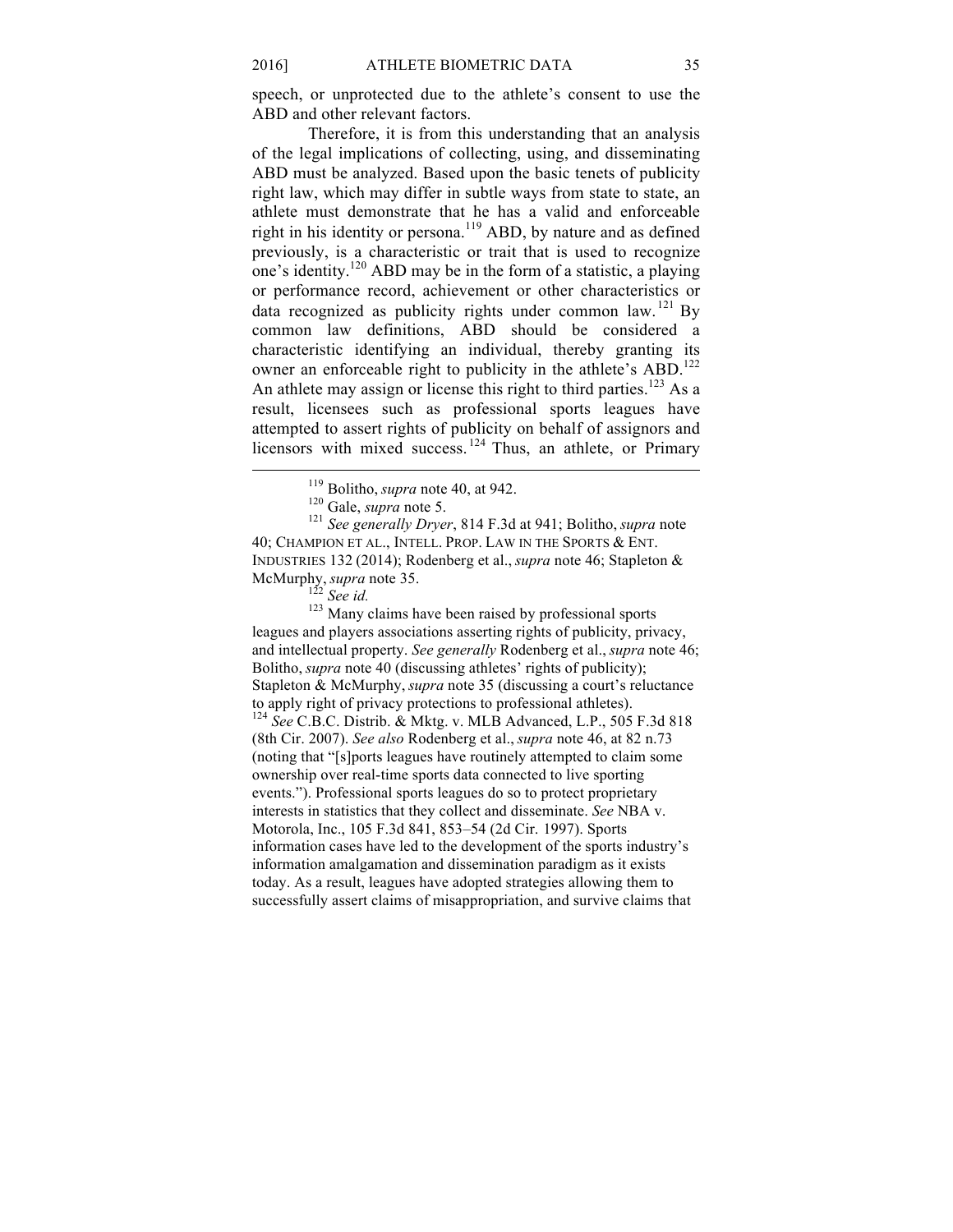Beneficiary as owner of his ABD (which is an element of his identity), has a valid and enforceable right in his identity and is in the strongest position to assert a right of publicity.

The second element in a right of publicity claim addresses whether an athlete may be identified from the defendant's use of a publicity right, or ABD in this case.<sup>125</sup> Due to its identifying qualities, ABD inherently identifies the athlete who contributed it. For example, in the sports industry, ABD is used to (1) describe characteristics of an athlete's in-game performance, (2) evaluate and influence an athlete's health and training regimen in preparation for game day which may also appear in programming and in other social media formats, (3) add dimension to enhanced statistics that are used to describe an athlete's propensity for performance on a given day, such as in live game programming, and (4) promote a product by incorporating ABD in marketing messages, advertisements, promotions, and content that corresponds to that product.<sup>126</sup>

Player tracking data, including ABD, is already being used to provide enhanced statistics for live game broadcasts, mobile applications, second-screen platforms, and in in-game entertainment for fan engagement.<sup>127</sup> It is also foreseeable that ABD will make its way into fantasy sports and sports wagering information, virtual and augmented reality, and other content created by and for the benefit of the Beneficiaries as the sports

<sup>126</sup> Smith, *supra* note 1; Loftus, *supra* note 3; Gale, *supra* note

5. <sup>127</sup> Gale, *supra* note 5.

 $\overline{a}$ 

sports information distributed by third parties is protected as First Amendment speech and that sports information is comprised of facts existing in the public domain which do not belong exclusively to the leagues. "Sports organizations have alternatively deemed the dissemination of real-time data by unapproved third parties as impermissible, illegal, or a threat to sports' integrity." Rodenberg et al., *supra* note 46, at 67 . "Disputes over proprietary data and game-related rights have been litigated for decades, resulting in sometimes conflicting decisions." *Id.* In order to prevent the transmission of realtime data by others, "sports leagues have attempted to incorporate (quasi-)contractual terms in their ticket purchase agreements, spectator notices, and media credentials." *Id.* at 68. The NFL has acquired a stake in sports data business Sportradar in a move that may "buttress future legal arguments that the league has a proprietary interest in certain elements of real-time data." *Id.* at 99 n.147.<br><sup>125</sup> Stapleton & McMurphy, *supra* note 35, at 35–36.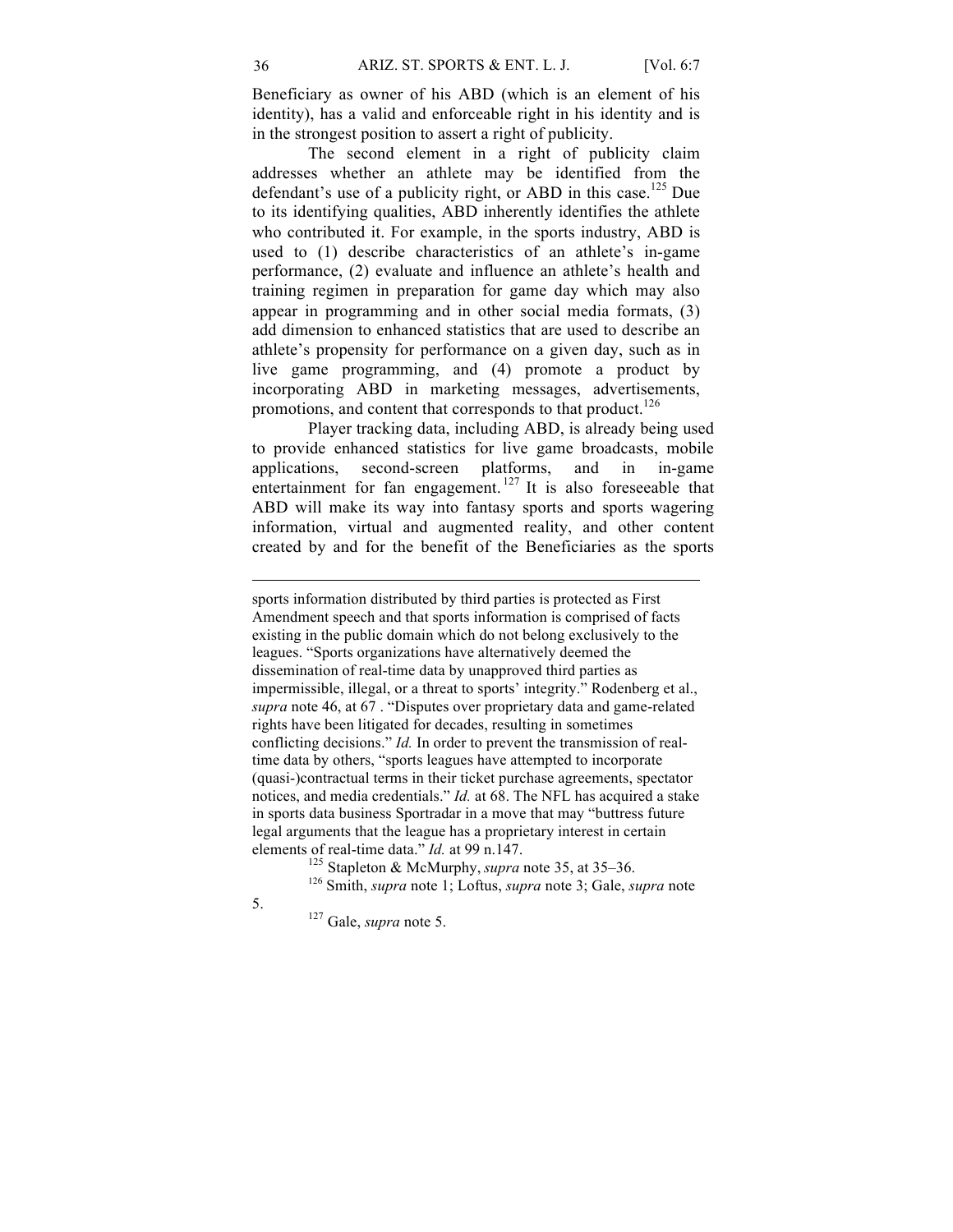ecosystem evolves. Athletes may use their ABD in their own product offerings and on social media platforms such as Facebook Live or Uninterrupted. As eSports grows, ABD will likely be included in on-screen statistics – providing eSports teams and fans information about opponents that are otherwise unavailable when watching competitors play. It is important to understand that the value of ABD comes from its use in identifying a particular athlete.<sup>128</sup> It is therefore likely that any and all uses of ABD in the manners described above will be for the purpose of identifying the athlete who supplied it. As a result, a defendant's use of an athlete's ABD would most certainly satisfy this element.

Note that under common law, the test for "identifiability" refers to the unaided identification of the plaintiff by the audience based on the use of "any indicia by which the plaintiff is identifiable," $129$  such that the audience understands to whom the identity pertains.  $130$  The test for infringement here is "identifiability."<sup>131</sup> The right of publicity may be infringed without any endorsement being attached.<sup>132</sup> Thus, so long as the audience recognizes an athlete's identity from the use of his ABD, this "identifiability" standard is met, whether or not the audience believes the athlete is endorsing a product that his ABD is being used in conjunction with. This rule of law bolsters a plaintiff's position that he is identifiable from the use of his identity (specifically his ABD), particularly to an audience of sports fans and consumers.

The third element of a right of publicity claim is satisfied if the defendant's use of the plaintiff's identity occurs without the plaintiff's permission resulting in the misappropriation of the plaintiff's identity "in a way that is likely to cause damage to the commercial value of that identity or persona." <sup>133</sup> Consent concerns whether the defendant had the plaintiff's permission to take the particular action in question and whether such consent occurred expressly through words or actions, or implicitly

<sup>128</sup> *See generally* Stapleton & McMurphy, *supra* note 35, at

<sup>36. &</sup>lt;sup>129</sup> Stapleton & McMurphy, *supra* note 35, at 39. <sup>130</sup> *See id.* at 38. <sup>131</sup> *Id.* at 35–36. <sup>132</sup> *Id.* at 36. <sup>133</sup> *Id.* at 41.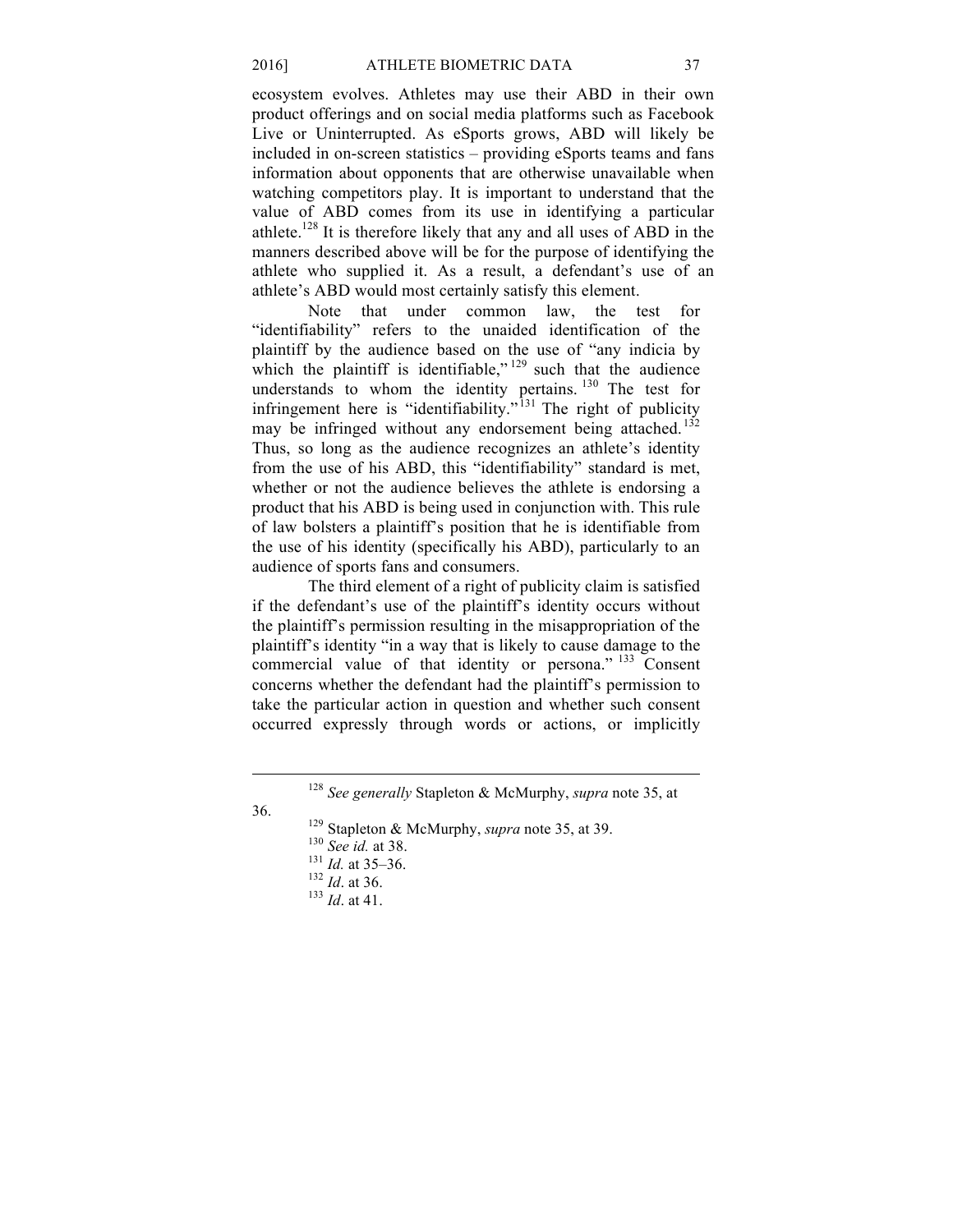through silence or inaction.<sup>134</sup> In *Dryer*, the court determined that the plaintiffs, former professional athletes whose game footage was used by NFL Films, consented to such use.<sup>135</sup> In that case, the plaintiff's knew that the defendant regularly captured game footage and used it in subsequent productions, and the plaintiffs voluntarily and willingly appeared in the subsequent productions by giving interviews in those productions.<sup>136</sup> When raising their claims, the plaintiffs did not challenge the use of their name and likeness for the interviews, but challenged such use in the footage of the historic games.<sup>137</sup> However, the court found that the plaintiffs' consent to use of their interviews was in conjunction with the game footage because they knew that the defendant, NFL Films, would use both in its productions.<sup>138</sup> Further, the plaintiffs did not challenge the defendant's use of the game footage or interviews over the years between the athletes' retirement and the time the claims were brought.<sup>139</sup> Supporting the court's finding was evidence of one plaintiff expressing that he was "just glad to be interviewed."140 The court held that the plaintiffs, through their words and actions, consented to and encouraged the defendant's use of game footage which barred recovery of damages.<sup>141</sup>

Even when a plaintiff (1) remains silent as to a defendant's use of some aspect of the plaintiff's identity or (2) does not act to prevent such use, such may be considered consent that bars a plaintiff's recovery of damages awards.<sup>142</sup> Consenting by silence or inaction is something athletes may be especially susceptible to given that the choice generally lies between either consenting to ABD collection or foregoing play.<sup>143</sup> However, to preserve rights and recover damage awards, athletes must retain

<sup>134</sup> *Dryer*, 55 F. Supp. 3d at 1200 (holding that through their own actions and words, Plaintiffs consented, and even encouraged, NFL films' use of game footage in which they appeared).<br>  $^{135}$  *Id.*<br>  $^{136}$  *Id.*<br>  $^{137}$  *Id.*<br>  $^{138}$  *Id.*<br>  $^{139}$  *Id.*<br>  $^{140}$  *Id.*<br>  $^{140}$  *Id.*<br>  $^{141}$  *Id.*<br>  $^{142}$  *See id.* (stating that the "NFL rec

bar Plaintiffs' publicity-rights claims, but rather prevents them from recovering damages for any pre-suit act"). 143 *See id.*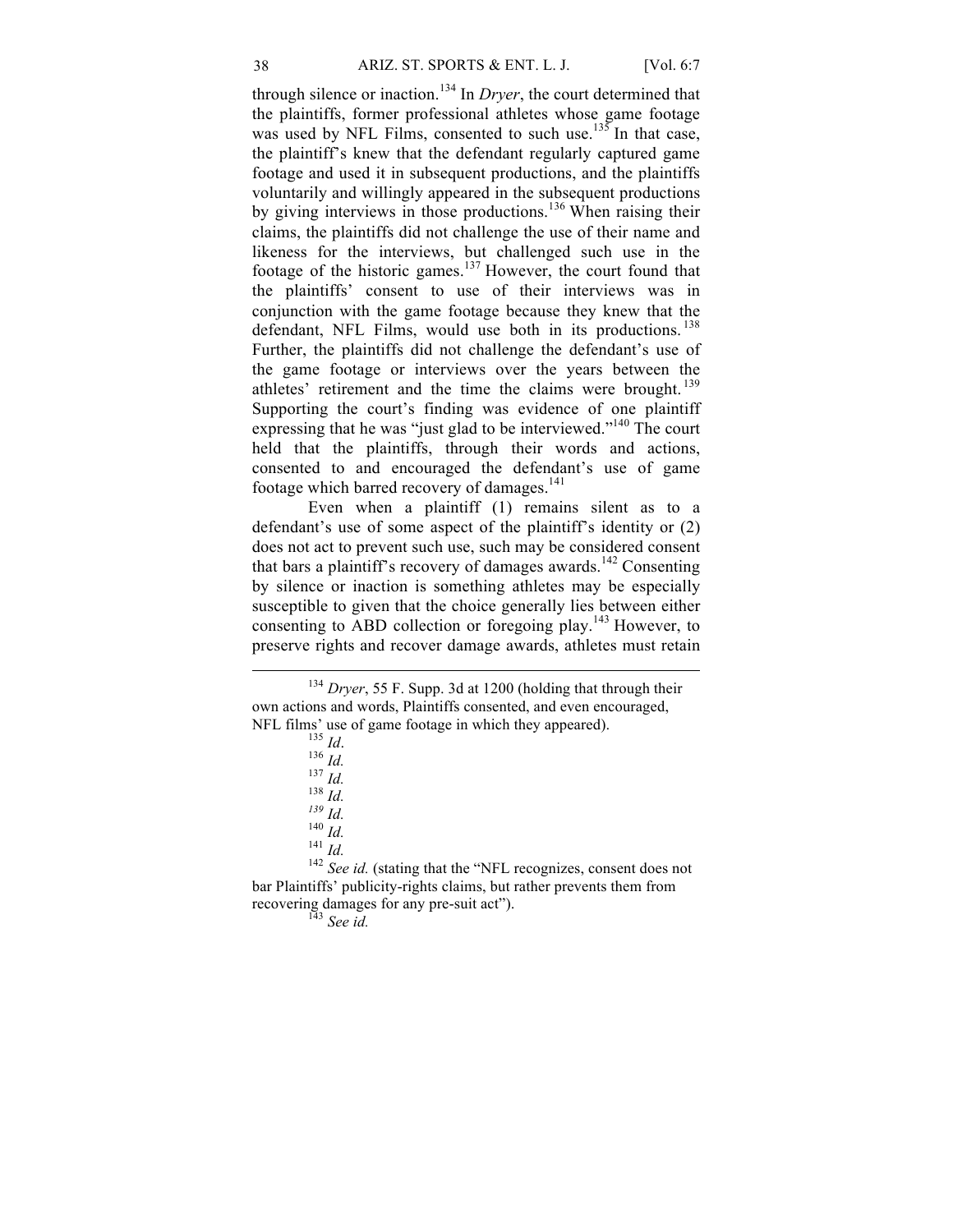control of how publicity right material is used. This means they will want to thoughtfully consider what they consent to – whether expressly or impliedly.

State laws vary in the statutory requirements of consent. Some state laws require a plaintiff to show a connection between the defendant's use and the commercial purpose, whether for advertising purposes or for the purpose of trade as mentioned previously. <sup>144</sup> Courts will consider the facts in each case to determine whether a plaintiff consented to a defendant's use of a publicity right for a commercial, advertising or trade purpose occurring in connection with the use.<sup>145</sup>

An athlete's consent to the collection, use, and dissemination of ABD is a thorny issue. Under the scenarios described previously, ABD may be used (1) by a league or team to publicize and promote a league, team or sport *directly* by improving athlete performance and gameplay or by utilizing it during broadcast games in the form of statistics and sports information and in later broadcasts and programming, (2) by a league or team to *indirectly* publicize and promote a league, team or sport by commodifying and monetizing ABD to be distributed to Second-, Third- and Fourth-Generation Beneficiaries such as in mobile applications and fantasy sports offerings, and (3) by an athlete and the players association that represents him for an *athlete's self-promotion*, exploitation of his publicity and other intellectual property rights, even during contract negotiations.<sup>146</sup>

In the first scenario presented above, ABD is used to publicize or promote a league, team or sport by improving

*Sensor Tech Has Attention of Leagues, Unions*, SPORTS BUS. J. (Nov. 2, 2015), http://www.sportsbusinessdaily.com/Journal/Issues/ 2015/11/02/Labor-and-Agents/Sensors.aspx; *Collective Bargaining Agreement*, NFL PLAYERS ASS'N at 258 (Aug. 4, 2011), https://nfllabor.files.wordpress.com/2010/01/collective-bargainingagreement-2011-2020.pdf.

<sup>144</sup> Cohen v. Facebook, Inc*.*, 798 F. Supp. 2d 1090, 1093 (N.D. Cal. 2011); *See also* Valentine v. C.B.S., Inc.*,* 698 F.2d 430, 433 (11th Cir. 1983) (recognizing that the proper interpretation of Fla. Stat. § 540.08 requires the plaintiff to prove that the defendants used a name or likeness to directly promote a product or service); *see also Dryer*, 55 F. Supp. at 1196–97. <sup>145</sup> *See Dryer,* 55 F. Supp. at 1200. <sup>146</sup> *See generally Dryer*, 55 F. Supp. at 1200; Liz Mullen,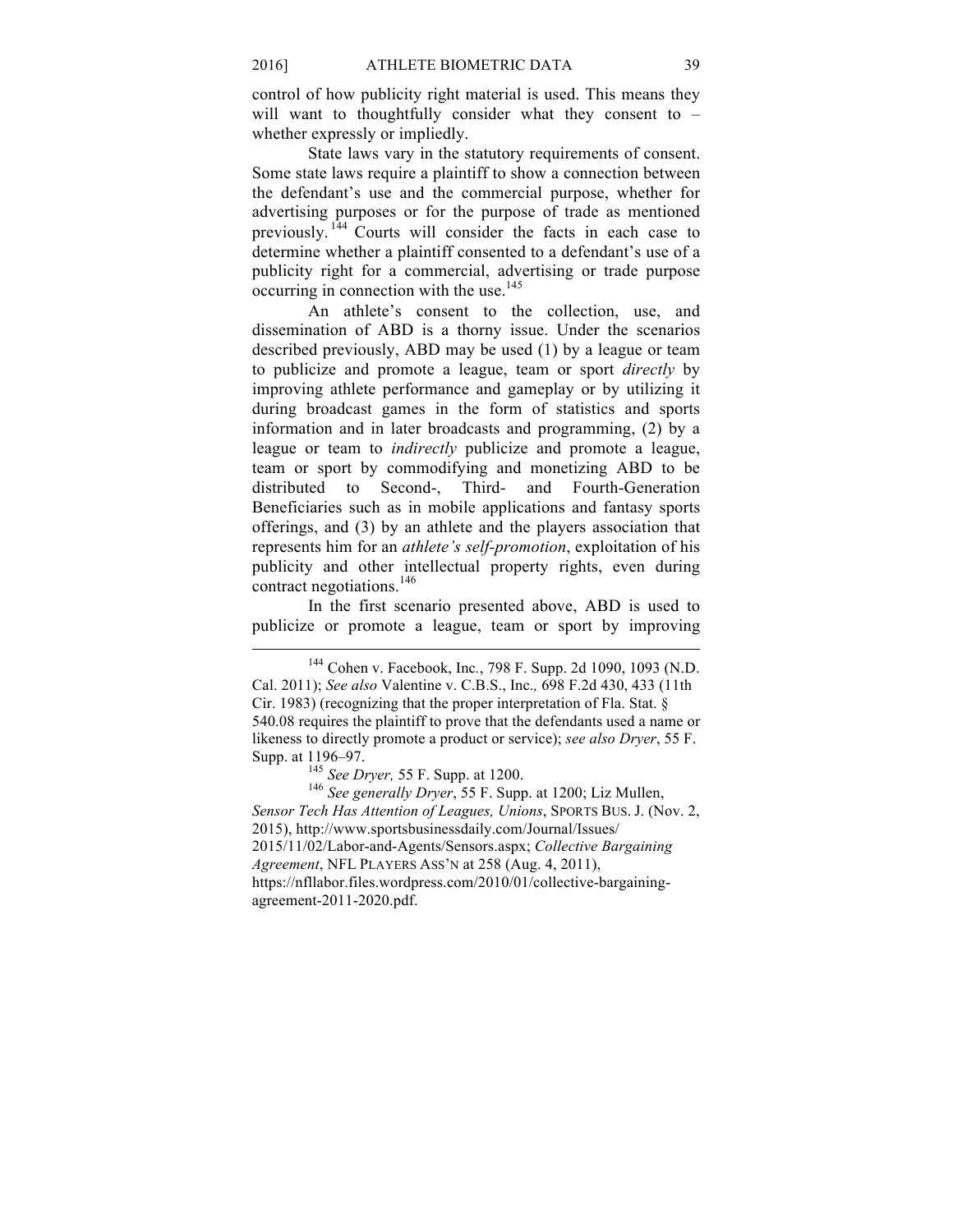athlete performance and gameplay. ABD may also be used during broadcast games in the form of statistics and sports information, and in later broadcasts and programming. Using the NFL as an example, the collective bargaining agreement (CBA) requires that an athlete explicitly consent to the collection and use of ABD via sensors used at practices and in games which collect information regarding the player's performance and movement, and medical and other player safety-related data.<sup>147</sup> The NFL may only collect data relating to medical or other safety-related data after it obtains the NFLPA's consent.<sup>148</sup> The athlete's consent given directly to the NFL and given indirectly through the NFLPA to the NFL is adequate to meet this element of a right of publicity claim.<sup>149</sup>

Where ABD is collected to *directly* publicize and promote a league, team, or sport during broadcast games and programming, the matter of consent is not as straight forward. For example, under the NFL's CBA described above, one could argue that the "characteristics" included in the Publicity Rights licensed to the NFL include ABD. If ABD is a Publicity Right, the athlete will likely be deemed to have consented to the NFL's collection, use, and dissemination of his ABD to publicize and promote the league, teams, and the sport of football. The language of the NFL Player Contracts and CBA may be interpreted to include many more ways in which the NFL may utilize ABD, thus procuring an athlete's consent either directly or through the NFLPA.

Conversely, if ABD is not considered a "characteristic" licensed to the NFL, it could be argued that an athlete did not explicitly consent to the NFL's collection, use, and dissemination of his ABD by words or actions. However, an athlete's silence and inaction against the NFL's collection, use, and dissemination of ABD may be construed as consent. This is precisely why athlete consent to the manner in which his ABD is used is imperative.

Under the second scenario, a league or team uses ABD to *indirectly* publicize and promote a league, team or sport by commodifying and monetizing ABD to be distributed to Second- , Third-, and Fourth-Generation Beneficiaries for uses such as in mobile applications, virtual reality sports entertainment, and

<sup>147</sup> Mullen, *supra* note 145. <sup>148</sup> *Id.* <sup>149</sup> *See generally Dryer*, 55 F. Supp. at 1200.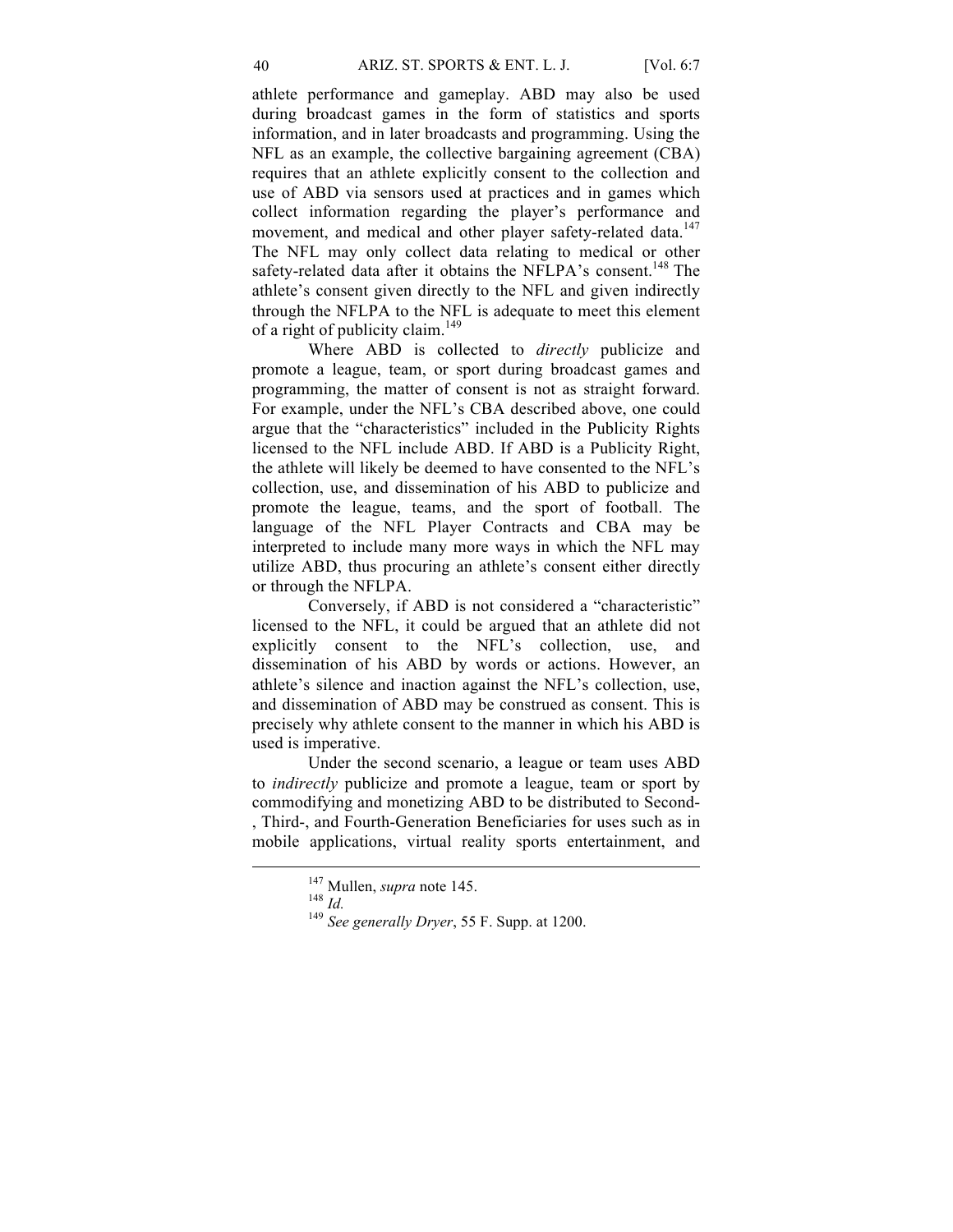fantasy sports and sports wagering information offerings. Such use of ABD may or may not be included in "characteristics" licensed to the NFL as an element of Publicity Rights. The same analysis applies as for ABD used for broadcasts and programming, leaving ambiguity around whether or not an athlete implicitly consents to this use of his ABD by his words. Again, if ABD is collected, used, and disseminated by a league and the athlete does not act to prevent the same or remains silent, his actions will be deemed to be consent.

In the third scenario where an *athlete desires to exploit his right of publicity*, either directly or through an assignee such as the players association, determining whether or not consent is given can be difficult. For example, under the NFL Player's Contract, an athlete assigns "rights" including "indicia" to the players association. <sup>150</sup> This may not be analogous to the "characteristics" licensed to the NFL as part of the athlete's Publicity Rights.<sup>151</sup> Further, the Rights assigned to the NFLPA designate the use of those rights for use in connection with any product, brand, service, appearance, product line or other commercial use.<sup>152</sup> This type of use is outside the scope of rights granted to the NFL.<sup>153</sup> Yet there is some overlap when ABD is used by an athlete under contract to promote or endorse a fantasy sports service provider, but the same ABD is included in the providers' subscription package for determining fantasy player picks. Does the athlete's consent to use in this way constitute consent to the NFL's grant of ABD to a fantasy sports service provider as part of its product offerings?

Consent of an athlete to one party's collection, use, and dissemination of his ABD for a narrowly defined purpose is already unclear and can expand quickly and unintentionally. Athletes will naturally be opposed to this since it has the potential to erode their rights and diminish licensing fees. These negative consequences are more likely to result if consent may be inferred from inaction and silence. This is concerning because the athlete's recovery for damages may be severely limited or prohibited. Not only is this an inequitable result, but it may also result in misappropriation by, and unjust enrichment of

<sup>150</sup> *Collective Bargaining Agreement*, *supra* note 145. <sup>151</sup> *See id.* at 256–57. 152 *Id.* at 258. 153 *Id.*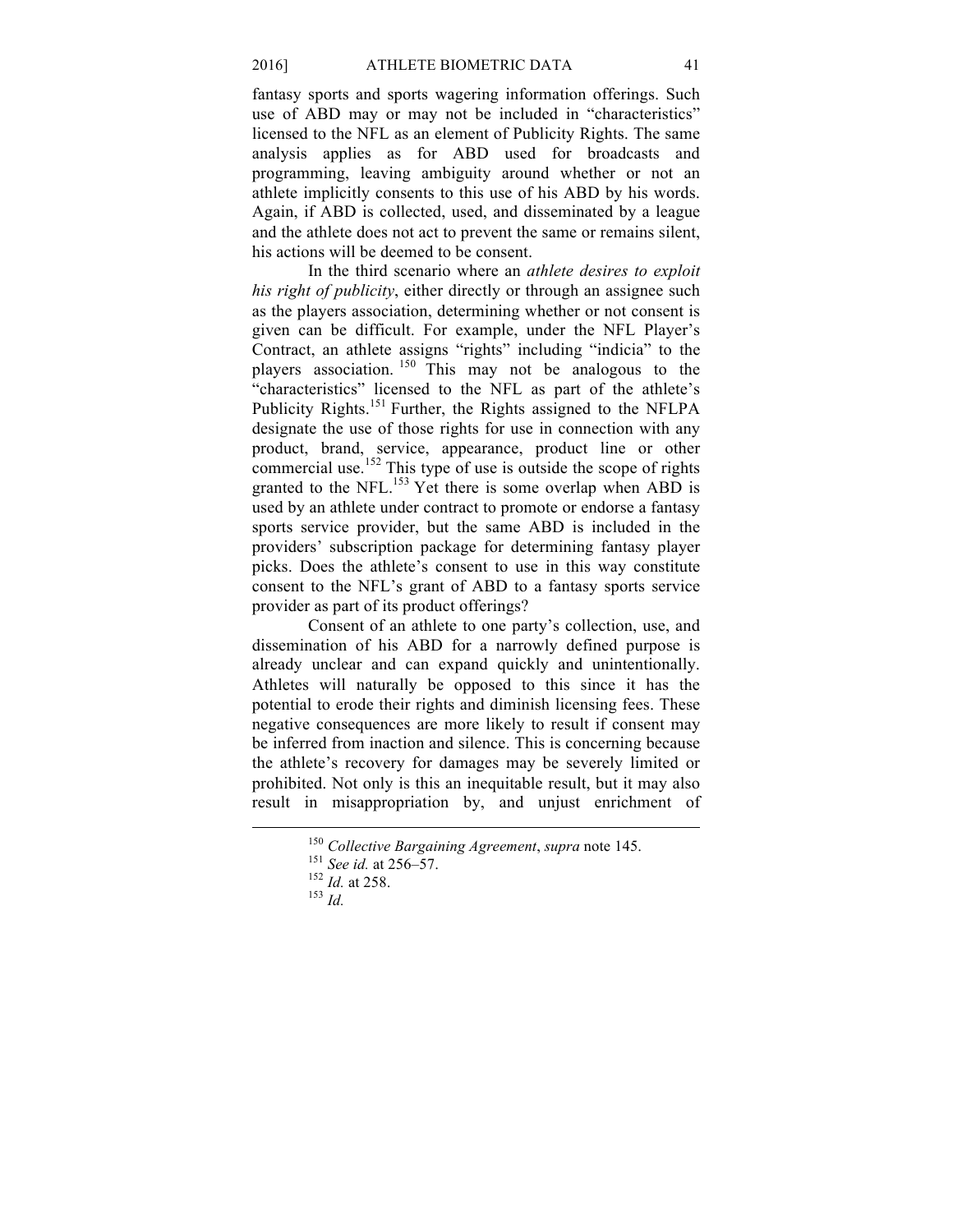defendants who expand their use of ABD without making good faith efforts to respect the publicity rights of thousands of athletes.

The final element of a right of publicity claim requires a plaintiff to prove that the defendant used plaintiff's identity or persona in a way that is likely to cause damage to its commercial value.<sup>154</sup> To recover, the plaintiff must demonstrate some amount of actual commercial damage,<sup>155</sup> backed by evidence of the fair market value of the plaintiff's identity, unjust enrichment in the infringer's profits, or damage to the business of licensing the plaintiff's identity. One way to measure damage awards is to calculate the royalties a plaintiff would have received for the defendant's use of the misappropriated rights.<sup>156</sup> For injunctive relief, the plaintiff need not prove a quantifiable amount of damages. <sup>157</sup> If a plaintiff cannot establish damages, he may succeed in his claim for infringement, but will be barred from recovery.<sup>158</sup> As far as ABD is concerned, this could be highly prejudicial to athletes since their ABD has the potential to generate billions of dollars without compensating them adequately for its use.

Although athletes co-promote themselves, their teams, the league, sponsors, and endorsers, the use of such an inherently personal characteristic or trait such as ABD has far-reaching implications and risks that merit fair compensation to athletes for the use of their ABD. Situations may arise where an athlete's commercial value is damaged due to impaired contract negotiation leverage, lower compensation, or a shortened career span. Or, third parties would be unjustly enriched from using ABD in an unauthorized manner. For example, a team may decide not to sign a player due to information derived from ABD that supersedes the athlete's on-field performance or may use ABD for other dystopian purposes.

Under the common law, the amount of damage awarded for the infringing use of ABD has not been determined. Courts will consider the situations where ABD was used and affix a dollar amount to the harm. The matter of consent is crucial in

<sup>&</sup>lt;sup>154</sup> Stapleton & McMurphy, *supra* note 35, at 41.<br><sup>155</sup> Bolitho, *supra* note 40, at 942.<br><sup>156</sup> Personal interview with Kevin Goering, Partner, Norwick, Schad & Goering, *supra* note 110.<br><sup>157</sup> *Id.* <sup>158</sup> *Id.*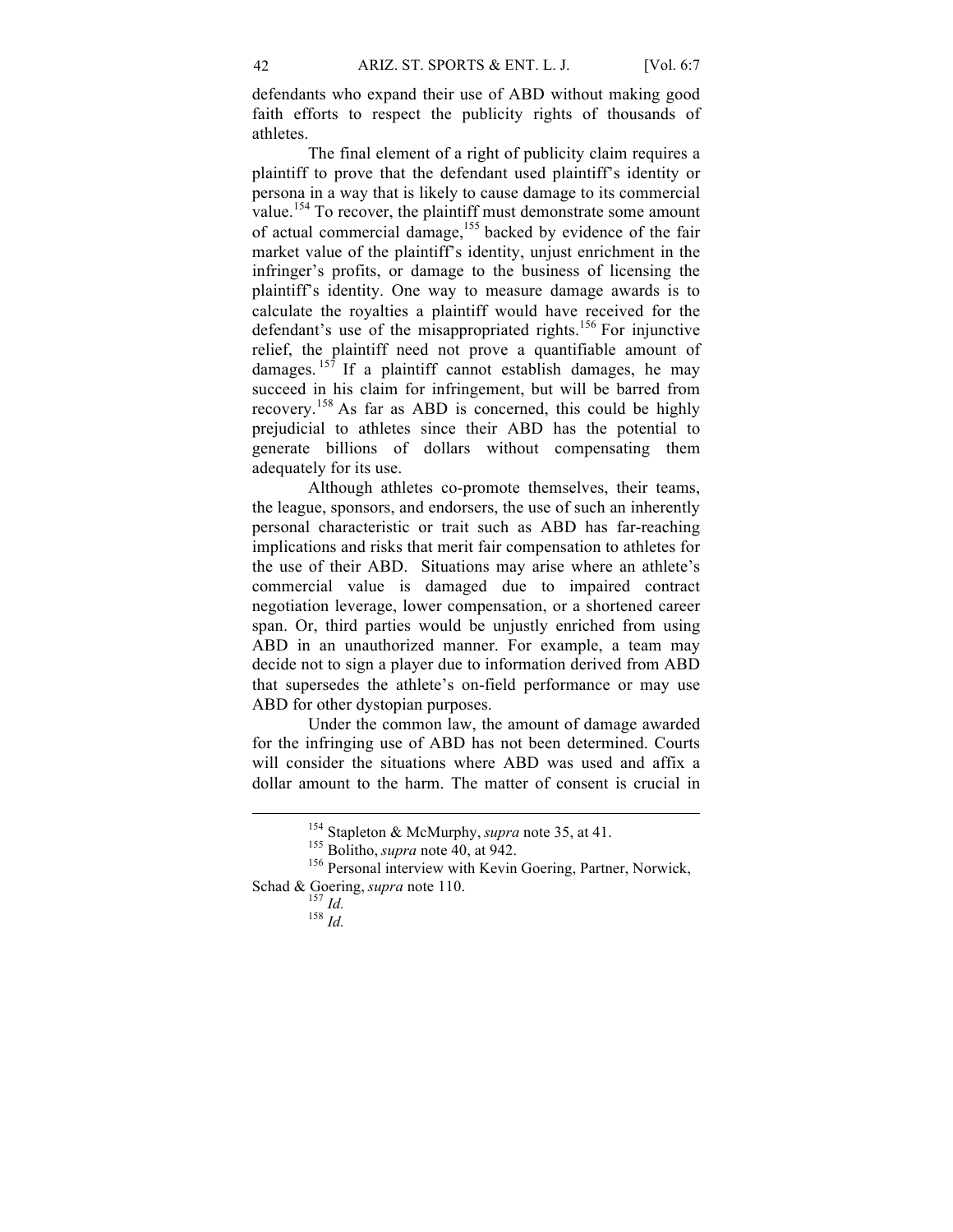determining the value of harm suffered by a plaintiff and his ability to recover damages. Calculating the value of billions of bytes of ABD collected, used, and disseminated by First-, Second-, Third- and Fourth-Generation Beneficiaries will be a challenge. Clearly, this data is of great worth to the owner, the athlete and Primary Beneficiary. Where ABD is commodified and monetized, perhaps a method of looking to the amount leagues charge to Second-, Third- and Fourth-Generation Beneficiaries for the use of ABD and then working back to the value of the raw data can be a starting point in determining the value to an athlete and third parties. This calculation must also take into account the value of the individual athletes as well as the market value of ABD belonging to a team's star as opposed to a bench player whose performance may be less impactful on a team's success. Injunctive relief may be an adequate remedy pending a determination of a reasonable damage award amount.

### *i. First Amendment Speech Defense*

In the event a defendant raises the defense of First Amendment speech under any of these scenarios, courts will take a traditional approach and look to whether reporting of ABD is newsworthy, of concern to the community, or a subject of general interest of value and concern to the public.<sup>159</sup> Avid sports fans want as much information as possible about their favorite athletes and teams. The sports industry and courts both recognize sports information as being of concern and value to the public.<sup>160</sup> Sports fans want to know the inside scoop and feel involved in the action. Utilizing ABD to increase fan engagement makes sense to provide this sports entertainment experience. Also, factual data and true information is generally protected speech under common law.<sup>161</sup> ABD qualifies as factual data and true information in addition to being a proprietary right. However, there are factors that may mitigate application of the "protected speech" designation to ABD provided to the public. One distinguishing factor in the newsworthiness of ABD is the heighted confidentiality of Health Information due to privacy laws. Another distinguishing factor is that, historically, individual biometric data has not been included in sports

<sup>159</sup> Rodenberg et al., *supra* note 46, at 69–70. 160 *Id.* at 70. <sup>161</sup> *See id.* at 96.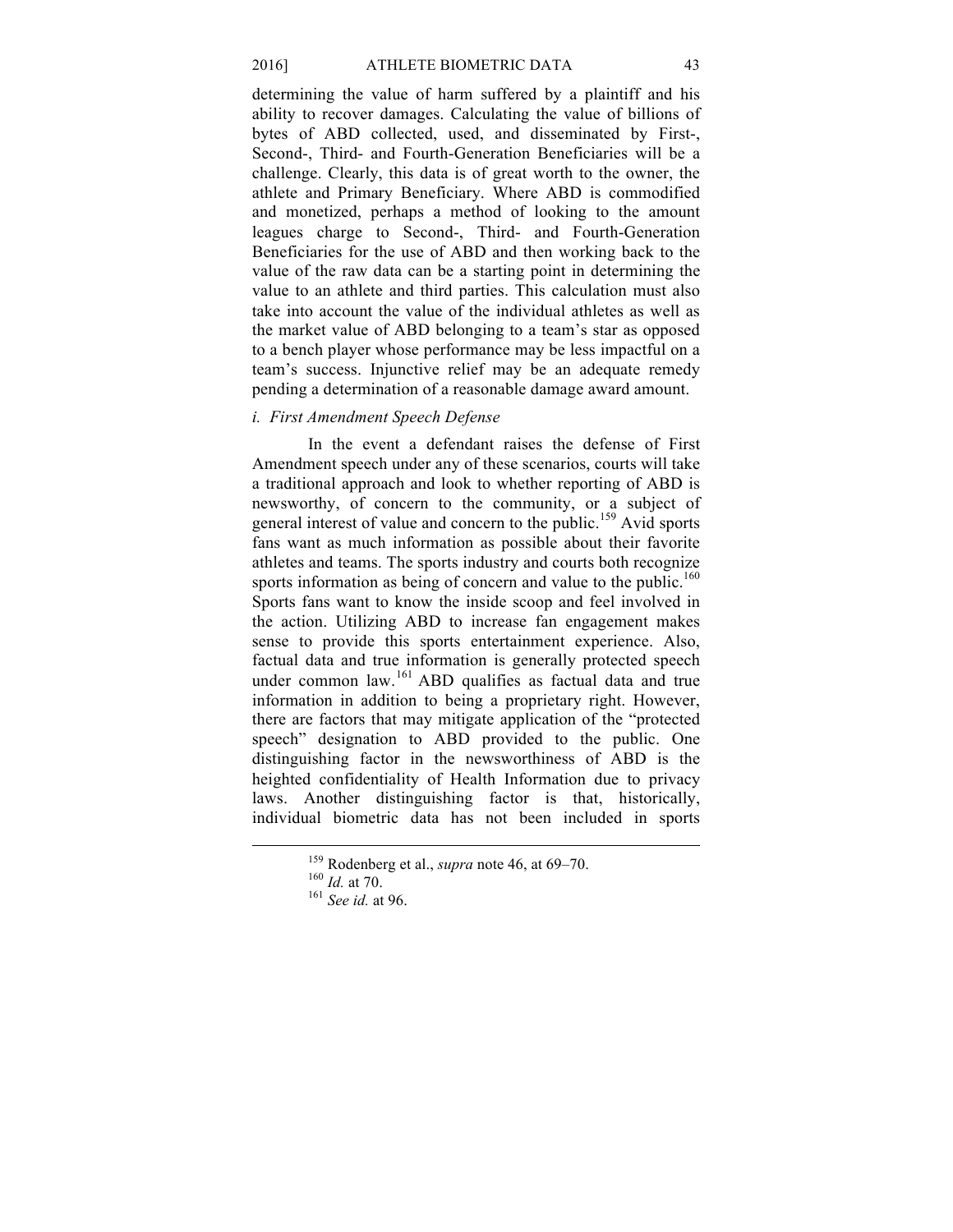information or statistics which have been the subject of First Amendment protection. Nor has ABD been available in the public domain, especially to the extent available under new technologies. ABD cannot be collected through one's senses like traditional sports information can.

With ABD a spectator can watch a game to see the Golden State Warriors' player Steph Curry's athletic ability when shooting and see how he utilizes his body mechanics, controls his energy, hydrates, and stretches to enhance his performance. Conversely, spectators can see when the New England Patriots' wide receiver Julian Edelman suffers a knee injury during game play. ABD cannot be ascertained by a third party's senses. For this reason, ABD is typically not in the public domain and will only be in the public domain if it is placed there by the athletes themselves or data collectors.

Another distinguishing feature is that ABD can be a matter of public concern because it generates value from fantasy sports and sports wagering participants. Courts may adopt additional factors to determine whether ABD used by private citizens as a means of generating personal income falls into the newsworthiness exception, or if a class of quasi-protected speech is warranted as personal data is increasingly used as a commodity. A balance may be struck between the rights of the public to access information for pecuniary interests and the rights of athletes to protect their ABD. For example, courts may determine to what extent disclosure of ABD is acceptable for the purpose of generating income from fantasy sports or sports betting. They may also revise the definition of "commercial speech" to include new forms of information derived from personal data. If courts recognize that some ABD is not protected speech this will carve out additional protection of athletes' publicity rights or contemplate ways in which athletes may be compensated for these types of confidential, but financially valuable, property rights. To balance the potential risk to athletes, perhaps more compensation should be provided to them either before disclosure or in the form of damages after disclosure. Conversely, in the event ABD is determined to be protected speech, restricting disclosure of ABD to that which is "legitimately necessary and proper for public information" under *Kimbrough* is a fair limitation on disclosure. This supports public policy to protect individual privacy and property. If an athlete's property and privacy are honored by law, it is less likely he or she will be commercially disadvantaged or that his or her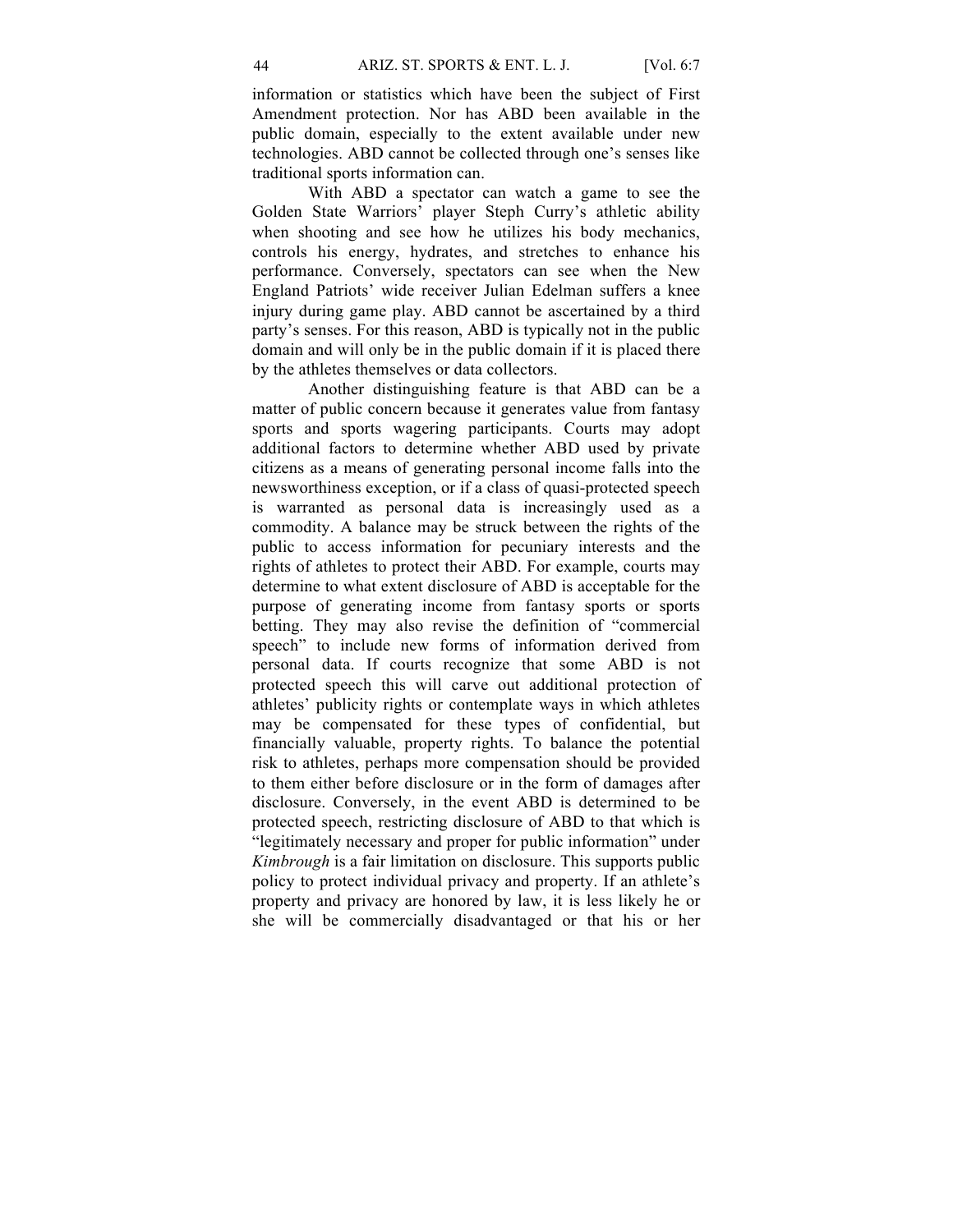reputation will be impaired by the disclosure of Health Information that would otherwise be confidential and private.

#### *ii. Consent Defense*

The other defense a defendant may raise is that of consent. In any scenario involving ABD, courts must consider whether consent was given by an athlete or his assignees or licensees for a particular use and/or whether that use extended beyond the scope of consent granted.<sup>162</sup> If an athlete consents to the use of his ABD by words, acts, silence, or inaction then his ability to assert an infringement claim could be limited. However, the IoT and IoE will present more scenarios where ABD may be increasingly collected and disseminated. If ABD is collected for one purpose and then used or disclosed for another without the athlete's knowledge, he could demonstrate that the use of his ABD extended beyond the scope of permission granted and will be able to recover damages for infringement. Courts should understand that uses for ABD will develop faster than the courts can address them. Courts should also compare the bargaining power and position of data collectors and their ability to capitalize on ABD to that of athletes who may feel pressured to consent to an ABD use in order to enjoy the benefits of employment as a professional athlete. Particularly in cases involving highly confidential data such as PHI, courts should determine whether athletes knowingly consented to the use of their ABD in ways that disadvantage them.

## *d. Practical Solutions For Athletes and Licensees Who Want to Use ABD*

Consent to a particular use of ABD can be easily construed from the owner's action, inaction, words, or silence. For these reasons, athletes will want to be proactive in determining how their ABD is used and ensure they clearly convey or withhold their consent to use ABD for a particular purpose and when consent is withheld to avoid inadvertent and unintended and consent. Conversely, Beneficiaries who use ABD should know and understand the consent requirements in each state and take measures to obtain it. In so doing, confusion

<sup>162</sup> State laws will vary as to what constitutes consent. *See, e.g*., *Dryer*, 55 F. Supp. 3d at 1202, n.7 (noting that under the New York state publicity-rights statute, any consent must be in writing).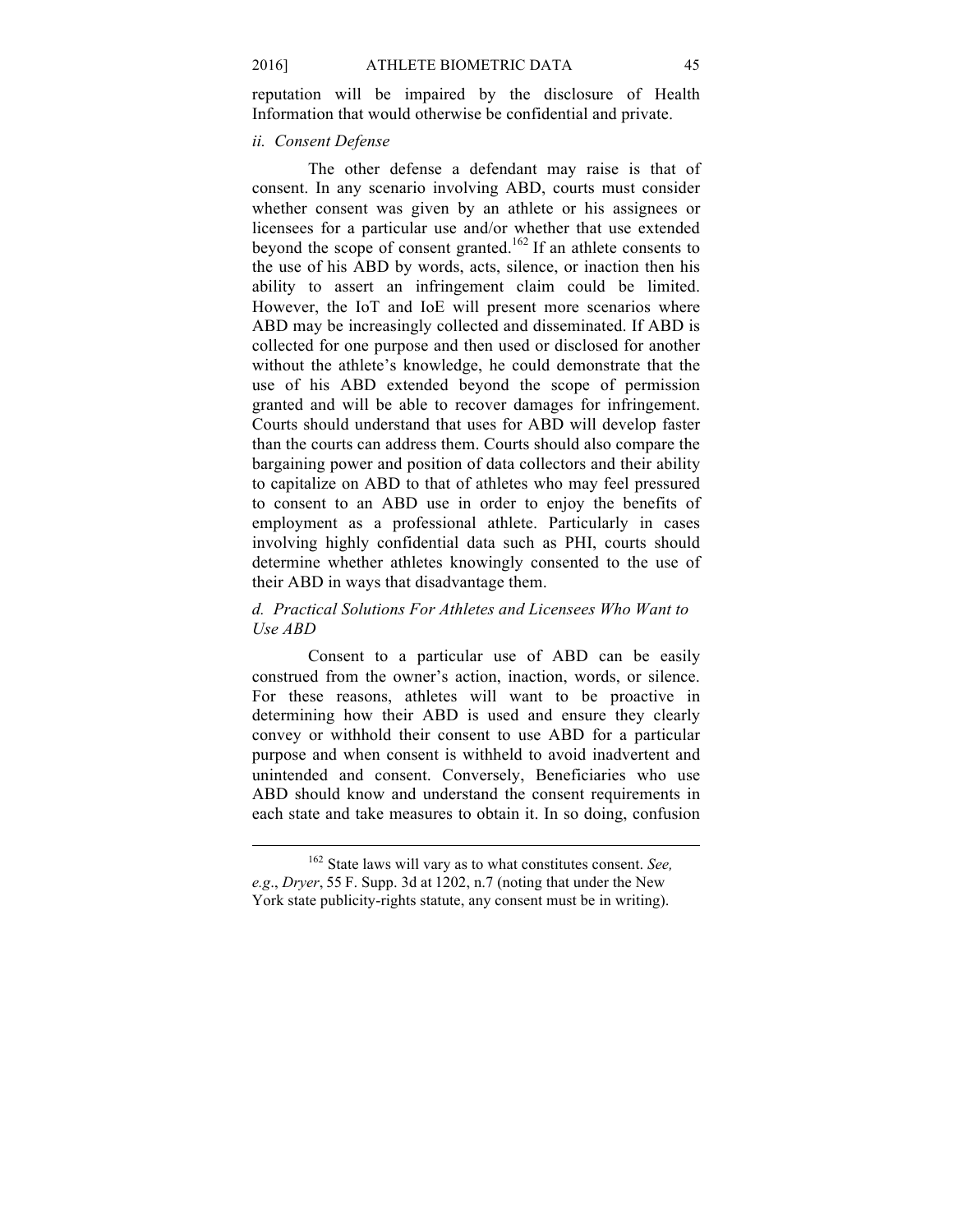regarding an athlete's consent will be avoided. However, these Beneficiaries must be motivated to do so. The current legal framework seems to incentivize defendants to take no preemptive actions because it allows Beneficiaries to utilize ABD without the explicit consent of athletes, thus resulting in violation, erosion, or infringement of athlete rights of publicity and privacy. To limit liability and risk and to ensure they can use ABD, Second- and Third-Generation Beneficiaries should require the First-Generation Beneficiaries collecting and providing data to represent and warrant that they have consent from the ABD owners to use it in a specified manner.

To summarize, each ABD Beneficiary must consider the factors of misappropriation of a right of publicity and take steps to prevent it. Athletes whose ABD has been used without consent can prevail so long as the athlete can prove that a First-, Second- or Third-Generation Beneficiary caused damage to the athlete's commercial value, was unjustly enriched, profited from, or otherwise injured the athlete's personal identity. If a league, team, or sponsor does not compensate the athlete for licensing fees associated with ABD use, then these damages become apparent. ABD collected via wearable technology that is used and disseminated to promote the athlete's health and safety and improve individual and team performance in gameplay is likely consented to through the contracts the athlete has with leagues, teams, and/or players associations provided that ABD is collected pursuant to contract terms (e.g., during authorized practice and game times). However, athletes should consider, and inquire if necessary, whether or not ABD is explicitly included in the publicity rights that he or she assigns or licenses and define when, how, and to what extent it can be disclosed in order to minimize the risk of missing out on licensing fees. Further, athletes, being the Primary Beneficiaries, must consider whether their actions, words, or silence constitute consent to use their ABD. Athletes would be wise to strategize the manner in which they authorize use of ABD, define the scope of that use. and specify what ABD is being licensed in order to maintain control of and exploit their ABD as part of their business.

Likewise, First-Generation Beneficiaries will want to ensure that ABD is included in their licenses from athletes so ABD can be used to publicize and promote the league, its teams, and the sport. While ambiguity in contracts may help leagues develop products designed to increase fan engagement, a proactive approach will reduce the risk of future litigation and promote fair practices in data collection, use, and security, for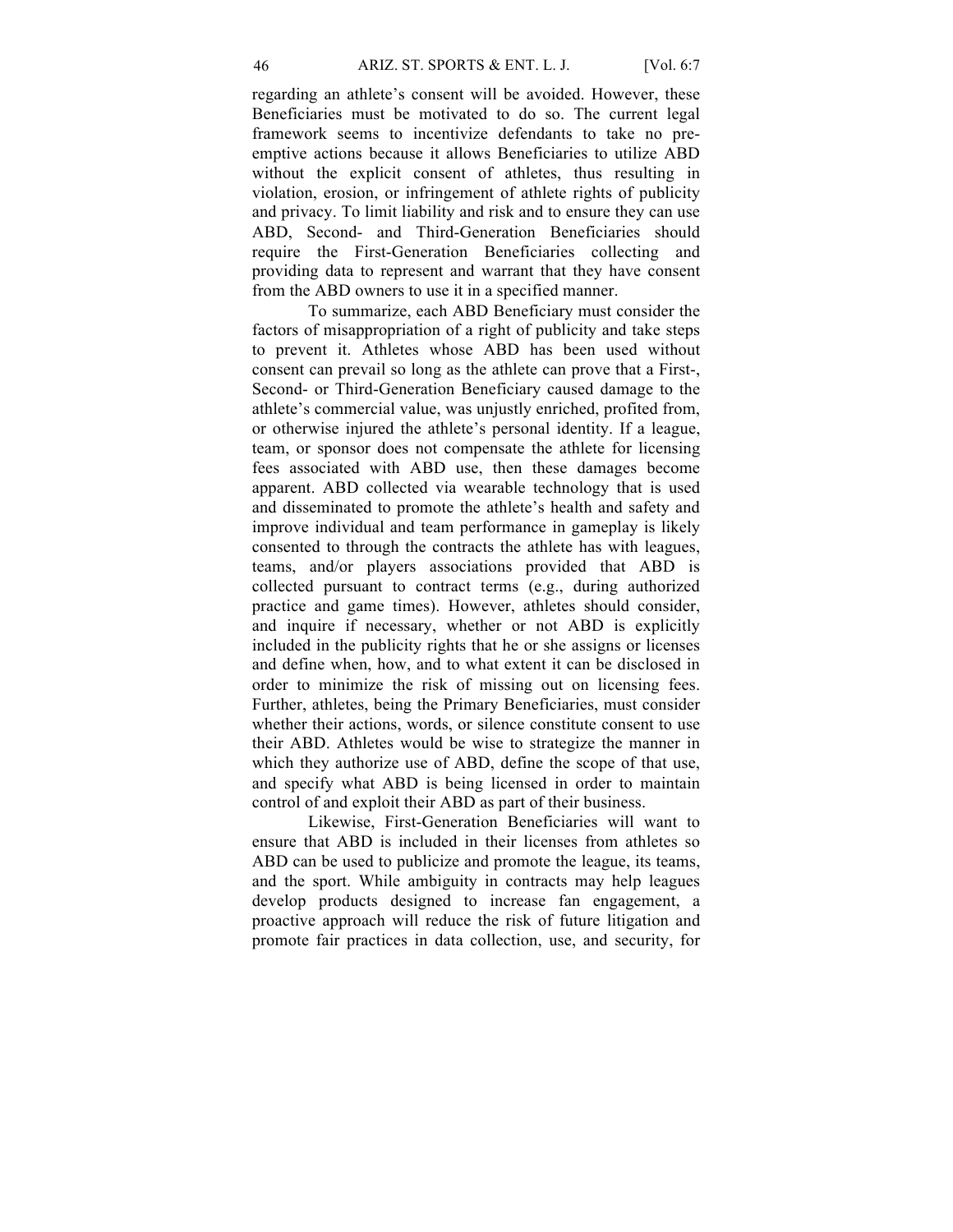both the sports industry and other IoT developers. For leagues, understanding athlete rights and appropriately obtaining consent and licenses can significantly reduce damage payouts for the unauthorized or unlicensed use of ABD. It will also decrease the potential payments owed to a league's or team's third-party data collector, sponsor, and other content creators under contract indemnification provisions.

Another benefit is that First-Generation Beneficiaries and their partners can adopt strategies to characterize ABD as a publicity right and track its use as such. This will allow content developers to understand what elements of identity are being included in content and programming so rights may be properly allocated and athletes can be properly compensated. First-Generation Beneficiaries, particularly leagues and players associations, should educate athletes about ABD collection, use, dissemination, and security practices to satisfy notification and consent requirements. Finally, First-Generation Beneficiaries will want to coordinate efforts with Second-Generation Beneficiaries who handle, analyze, distribute, store and transmit data, and create contractual obligations with Second- and Third-Generation Beneficiaries to control the use of ABD as required by law and the contractual obligations First-Generation Beneficiaries owe to the athletes. Likewise, Second- and Third-Generation Beneficiaries will want to protect their interests in and rights to use ABD under contract and perhaps protect their rights by incorporating ABD in proprietary products.

### *e. Contractual Considerations*

Before leaving the topic of the right of publicity, an athlete's contractual rights and obligations with respect to ABD must be mentioned. A party's publicity rights and the use of elements of one's identity are generally described within contracts that assign or license specific rights of publicity to third parties. Such is the case with NFL players. When a contract governs, courts will generally consider the arrangement entered into by the parties. Until ABD is specifically defined and its use clearly articulated in contracts, ambiguity regarding ownership, usage rights, scope of consent, and other issues typically addressed under licenses will continue to exist. In the meantime, the issue of whether ABD is included in publicity rights granted under a contract will be a challenge to address. In the event parties enter into contracts with one another for the collection,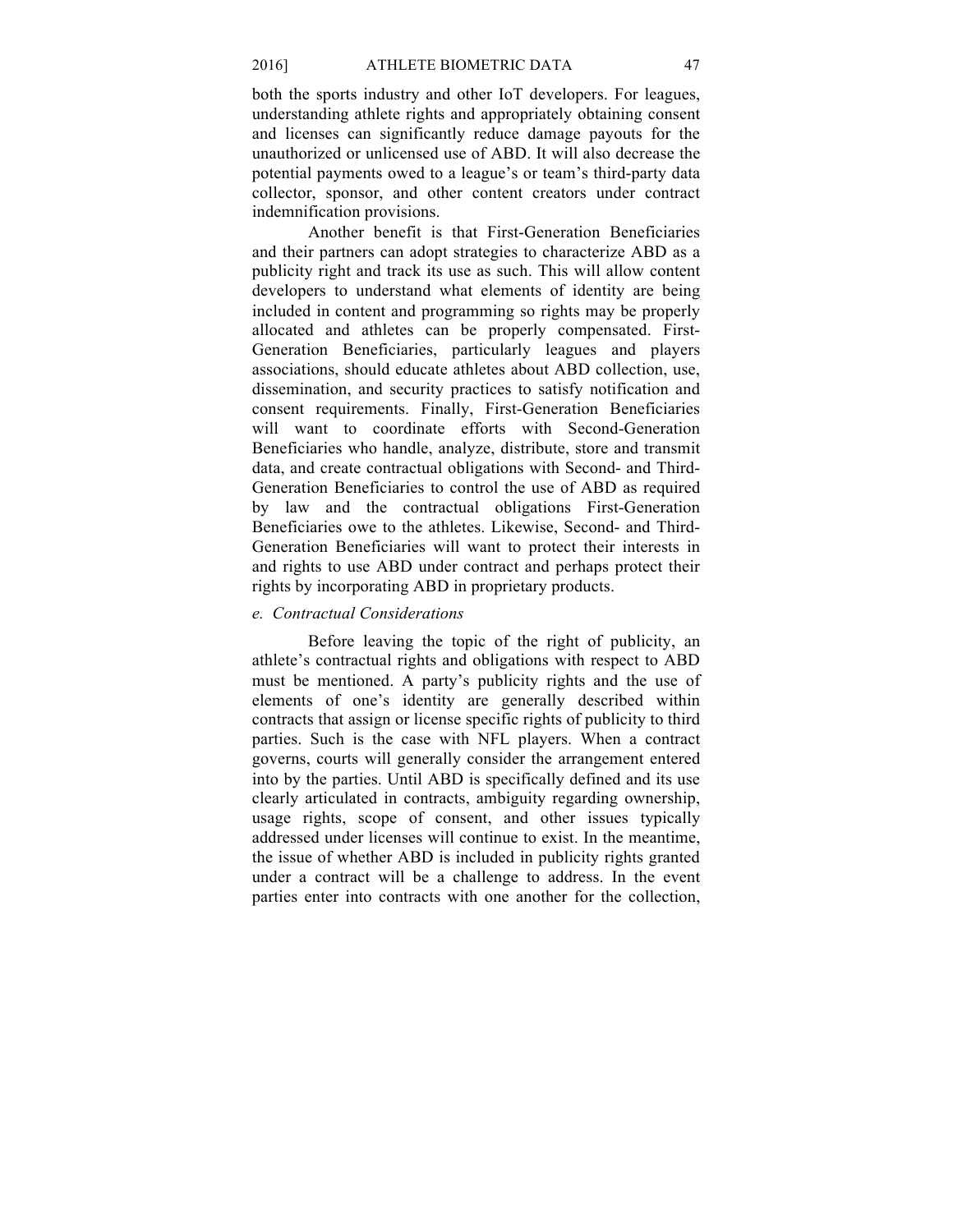use, and dissemination of ABD, it would be wise for each party to memorialize their rights and obligations concerning ABD.

# *2. Athlete Biometric Data As Other Types of Intellectual Property*

Intellectual property rights protect a variety of valuable innovations and intangibles including patents, trademarks, copyrighted works, and trade secrets. In this age of great technological advancement, social media, and shared data, nearly anyone who has access to Twitter, Facebook, Instagram, Snapchat, or other *app du jour* can create intangibles for which intellectual property rights may be claimed. These technologies raise a myriad of complex legal issues needing to be addressed and resolved.

The primary intellectual property claims that are likely to arise with ABD include trademark claims under the Lanham Act and state trademark laws, and copyright infringement under the Copyright Act. In some cases, athletes may even raise trade secret claims under state and federal statutes.<sup>163</sup> This section will summarize fundamental laws, the issues most likely to arise under them, considerations for analyzing infringement claims, and how courts address these claims. A comprehensive analysis of how ABD is likely to be treated in these circumstances is reserved for a different discussion focused on the application of all potential intellectual property claims that may be brought in relation to the use of ABD.

#### *a. Trademark Claims Under the Lanham Act*

Under the Lanham Act and its corresponding common law, a person who can establish an aspect of his or her identity as a trademark is afforded certain protections and may raise claims of infringement, unfair competition, and false designation of origin.<sup>164</sup> At their core, these claims assert that a defendant used a word, term, name, symbol, device, or any combination of these elements and made a false or misleading representation of fact that is likely to cause confusion or mistake, or deceive consumers about the affiliation, connection, or association of a plaintiff with the defendant.<sup>165</sup> Plaintiffs also have a claim if a defendant's activities confuse consumers so that they are

<sup>&</sup>lt;sup>163</sup> *See* Cheung et al., *supra* note 44.<br><sup>164</sup> 17 U.S.C. § 102.<br><sup>165</sup> 15 U.S.C. § 1125(a)(1)(A).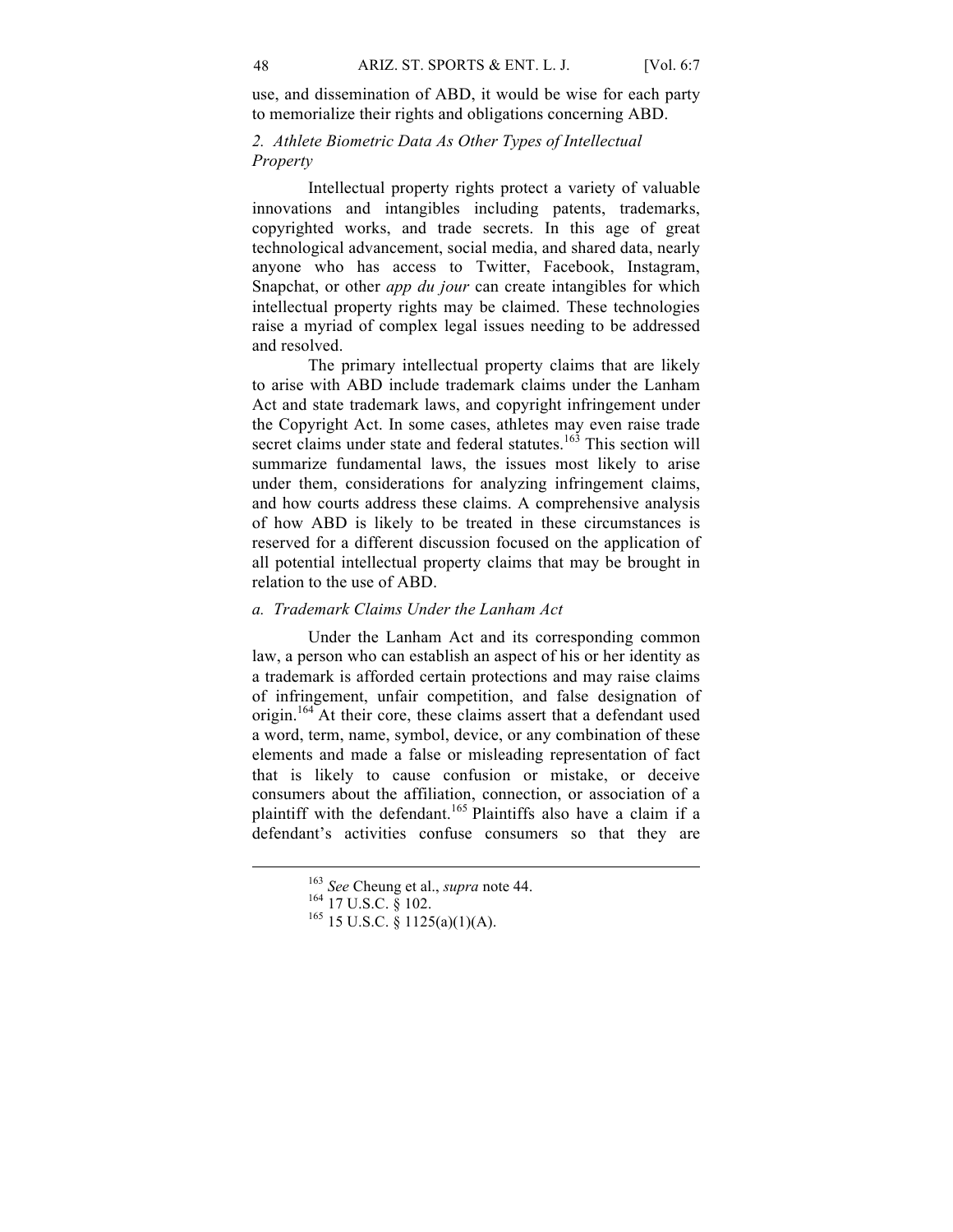uncertain whether the defendant's products or services originated from a plaintiff or if a plaintiff sponsored or approved of a defendant's use of plaintiff's trademark.<sup>166</sup> Courts will analyze Lanham Act claims only if a defendant's use of a plaintiff's identifier constitutes commercial speech under the Supreme Court's First Amendment jurisprudence.<sup>167</sup> Therefore, if a court undertakes this analysis, it is because it has found that the use of an athlete's ABD is protected speech rather than a publicity right.

In these circumstances, a plaintiff must demonstrate that false advertising and similar claims occur from the collection, use, and dissemination of his ABD by First-, Second-, and Third-Generation Beneficiaries for the purpose of publicizing and promoting a sport and the league and team for which an athlete plays. The viability of an athlete's successful claim weakens if a substantial amount of time lapses between the initial offending use of ABD and the time the claim is raised (due to the defenses of laches, estoppel and acquiescence that a defendant may raise against plaintiffs).<sup>168</sup> The legal treatment of this topic serves as a warning to athletes to control the use of their ABD as soon as collection of ABD begins in order to hedge such defenses. Further, in *Dryer v. NFL*, the court held that professional athletes' trademark-related claims failed because the retired athletes did not timely object to the league's use of intellectual property.<sup>169</sup>

Where ABD is "indicia" of an athlete's identity, the athlete must treat their ABD like a trademark to the extent reasonably possible and enforce corresponding rights to the same. Likewise, assignees and licensees can raise these claims to protect their interests and those of the athletes. Athletes should raise claims of false advertising and unfair competition early to ensure ownership rights are not eroded. Adequately defining ABD as a trademark right and describing the scope of its use in written contracts is important to protect rights. As with other intellectual property rights, the use of ABD may be licensed. Primary Beneficiaries or their assignees and licensees can be compensated accordingly. Utilizing these measures allows

<sup>166</sup> *Id.* <sup>167</sup> *Dryer*, 55 F. Supp. 3d at 1202. 168 *Id.* <sup>169</sup> *Id.* at 1200.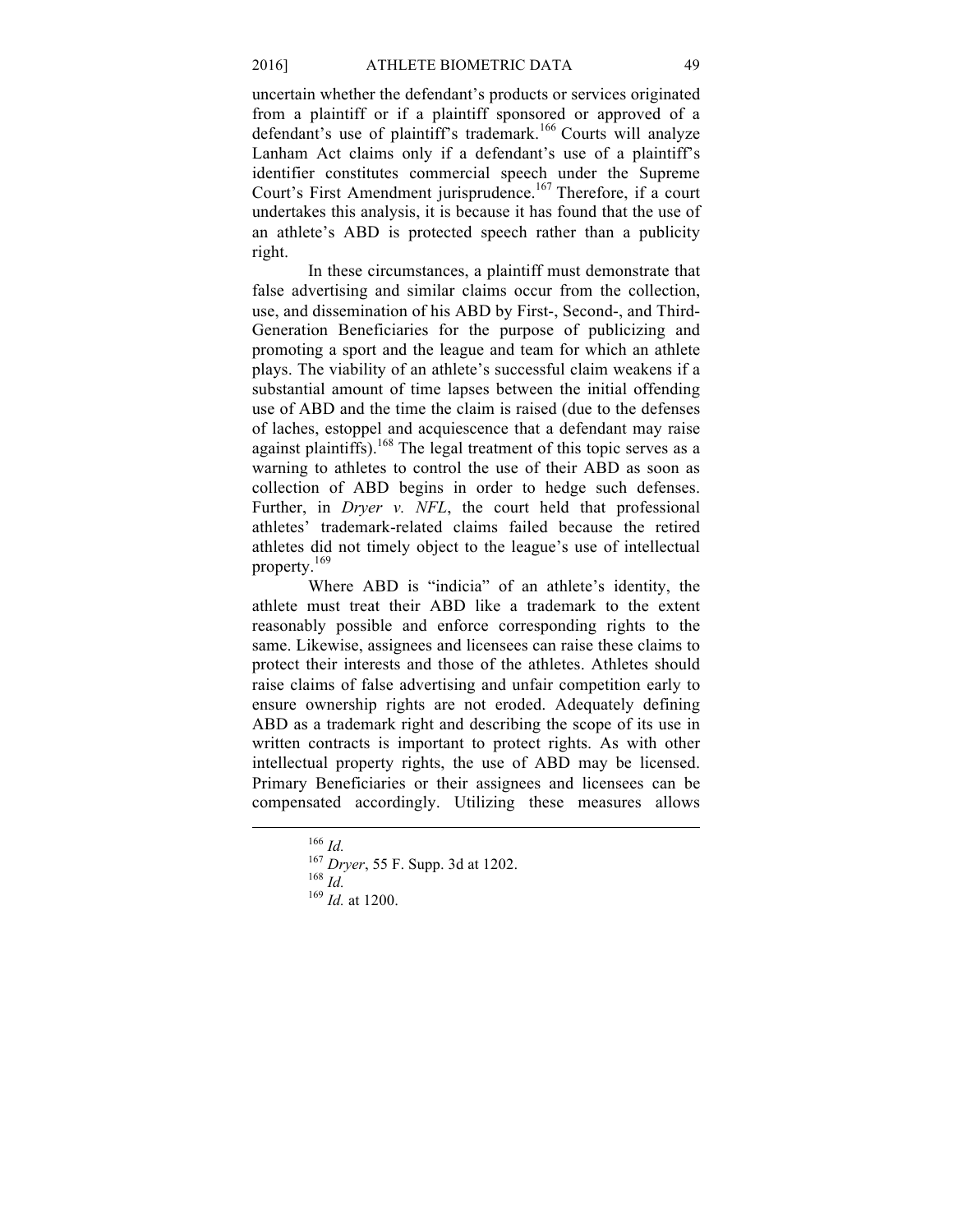licensors and licensees to control the use of ABD via trademark law to reduce the number of infringement claims in the courts.

# *b. Copyright Infringement Claims Under the Copyright Act and Common Law*

There is much under statutory and common law to draw on for a comprehensive analysis of whether ABD may be entitled to copyright protection. A complete analysis of each scenario exceeds the scope of this discussion. The issues and rules of law discussed here serve as a survey only of basic concepts impacting ABD, the parties who are most likely to raise copyright-related claims, and potential considerations applicable to the emergence of ABD as a commodity.

The types of claims most likely to arise under copyright law when ABD is characterized as intangible property include: (1) an athlete's claim of copyright protection of his ABD and (2) a league or other third party's claim of copyright protection in the expressive works it creates by incorporating ABD. This may occur, for example, where leagues and other Beneficiaries utilize ABD in broadcasts and programming, mobile applications and second-screen offerings, advertising, virtual and augmented reality products, sponsor products, and fantasy sports and sports wagering products and services.

Under the Copyright Act, "original works of authorship fixed in any tangible medium of expression . . . from which they can be perceived, reproduced, or otherwise communicated" qualify for copyright protection.<sup>170</sup> The Copyright Act seeks to protect original works "founded in the creative powers of the mind," or the "fruits of intellectual labor."<sup>171</sup>

### *i. Athlete Claims of Copyright Protection in Their ABD*

Observing how courts have handled the incorporation of athlete property into another work provides a useful comparison for the treatment of ABD as a property right. Professional athletes have claimed that copyright law protects their image, likeness and other personal features.<sup>172</sup> For example, in *Dryer v. NFL* the court recognized that the plaintiffs had plausibly alleged

 $170$  17 U.S.C. § 102.<br> $171$  Feist Publ'ns Inc. v. Rural Tel. Serv. Co. Inc., 499 U.S. 340, 346 (1991). <sup>172</sup> *See Dryer*, 55 F. Supp. 3d at 1186–87.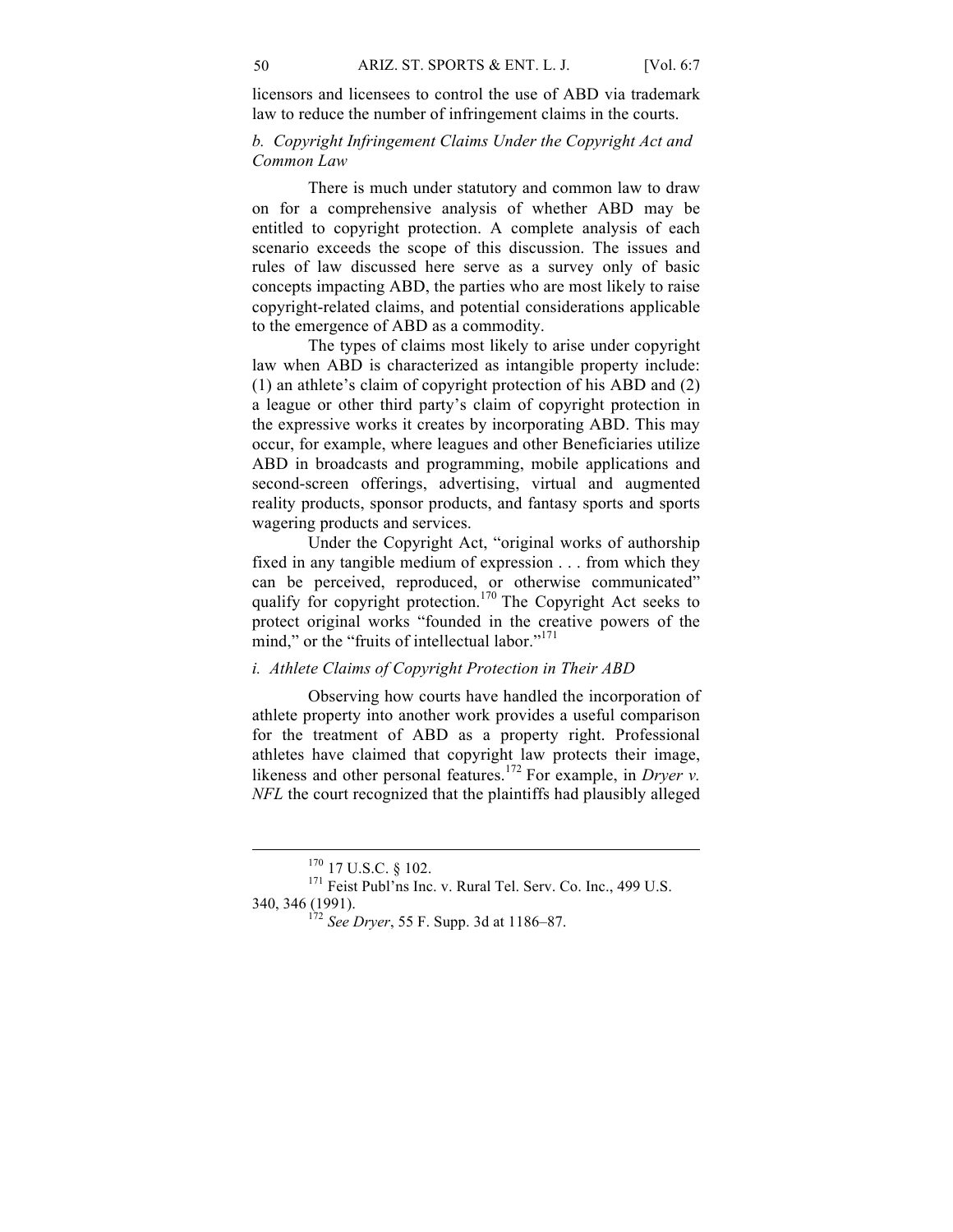that the players' identities were the copyrighted work at issue.<sup>173</sup> thus providing a potential copyright claim for athletes. Upon further development of the case, however, it became clear that the copyrighted works that the athletes claimed were infringed were, in fact, NFL Films' productions containing game footage of the athletes playing football.<sup>174</sup> The Court reasoned that the athletes could not succeed in their claims of copyright infringement because broadcast games are copyrighted works owned by the NFL.<sup>175</sup> Later reproductions of these games for NFL Films' expressive, non-advertising, programs were not used "for the purposes of trade."<sup>176</sup> As a result, the NFL used this footage in accordance with its rights. <sup>177</sup> Essentially, the court held that when an athlete's performance on the football field is part of the copyrighted material, their likenesses cannot be detached from the copyrighted performances.<sup>178</sup> This position allows the NFL to exploit its copyrighted game footage in later expressive works and the NFL's valid copyright in game footage forecloses the athletes' publicity claims.<sup>1</sup>

If an athlete claims his ABD is protected under copyright law, a court may consider whether ABD is included in another's creative expression or copyrighted work. Likewise, the court may consider whether the copyrighted work that incorporates ABD is used for the purpose of trade. An additional analysis of what constitutes the purpose of trade as the IoT develops is likely to emerge. Whether claims will receive the same treatment with respect to ABD remains to be seen. Casespecific factors will certainly impact the court's analysis.

### *ii. Athlete Claims of the Right of Publicity in Their ABD*

An athlete may also bring claims of misappropriation of a right of publicity under state law to limit how publicity right material can be used in expressive works. However, these claims will be preempted by the Copyright Act unless they are wholly based upon the assertion that the publicity rights are incorporated

<sup>173</sup> *Id.* at 1202. <sup>174</sup> *Id.* <sup>175</sup> *Id.* at 1203. <sup>176</sup> *Id.* at 1202. <sup>177</sup> *Id.* <sup>178</sup> *Id.* <sup>179</sup> *Id.*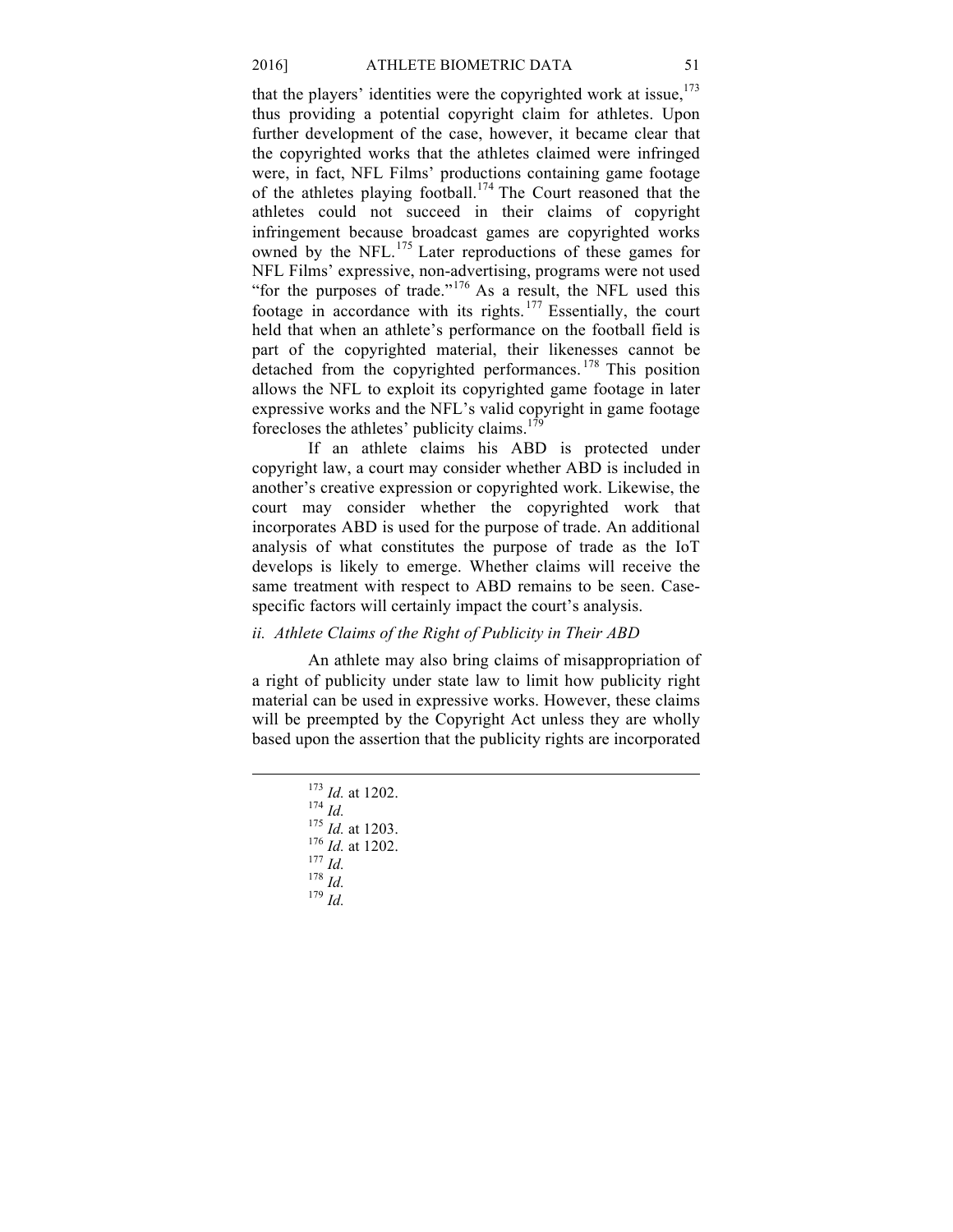in a copyrighted work that constitutes advertising used by the defendant for the purposes of trade.<sup>180</sup> Again, the *Dryer* case is demonstrative. Former NFL players sued the NFL under claims of misappropriation of publicity rights, among other things, based upon the NFL's use of game footage in later-developed television programming.<sup>181</sup> The court first chose to analyze the plaintiff's right of publicity claims noting that the claims raised under the statutes of four different states set forth different requirements, then found that the claims failed under each state's newsworthiness defense.<sup>182</sup> Ultimately the court found that the state claims failed since the athletes' play in the NFL was the subject of public interest (i.e., it was newsworthy) and that the athletes consented to the use of their likenesses in gameplay footage and subsequent interviews.<sup>183</sup> The court noted that if the publicity-right claims had not been barred by the First Amendment or the defenses of newsworthiness and consent, they would have been preempted by the Copyright Act if: (1) the disputed work is within the subject matter of copyright; and (2) the state-law-created right is equivalent to any of the exclusive rights within the general scope of the Act.<sup>184</sup> In *Dryer*, the court found that the Copyright Act preempted statutory publicityrights claims since (1) the disputed works (the NFL Films productions) were expressive works protected by valid copyright not used for the purpose of trade or advertising, and (2) the plaintiffs' claims of publicity-right misappropriation alleged that NFL Films included clips of the plaintiffs that were reproduced, used to create derivative works, copied, and distributed as video

1998)).

<sup>180</sup> *Id.* at 1201–2; *see also* Nat'l Car Rental Sys., Inc. v. Computer Assocs. Int'l, Inc., 991 F.2d 426, 428 (8th Cir. 1993) (quoting 17 U.S.C.  $\S$  301(a)) (stating that federal copyright law preempts "all legal or equitable rights that are equivalent to any of the exclusive rights within the general scope of copyright . . . in works of authorship that are fixed in a tangible medium of expression and come within the subject matter of copyright." The test for determining when federal copyright law will preempt a state law claim is whether (1) the disputed work is within the subject matter of copyright; and (2) the state-law-created right is equivalent to any of the exclusive rights within the general scope of the act.).<br><sup>181</sup> *Dryer*, 55 F. Supp. 3d. at 1186.<br><sup>182</sup> *Id.* at 1196–97.<br><sup>183</sup> *Id.* at 1200–01 (quoting 17 U.S.C.A. § 301(a) (West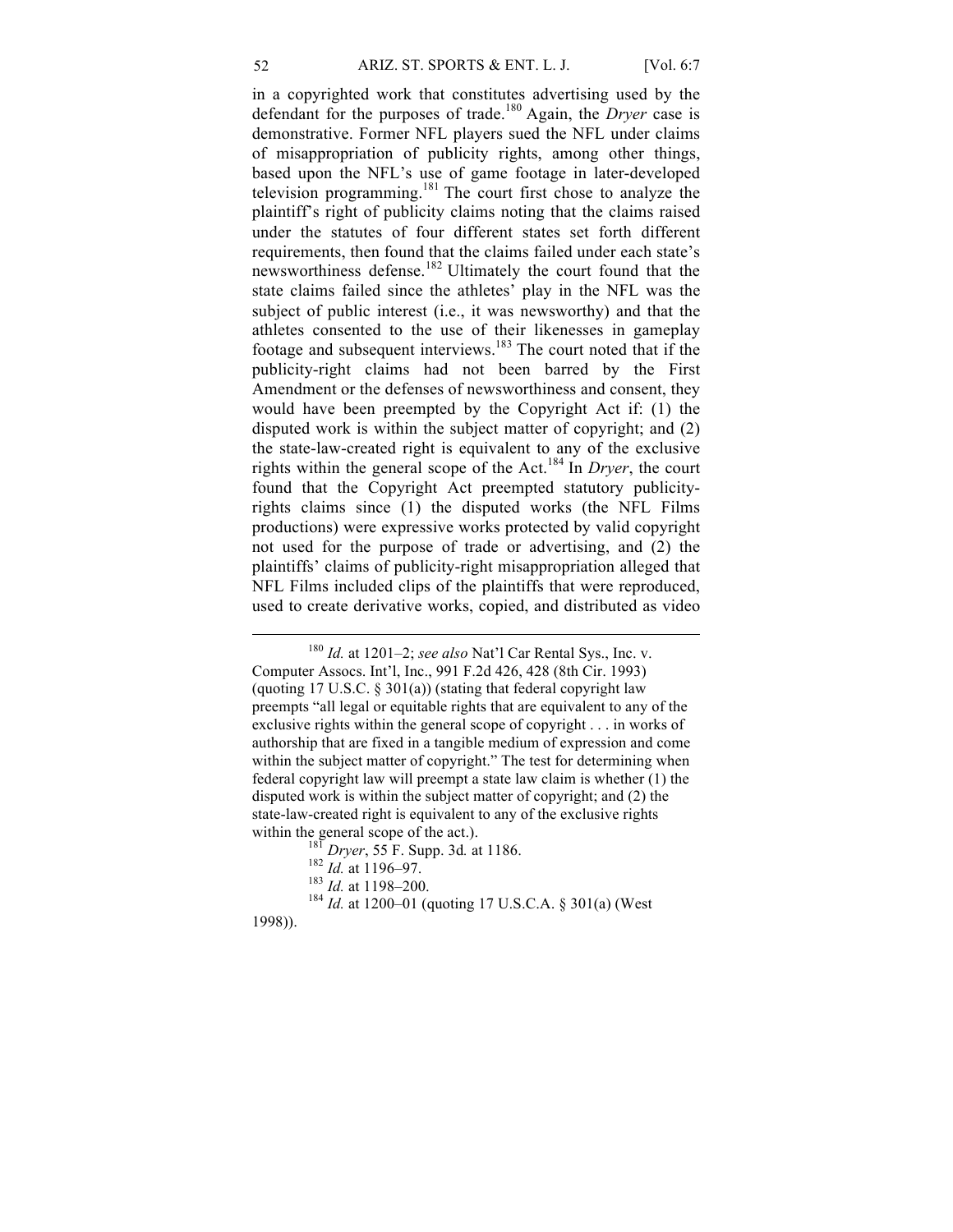recordings to the public, all of which are "encompassed by copyright law."<sup>185</sup>

In the event publicity rights in ABD are established and athletes seek to limit the use of publicity right material in copyrighted works under the *Dryer* standard, courts will consider whether the publicity right material is included in an expressive work, which is protected by copyright law, and whether that work is used for the purpose of trade or advertising. As this pertains to ABD, copyrighted works may include broadcast games, rebroadcasts, video games, mobile applications, virtual and augmented reality products, and fantasy sports and sports wagering services. Many of these formats will incorporate the name, likeness, or identity of an athlete through the use of his ABD. The manner in which these elements are utilized may be similar or significantly different from how video of athletes playing football was used in television productions.

For example, the use of ABD in games, rebroadcasts and viewer programming may include a player's name, likeness and biometric data as well as data incorporated into statistics, analytics, computer-generated images of the player, and other visual aids that demonstrate how each player's ABD will impact individual and team performance. In this scenario there seems to be some correlation in how ABD may be used as compared to the manner in which video of an athlete has been used. Perhaps ABD utilized for virtual and augmented reality performances will be incorporated in a similar way. Alternatively, in scenarios where ABD is incorporated into fantasy sports or sports betting products, courts will likely apply fairly subjective tests to determine whether the works incorporating ABD warrant copyright protection and to what extent under the Copyright Act. This will be particularly relevant as courts consider whether ABD constitutes "facts" in compilations to determine whether the originality test is met. These determinations will impact whether the resultant works are considered to be "the subject matter of copyright" which fall within the first requirement for a publicity-right claim to be preempted by the Copyright  $Act.<sup>186</sup>$ 

Additionally, courts will consider whether ABD is used for the purposes of trade or as an advertisement when offered to

<sup>&</sup>lt;sup>185</sup> *Id.* at 1202.<br><sup>186</sup> *See* Nat'l Car Rental Sys., Inc. v. Computer Assocs. Int'l, Inc., 991 F.2d 426, 428 (8th Cir. 1993) (quoting 17 U.S.C.A. § 301(a)).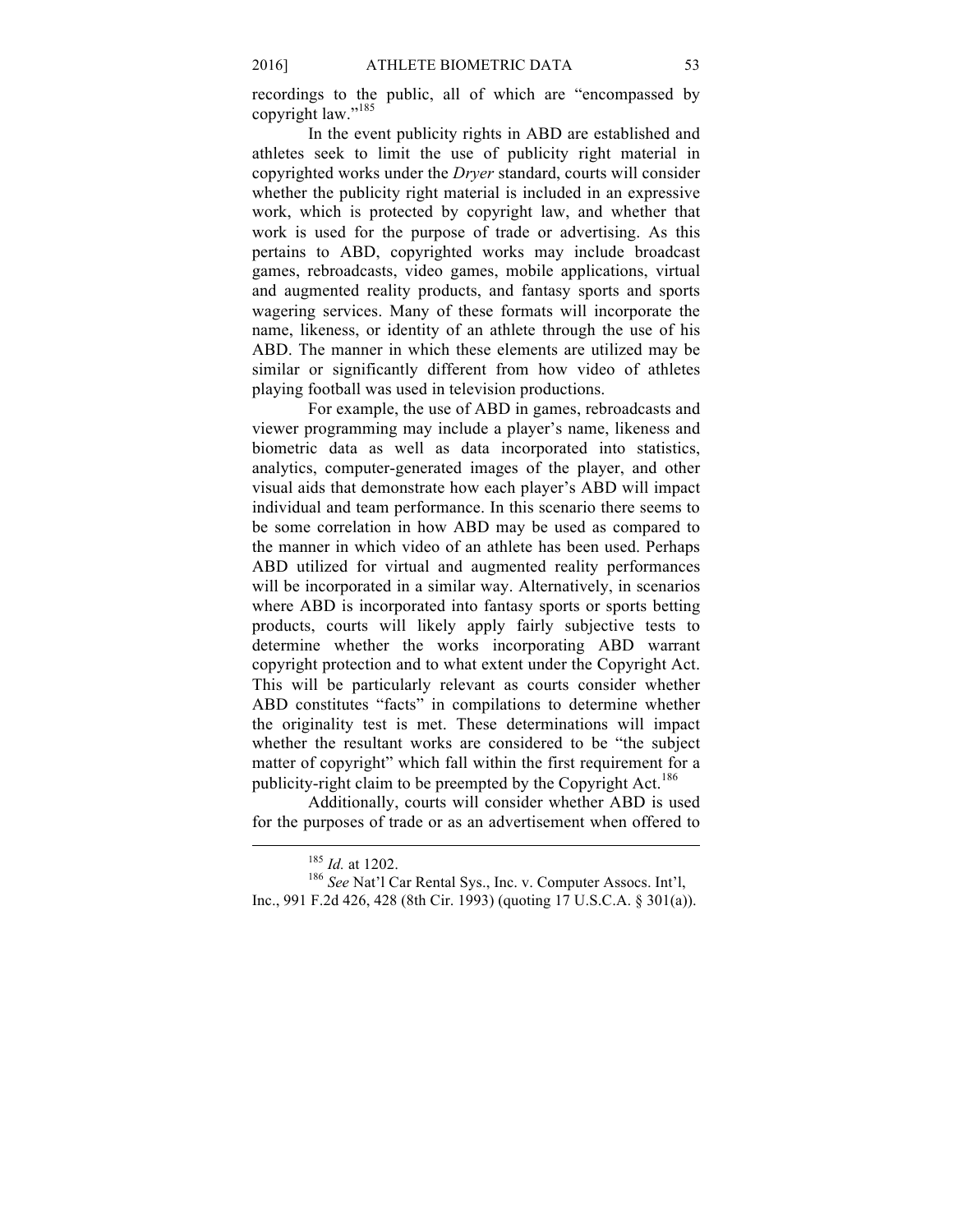the public in the scenarios described. New factors and tests for determining what is considered the "subject matter of copyright" and what constitutes "for the purpose of trade" in these new product offerings are likely to emerge.

If the first prong of the test is satisfied, courts will also consider whether the state-law-right is equivalent to any of the exclusive rights within the general scope of the Copyright Act. This assessment will correspond with exclusive rights enumerated in  $\S$  106 of the Copyright Act.<sup>187</sup> These rights may evolve as well. For example, the manner in which copyrighted works may be duplicated or distributed may change. In light of the many technological advancements and its impact on the use and dissemination of copyrighted works, the U.S. Copyright Office recently undertook a public study to evaluate the effectiveness of safe harbor provisions contained in § 512 of title 17 of the United States Code governing copyrights. <sup>188</sup> This section also specifically addresses copyright infringement under the Digital Millennium Copyright Act (DCMA).<sup>189</sup> Perhaps the U.S. Copyright Office will undertake studies to determine the impact that new technologies have on exclusive rights under the Copyright Act and take legislative action to modify these rights. In any event, as the IoT develops and ABD is incorporated into copyrighted works, additional factors will come into play impacting the rights of athletes claiming ABD as a right of publicity and the rights of those creating copyrighted works.

# *iii. League or Third Party Claims of Copyright Protection in Expressive Works That It Creates Which Incorporate ABD*

Leagues and other content creators may use ABD in their own copyrighted works. These works may be subject to copyright protection based upon a number of factors as previously set forth. The ability of a content creator to incorporate ABD within each work and to claim copyright protection of an entire work will vary with the various intellectual property and privacy laws affecting ABD and the requirements for obtaining copyright protection.

<sup>&</sup>lt;sup>187</sup> 17 U.S.C.A. § 106 (West 2002).<br><sup>188</sup> U.S. COPYRIGHT OFFICE, *Section 512 Study* (Dec. 31, 2015), http://www.copyright.gov/policy/section512/; *see also* 17 U.S.C.A. § 512 (West 2010).<br><sup>189</sup>17 U.S.C.A. § 512.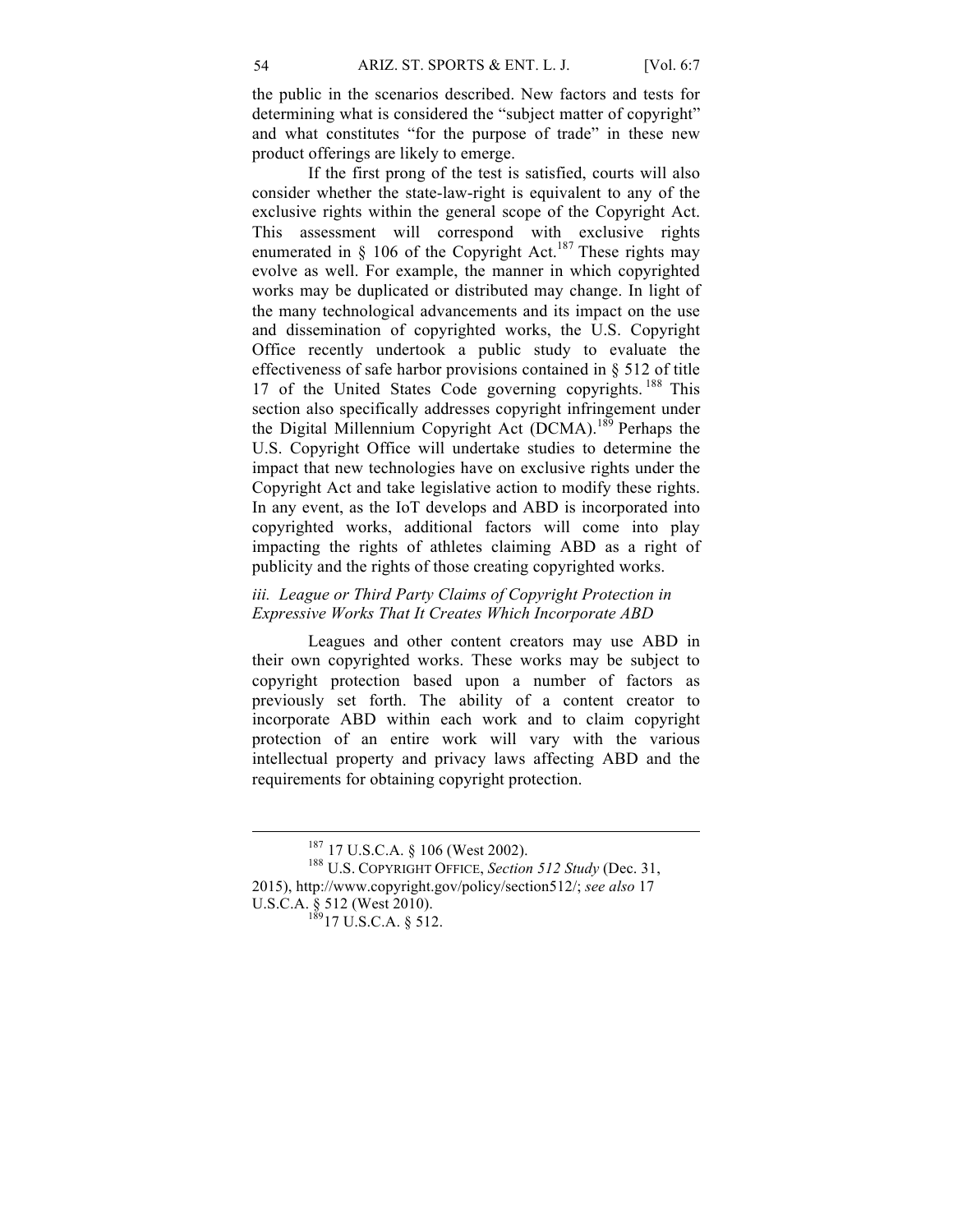In many instances, professional sports leagues have taken steps to protect their game broadcasts, statistics, and other features of the game.<sup>190</sup> Sports information, real-time data, and the works they are incorporated into are protected under law and recognized by courts under common law. <sup>191</sup> The question is whether ABD constitutes facts or property subject to certain rights, like privacy rights. As ABD is incorporated into more products and services – for commercial purposes or otherwise – Beneficiaries and courts will be challenged by laws that foster inconsistent results.

For example, the NFL already uses player-tracking data that includes, in part, athlete acceleration rate for its Next Gen Stats.<sup>192</sup> These Next Gen Stats are reported on-screen during football game broadcasts, incorporated into the 2015 NFL application for Xbox One and Windows 10 within the "Next Gen Replay" feature, and is integrated with the NFL's fantasy football offerings.<sup>193</sup> In the future, paid subscriptions for this data will be available to fans.<sup>194</sup> In each of these scenarios the final work that may claim copyright protection may receive different levels of protection.

In the first scenario explained above, the final product is the football game broadcast which is subject to copyright protection. In the second scenario, the final product is a software program, which is also entitled to copyright protection. The third scenario involving fantasy football offerings may or may not be entitled to copyright protection, depending on the originality of the work and other factors. In each scenario, ABD may be categorized as: (1) facts or statistics in the public domain not subject to intellectual property or privacy protection; (2) names, likenesses, and athlete information subject to protection as a publicity right; (3) indicia or characteristics protectable as a trademark; or, (4) original works of authorship subject to copyright protection. The extent of copyright protection afforded to the league or content creator in each of these scenarios will

<sup>190</sup> *See generally* Ryan M. Rodenberg et al., *Real-Time Sports Data and the First Amendment,* 11 WASH J. L. TECH. & ARTS 63, 65

<sup>(2015). &</sup>lt;sup>191</sup> *Id.* <sup>192</sup> Gale, *supra* note 5, at 342. <sup>193</sup> *Id.* at 343. <sup>194</sup> *Id.*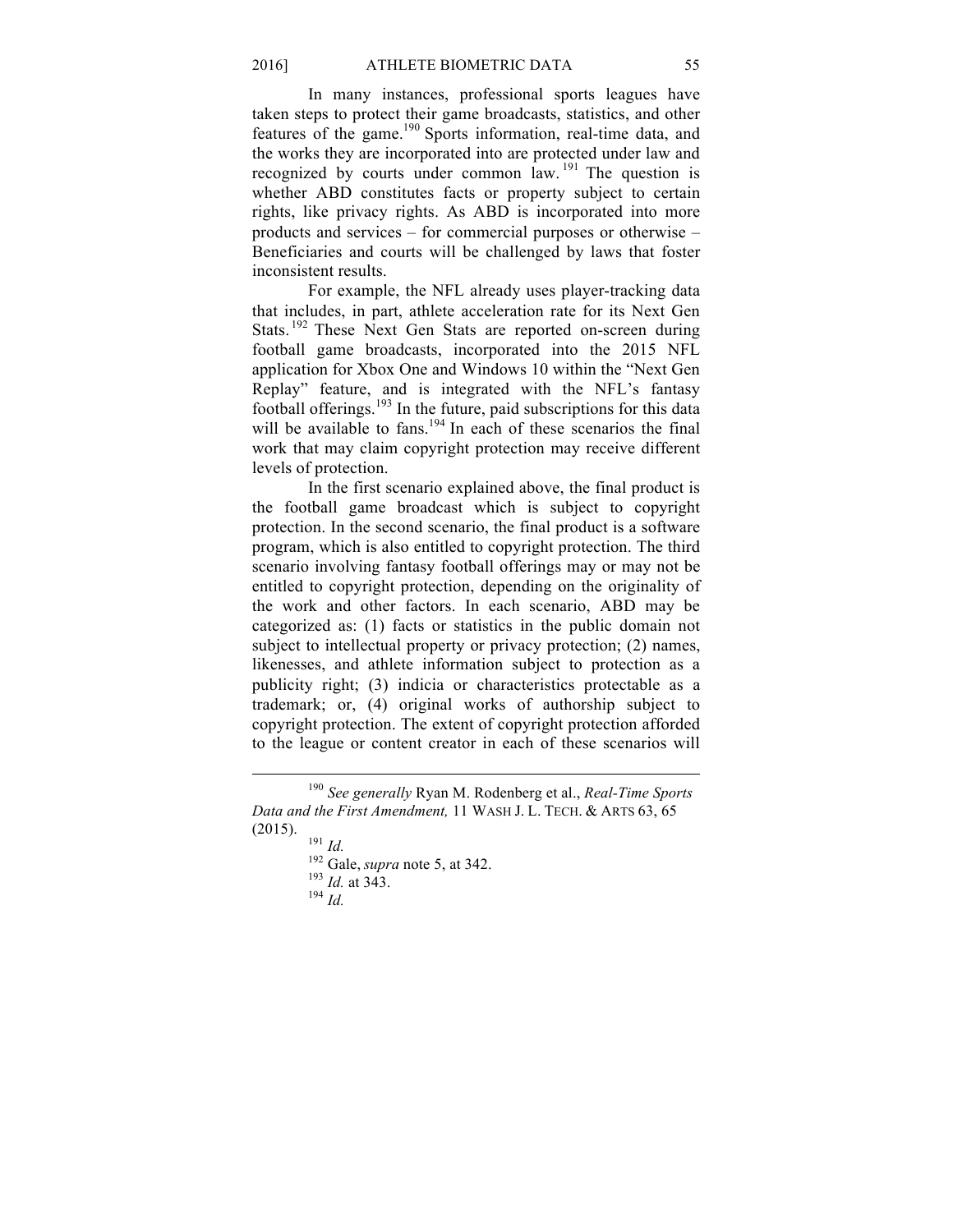depend on which category or categories the ABD is deemed to belong to by courts.

Courts will also consider whether the final work is distributed for commercial purposes, whether athletes consented to the use of their ABD in that manner, and whether the newsworthiness defense limits use and disclosure of ABD. For these reasons, the resultant copyright protection in each medium will vary as will the right-holder's ability to enforce these rights.

One of the primary factors that must be addressed when leagues and others claim copyright protection of works that incorporate ABD is whether ABD is merely a fact, or property subject to corresponding rights. Under *Feist Publications*, the seminal case concerning the extent to which facts may be entitled to copyright protection, the Court held that facts utilized in copyrighted works lack the requisite originality if they are merely copied and compiled.<sup>195</sup> The *Feist* court also found that if data is not considered to be "original" then it "may not be copyrighted and [is] part of the public domain available to every person." <sup>196</sup> Factual compilations may possess the originality required for copyright protection if the selection and arrangement of facts warrants it, though protection is limited.<sup>197</sup>

This is true even if the compiler expends substantial time and resources in compiling a fact-based work. Under the "sweat of the brow" doctrine, copyright protection was extended to factual information within the compilation in order to reward the compiler for "industrious collection" of facts.<sup>198</sup> However, this doctrine contradicts the premise that "copyright rewards originality, not effort"<sup>199</sup> and the "sweat of the brow" doctrine was invalidated by the Copyright Act of  $1976^{200}$ 

In the event that leagues and other content creators claim ABD is merely facts while simultaneously claiming their works are entitled to copyright protection (and the U.S. Copyright Office and the courts agree with them) these parties must construct the works in a manner that is original under the statute and common law

<sup>&</sup>lt;sup>195</sup> *Feist Publ'ns*, 499 U.S. at 347.<br><sup>196</sup> *Id.* at 347–48 (quoting Miller v. Universal City Studios, Inc., 650 F.2d 1365, 1369 (5th Cir. 1981)).<br>
<sup>197</sup> *See id.* at 348*.*<br>
<sup>198</sup> *Id.* at 360*.*<br>
<sup>199</sup> *Id.* at 364*.*<br>
<sup>200</sup> *See id.* at 354–56*.*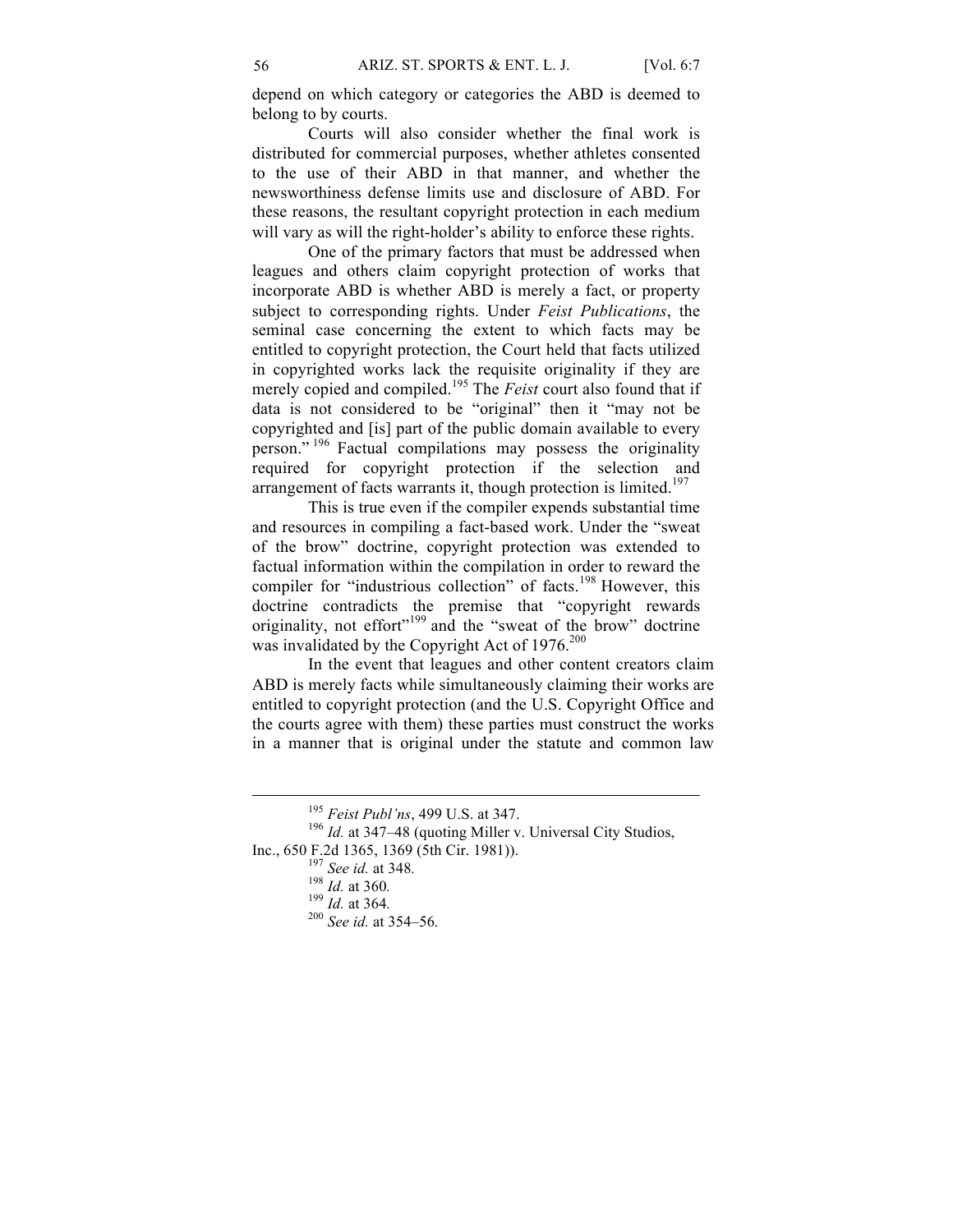because it is unlikely that they will obtain copyrights based upon their "industrious collection" of facts.

It remains to be seen whether ABD will be treated as (1) facts that are not protected by copyright, (2) creative expressions entitled to copyright protection, or (3) rights of publicity or trademarks that are subject to their own protections. To be sure, arguments in favor of each of these positions will be made.

For example, it will be advantageous, albeit challenging given the current regulatory and legal framework, for athletes to assert viable claims to protect ABD as a copyrighted work or publicity right, thereby allowing them to control and be compensated for the use of their ABD. For content creators such as leagues or their data collectors, it could be beneficial to take the position that ABD is merely facts in the public domain that are not entitled to copyright protection. This would allow these Beneficiaries to utilize ABD at will without compensating athletes.

Alternatively, leagues, sponsors, and others who create content incorporating ABD may claim their works are protected under copyright in order to prevent infringement by others. This may be a challenging argument to make if a work is comprised of "facts." One option for leagues and other content creators is to ensure these works meet the three-prong test to qualify compilations for copyright protection.<sup>201</sup>

Certainly the categorization of ABD is an important issue needing to be resolved as law and policy develops. Determining whether ABD is considered to be facts, property, or both will promote equitable division of rights. The U.S. Copyright Office, the legal community, and the sports industry must consider when facts are not merely facts. As far as ABD is concerned, such data is not merely facts, but rather a form of intangible property that contains extremely private information not in the public domain. Data that is not only property with corresponding rights, but also data that is subject to greater

<sup>&</sup>lt;sup>201</sup> *See id.* at 357 (holding that "the statute identifies three distinct elements and requires each to be met for a work to qualify as a copyrightable compilation: (1) the collection and assembly of preexisting material, facts, or data; (2) the selection, coordination, or arrangement of those materials; and, (3) the creation, by virtue of the particular selection, coordination, or arrangement, of an 'original' work of authorship.").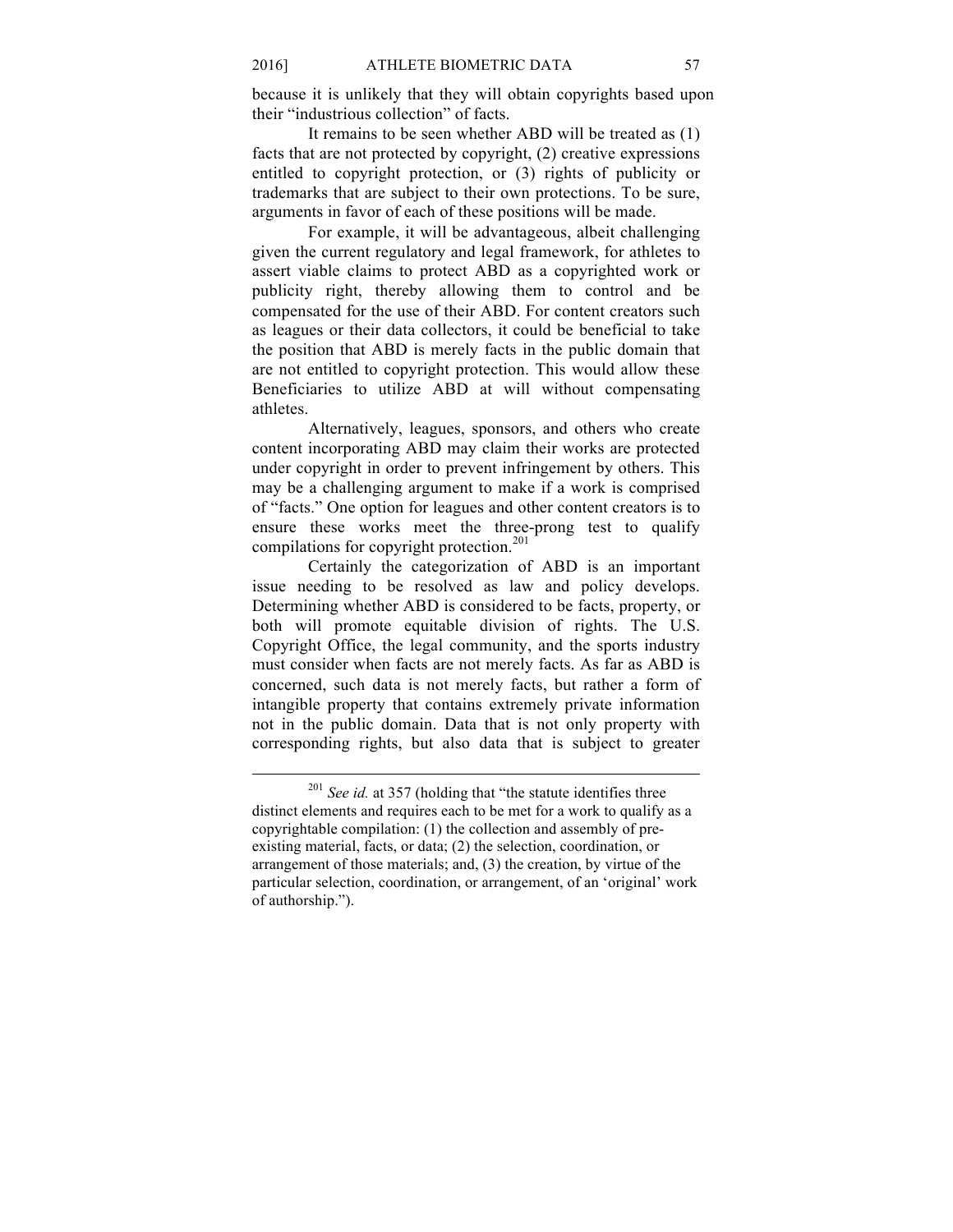privacy protection should be treated differently from "facts" that are not comprised of these elements. As courts sift through the issues presented by ABD as property, Beneficiaries should take a proactive approach to ensure that ABD is properly licensed for use in creative works and determine when doing so is necessary.

#### *3. Trade Secret Misappropriation Claims*

During the summer of 2015, news broke of an alleged computer network hack of Major League Baseball's Houston Astros.<sup>202</sup> The FBI and U.S. Justice Department investigated the St. Louis Cardinals in what was believed to be the first time that a professional sports team had hacked the network of another team.<sup>203</sup> The hack was purported to have been carried out by vengeful front-office employees of the Cardinals. <sup>204</sup> By July 2016, Christopher Correa, a former Cardinals executive, was sentenced by a federal judge to nearly four years in prison after pleading guilty to five counts of unauthorized access to a protected computer. <sup>205</sup> Correa used a computer password belonging to a former Cardinals employee to hack into the Astros' player personnel database and email system.<sup>206</sup> The proprietary information that Correa accessed included scouting reports, trade discussions, player statistics, and notes on recent performances and injuries of team prospects. <sup>207</sup> Federal prosecutors estimated the Astros' cost of the data hack to be \$1.7 million, which included the value of the information Correa used to draft players for the Cardinals.<sup>208</sup>

This situation emphasizes the value of trade secrets in sports, particularly proprietary information developed by sports organizations to track athlete health and performance. ABD falls

hack-astros-fbi.html?\_r=0.<br><sup>203</sup> *Id.* <sup>204</sup> *Id.* <sup>204</sup> *Id.* <sup>205</sup> Bob Levey, *Christopher Correa, Former Cardinals Executive, Sentenced to Four Years for Hacking Astros' Database,*  N.Y. TIMES (July 18, 2016), http://www.nytimes.com/2016/07/19/ sports/baseball/christopher-correa-a-former-cardinals-executivesentenced-to-four-years-for-hacking-astros-database.html?\_r=0.<br><sup>206</sup> *Id.* 207 *Id.* 208 *Id* 

<sup>202</sup> Michael S. Schmidt, *Cardinals Investigated for Hacking into Astros' Database*, N. Y. TIMES (June 16, 2015), http://www.nytimes.com/2015/06/17/sports/baseball/st-louis-cardinals-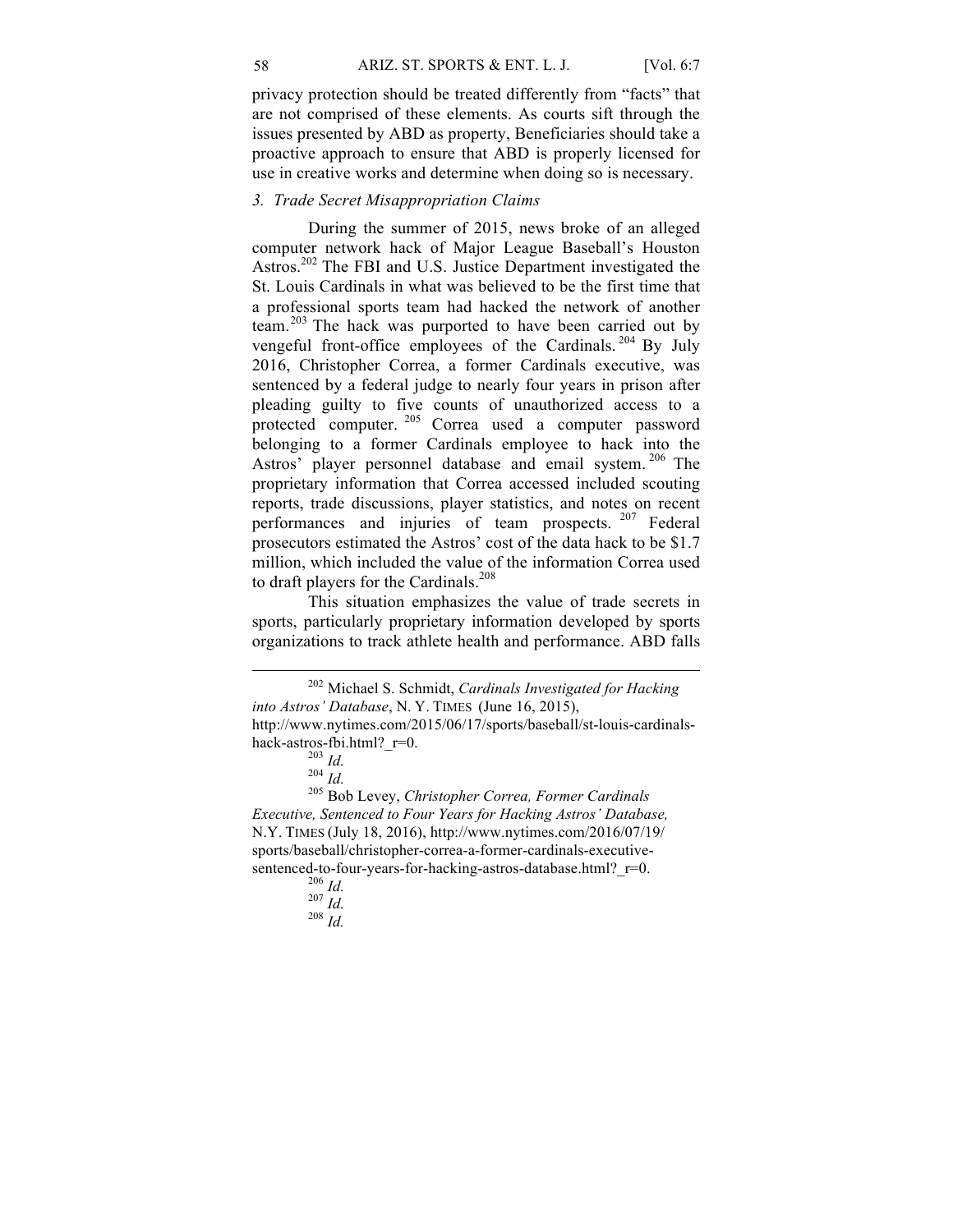into this category. This proprietary information is a critical asset – "competitively valuable information" developed by a company over time – and may be considered a trade secret.<sup>209</sup> Trade secrets have been protected under U.S. Code Title 18 § 1030, the Computer Fraud and Abuse Act  $(CFAA)$ ,<sup>210</sup> and by statutes in 47 states modeled after the Uniform Trade Secrets Act (UTSA).<sup>211</sup> In the Cardinals hacking case, Correa was charged under the CFAA with Unauthorized Access to a Protected Computer.<sup>212</sup> On May 11, 2016, the Defend Trade Secrets Act of 2016 (DTSA) was adopted.<sup>213</sup> This federal statute supplements existing state laws and provides a federal civil claim for misappropriation of trade secrets.<sup>214</sup> With the enactment of the DTSA, companies and individuals can file "private lawsuits to remedy a wrongful taking of their trade secret information."<sup>215</sup> According to John Carson and Cameron Cushman, intellectual property attorneys with Lewis Roca Rothgerber Christie LLP, the DTSA is modeled after the UTSA, but also allows for ex parte seizure orders, creates immunity from trade secret misappropriation actions for whistleblowers, imposes requirements on employers, and provides additional protections to those who own trade secrets.<sup>216</sup>

Trade secrets under the DTSA and the UTSA generally include those that derive independent economic value from *not* being generally known to . . . another person (under the DTSA) or other persons (under the UTSA) who can obtain economic value from its disclosure or use.<sup>217</sup> Trade secret misappropriation

<sup>210</sup> Lee et al., *supra* note 44. <sup>211</sup> John Carson & Cameron Cushman, *DTSA Versus UTSA: A Comparison of Major Provisions,* LAW360 (June 8, 2016, 11:08 AM), http://www.law360.com/articles/803049/dtsa-versus-utsa-acomparison-of-major-provisions. 212 Plea Agreement of Christopher Correa, United States v.

Correa, No. H-15-679 (S.D. Tex. Jan. 8, 2016). 213 Carson & Cushman, *supra* note 210. 214 Lee et al., *supra* note 44. <sup>215</sup> Nineveh Alkhas et al., *The Notice Provision of the Defend Trade Secrets Act (DTSA): What Employers Must Do Now,* NAT'L L. REV. (May 20, 2016), http://www.natlawreview.com/article/noticeprovision-defend-trade-secrets-act-dtsa-what-employers-must-do-now.<br><sup>216</sup> Carson & Cushman, *supra* note 210.<br><sup>217</sup> *Id.* 

<sup>&</sup>lt;sup>209</sup> Dean Pelletier, *Stealing Signs, Bases and, Now, Secrets,* PELLETIER L. (Mar. 8, 2015), http://www.pelletier-ip.com/?p=219.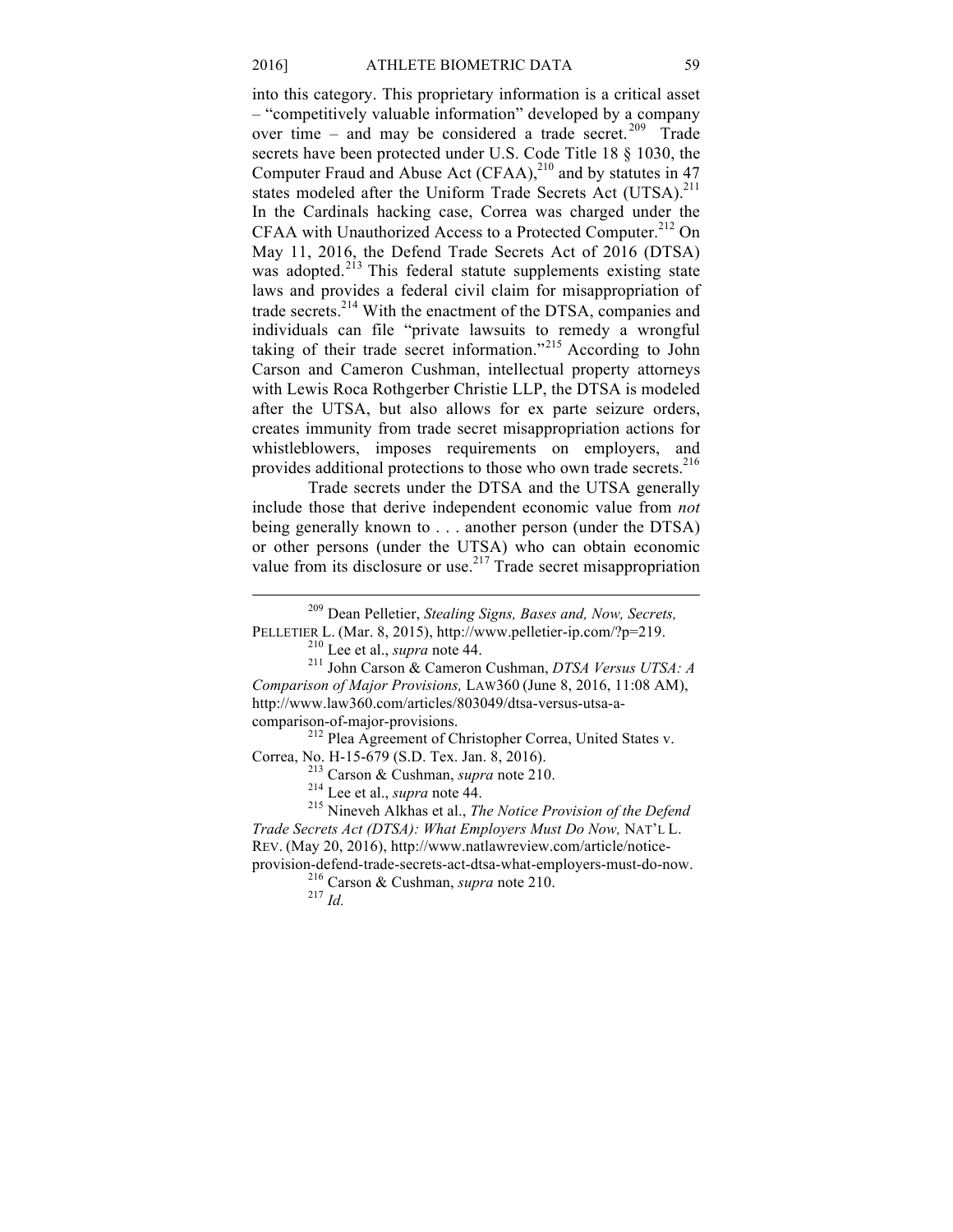claims may be brought by employees or non-employees for wrongful access to information. Further, the statutory definitions of what constitutes "access," "unauthorized access," and the scope of authorized access are ambiguous<sup> $218$ </sup> and will likely receive additional interpretation by the courts.

In a recent Ninth Circuit case concerning trade secret misappropriation, *United States v. Nosal*, the court held that misappropriation occurred when an organization's former employee accessed a protected computer without authorization by utilizing passwords and other security credentials provided to him by the organization's current employees.<sup>219</sup> This is different from the situation involving the St. Louis Cardinals where a current employee used a former employee's password to access a computer and trade secrets. One note from the case that is of concern is the ambiguity surrounding who is authorized to provide access to a protected computer or system. Judge Reinhardt who wrote the dissenting opinion in this case notes that the majority opinion would appear to "punish innocent cases of password-sharing."220

The potential for increased exposure to liability under trade secret law is real. *Nosal* demonstrates that there are various means of misappropriating trade secrets, that this area of law is unsettled, and that there are new statutory requirements for organizations to comply with to prevent trade secret misappropriation.<sup>221</sup> As the situation with the St. Louis Cardinals illustrates, an employee or other person who intentionally accesses information from a protected computer without authorization can incur liability on behalf of the entire organization. Data breach and hacking incidents continue to occur and will likely increase. The area of trade secret misappropriation through the unauthorized access to a protected computer will continue to develop.

<sup>218</sup> *See* United States v. Nosal, 828 F.3d 865, 888–898 (9th Cir. 2016) (Reinhardt, J., dissenting). 219 *Id.* at 878. <sup>220</sup> Orin Kerr, *Password-Sharing Case Divides Ninth Circuit* 

*in Nosal II,* WASH. POST: VOLOKH CONSPIRACY (July 6, 2016), https://www.washingtonpost.com/news/volokh-conspiracy/ wp/2016/07/06/password-sharing-case-divides-ninth-circuit-in-nosalii/?utm\_term=.b1d21f1f4277; *see also Nosal*, 828 F.3d at 889. 221 *See Nosal*, 828 F.3d.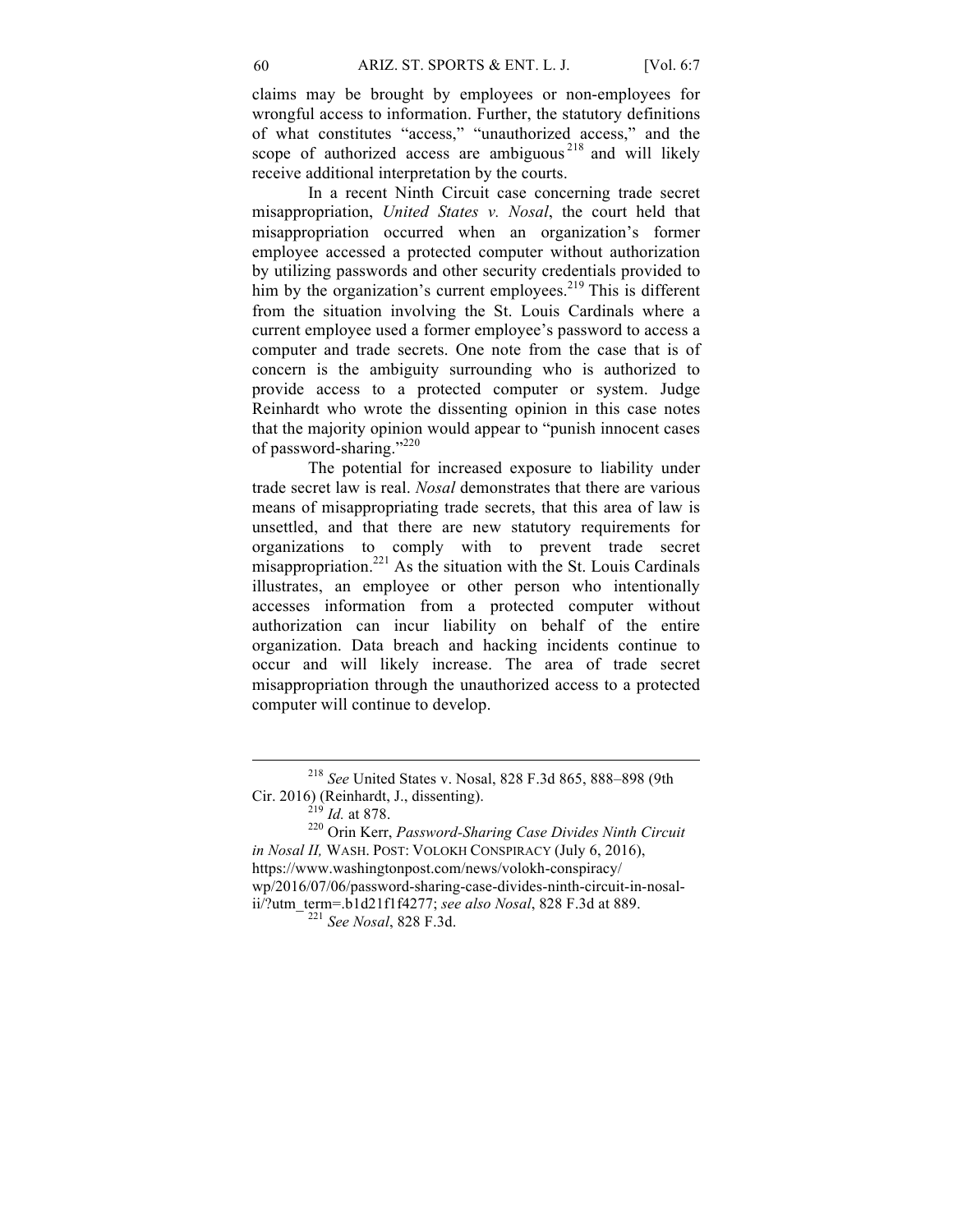As a result, athletes, leagues and other ABD Beneficiaries should monitor developments in trade secret law and adopt strategies to protect ABD as a trade secret. Sports organizations and other Beneficiaries must be mindful of the liability that they may be subject to when collecting and using ABD that could qualify as a trade secret.

# *4. Privacy Rights and Athlete Biometric Data as Protected Information*

Perhaps the legal issues that are most significant for sports technology players to understand pertain to privacy and the impact privacy laws have on not only the collection, use and dissemination of ABD, but also the transmission, storage, and protection of ABD. The IoT and IoE will evolve rapidly, fueled by technological advances and big data. As this occurs, there will be a degree of uncertainty involved in the application of law to sports technology issues. As Johnny Madill, an attorney who advises clients on technology and regulatory matters notes:

> The challenge, therefore, for everyone from athletes, clubs, governing bodies and federations, to developers, manufacturers, sports data analytics professionals, sponsors, agents and lawyers, is to fully understand the data privacy and legal challenges brought about by the sport's continuing digital revolution.<sup>222</sup>

Madill observes that the initial disputes related to sports technology that have surfaced represent only a fraction of those that will arise due to technology's impact on sports.<sup>223</sup> Again, due to the complexity of the issues and analysis, only a superficial treatment of the issues will be presented here. This will identify potential issues ABD Beneficiaries may encounter in the collection, use and dissemination of personally identifiable information (PII), present situations that are somewhat analogous to the manner in which the sports industry will utilize ABD, and analyze the impact on ABD Beneficiaries including the

<sup>222</sup> Jonny Madill, *Wearable Tech in Sport: The Legal Implications of Data Collection,* LAWINSPORT (Apr. 9, 2015), http://www.lawinsport.com/articles/item/wearable-tech-in-sport-thelegal-implications-of-data-collection. <sup>223</sup> *Id.*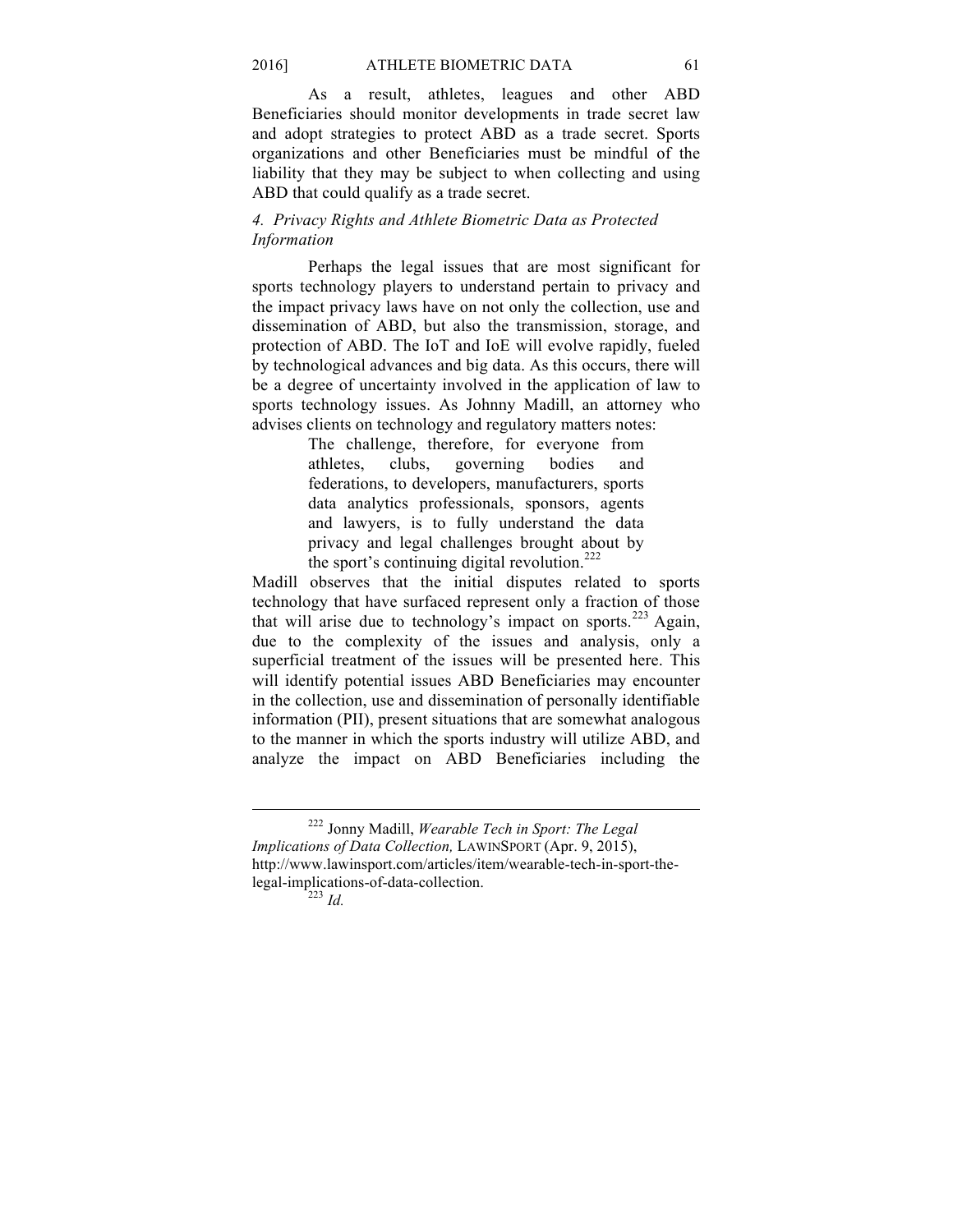implication of First Amendment speech on ABD from a privacy standpoint.

The term "privacy" is defined by leading scholar, Daniel J. Solove, as "a set of protections against a related cluster of problems."  $224$  In the U.S., the legal landscape consists of a "patchwork of privacy protections."  $225$  Which laws govern depend on the type of data that is used and how it is used.<sup>226</sup> Laws create responsibilities for parties who own, collect, manage, disclose and maintain personally identifiable information. The collection, use, and dissemination of ABD presents distinct legal issues because, on one hand, ABD is private information protected by law and, on the other hand, ABD may also be newsworthy information and a commodity subject to public disclosure. Further, leagues and teams that collect ABD are in a unique position to collect Health Information from employees which has commercial value. Are there any other employers in the possession of IIHI who have such a large market and business opportunity for that information?

Remember that Health Information, IIHI and PHI are subsets of PII. To identify the most relevant privacy laws and practices pertaining to ABD, we can look to the application of laws in the use of wearable technology at large and to the use of mobile health apps since both deal with the collection, use and dissemination of Health Information. In both instances, additional considerations specific to privacy are also identified, including requirements for the transmission, handling, and security of Health Information. Since ABD will be used in a variety of circumstances, identifying relevant standards that affect PII is also important. The focus of this discussion will be on the privacy standards most relevant to the sports industry's collection, use, and dissemination of ABD via wearable technology with an eye to the future that contemplates implantables, injectables, and the IoE.

Like mobile phone and mobile health app providers, the sports industry legally contends with health-specific laws and

<sup>224</sup> Anne Marie Helm & Daniel Georgatos, *Privacy and Mhealth: How Mobile Health "Apps" Fit into a Privacy Framework Not Limited to HIPAA,* 64 SYRACUSE L. REV. 131, 134 (2014) (quoting DANIEL J. SOLOVE, UNDERSTANDING PRIVACY 40 (2008)). <sup>225</sup> *Id.* at 133. <sup>226</sup> *See id.* at 147.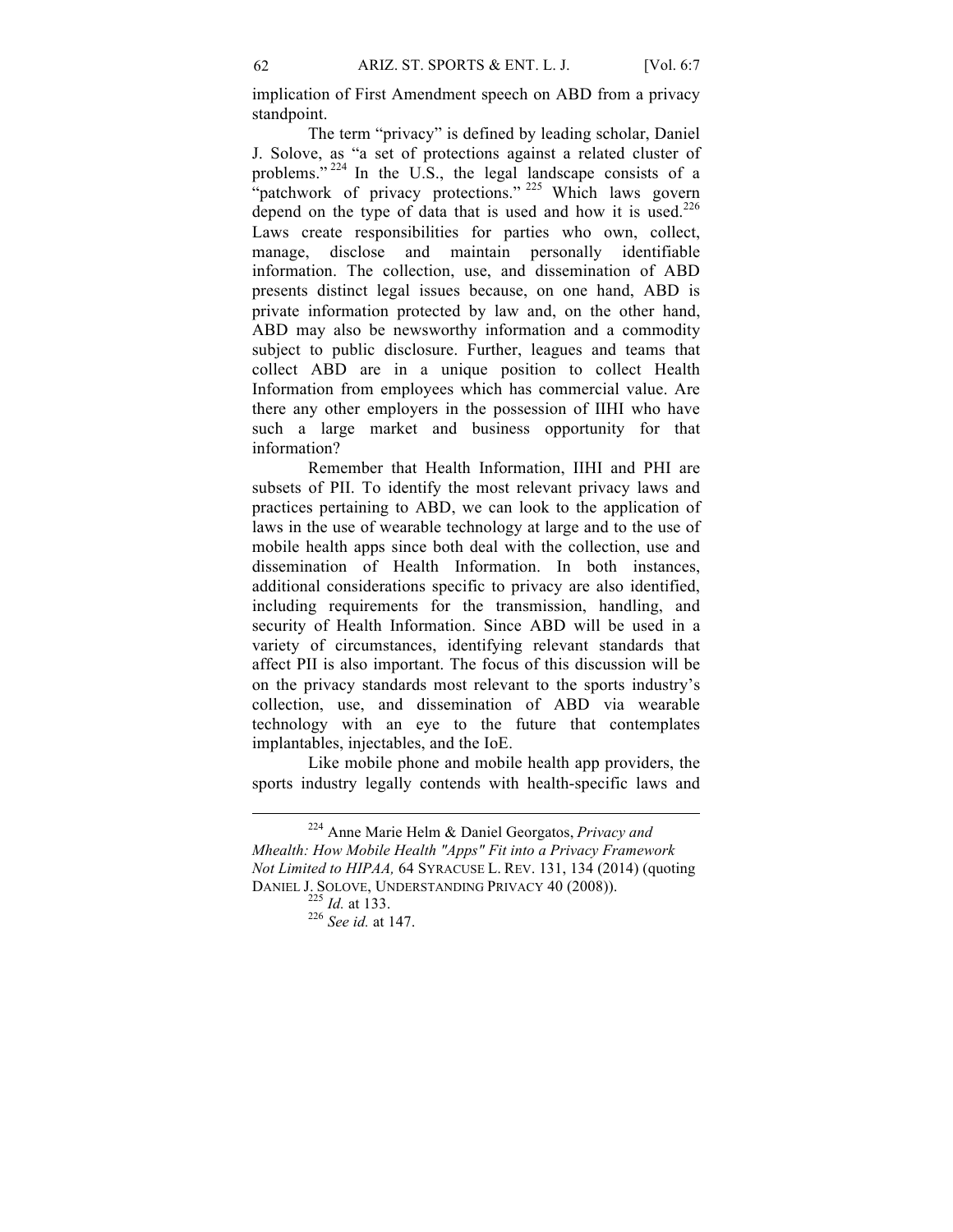regulations on top of all of the other legalities confronting the sports industry. Leagues and teams already collect and share data for health-related purposes and for commercial purposes. Which privacy laws and standards apply can be confusing.

The most logical place to start an examination of applicable privacy standards is with HIPAA since ABD is collected by professional leagues and teams as Health Information collectors and transmitters as well as employers of athletes. ABD is Health Information, IIHI and PHI under HIPAA requiring HIPAA compliance.<sup>227</sup> Under the "employment record exception" to the Rule promulgated by HIPAA enforcer, the HHS, health information that relates to an employee's job performance is part of an employee's employment record which is outside the scope of HIPAA.<sup>228</sup> However, ABD collected for the purpose of employee performance and included in an employment record is afforded other protections confidentiality by law.

In 2002, the HHS considered a comment regarding the status of a professional sports team as a "covered entity" under  $HIPAA<sup>229</sup>$  It reasoned that professional sports teams are unlikely to be covered entities that owe a duty of confidentiality to athletes. <sup>230</sup> Review of this matter by the HHS was limited in scope and certainly did not contemplate commodified and monetized PHI. While there may be a very limited exception to the treatment of athlete PHI under the HIPPA Rule, the use of athlete PHI remains limited by professional sports leagues' CBA and uniform player contracts which contain provisions authorizing leagues and teams to use some of an athlete's Health Information<sup>231</sup> unless the information is especially sensitive, such as when an athlete has a sexually transmitted disease.<sup>232</sup>

<sup>&</sup>lt;sup>227</sup> *See* Health Insurance Portability and Accountability Act, 45 C.F.R. §§ 160.103, 164.514 (2014).

<sup>&</sup>lt;sup>228</sup> *Id.* at §§ 160.103, 164.512.<br><sup>229</sup> Standards for Privacy of Individually Identifiable Health Information, 67 Fed. Reg. 52,841, 53,193 (Aug. 14, 2002) (to be codified at 45 C.F.R. pt. 160 & 164). <sup>230</sup> Michael K. McChrystal, *No Hiding the Ball: Medical* 

*Privacy and Pro Sports*, 25 MARQ. SPORTS L. REV. 163, 165 (2014).<br><sup>231</sup> *Id.* at 166.<br><sup>232</sup> *Id.* at 169.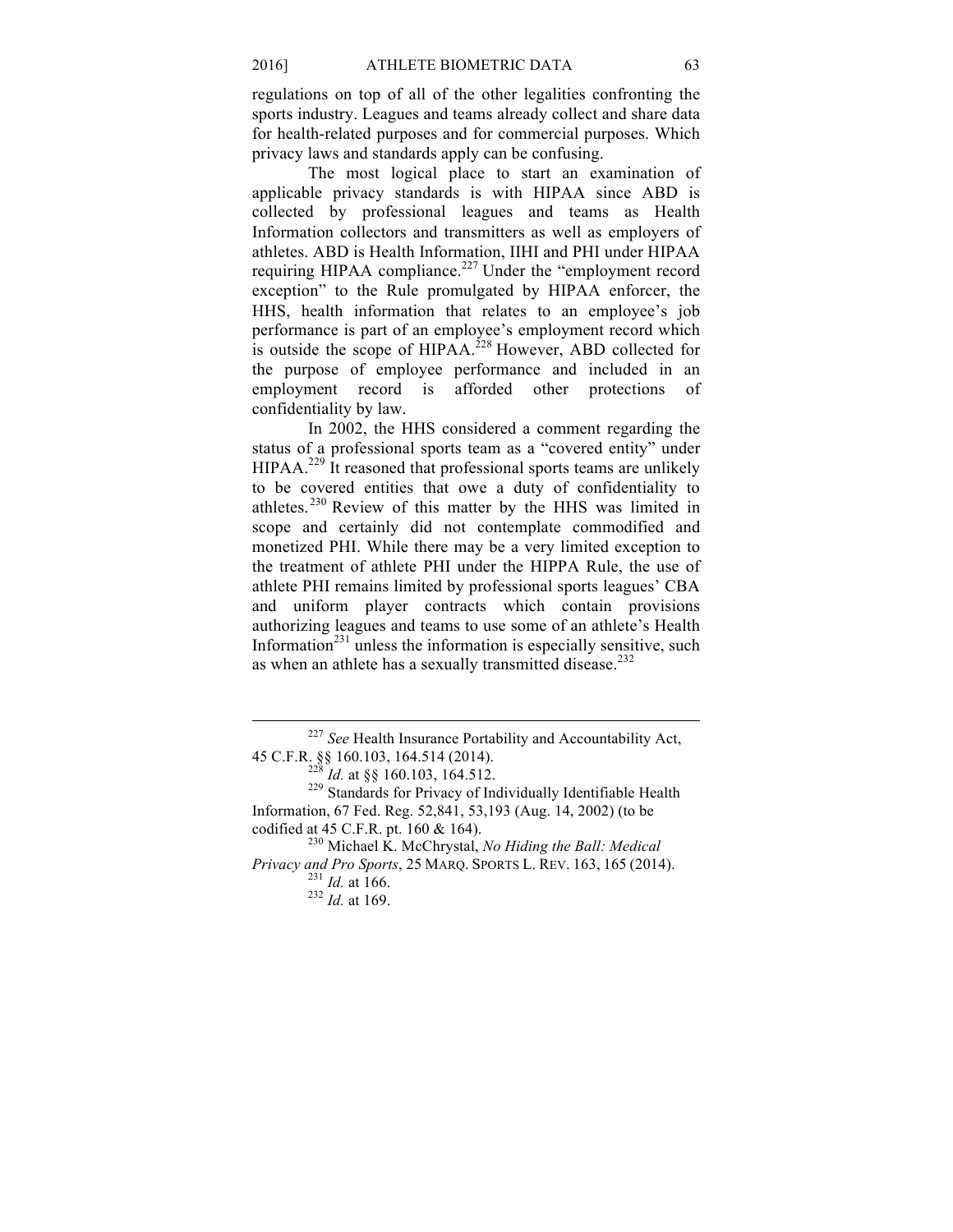Privacy rights related to athlete PHI are underscored by professional leagues and teams acting as "covered entities" under HIPAA. Covered entities have special obligations to protect PHI. In his article, *The Price of Health Privacy in Sports,* Travis Walker, Regulatory Affairs Specialist for Regence BlueCross BlueShield of Utah, notes that under HIPAA's Privacy Rule sports teams that submit a bill charge for a service or transmit PHI to an insurance plan in an electronic format is considered a covered entity.<sup>233</sup> Some organizations may have divisions that are considered covered entities and some that are not so the manner in which information is shared and with whom it is shared determines whether HIPAA attaches.<sup>234</sup>

How and when HIPAA applies to ABD that is collected, used and disseminated for other purposes is unclear. Looking to privacy considerations pertaining to wearable technology is useful. For example, scholars observe that privacy concerns arise with wearable technology in relation to wearers, users, and those in surrounding environments. <sup>235</sup> Wearables allow massive amounts of data to be gathered, observed, and shared, potentially without the knowledge of the person to which the ABD corresponds and belongs to.<sup>236</sup> The data that is collected can be very sensitive information about health or specific medical conditions. New datasets may be used by third parties for a variety of purposes including for marketing and discriminatory practices in addition to job-related purposes.<sup>237</sup>

Additionally, data may be shared among multiple parties and devices and transmitted to the cloud or any remote storage system creating additional risk.<sup>238</sup> Big data capabilities, together with sensors, pierce many spaces that were previously private. Further, "always-on wearable technologies . . . [and] whole classes of networked devices will only expand information collection still further [making] the notion of limiting information collection challenging, if not impossible."  $239$  In

- 
- 

<sup>233</sup> Travis Walker, *The Price of Health Privacy in Sports*, S.J. QUINNEY C. L. (Nov. 12, 2015), http://www.law.utah.edu/the-price-ofhealth-privacy-in-sports.<br>
<sup>234</sup> *Id.*<br>
<sup>235</sup> Thierer, *supra* note 20, at 54.<br>
<sup>236</sup> *Id.*<br>
<sup>237</sup> *Id.*<br>
<sup>238</sup> *Id.*<br>
<sup>239</sup> *Id.* at 63 (citing a recent White House Big Data Report).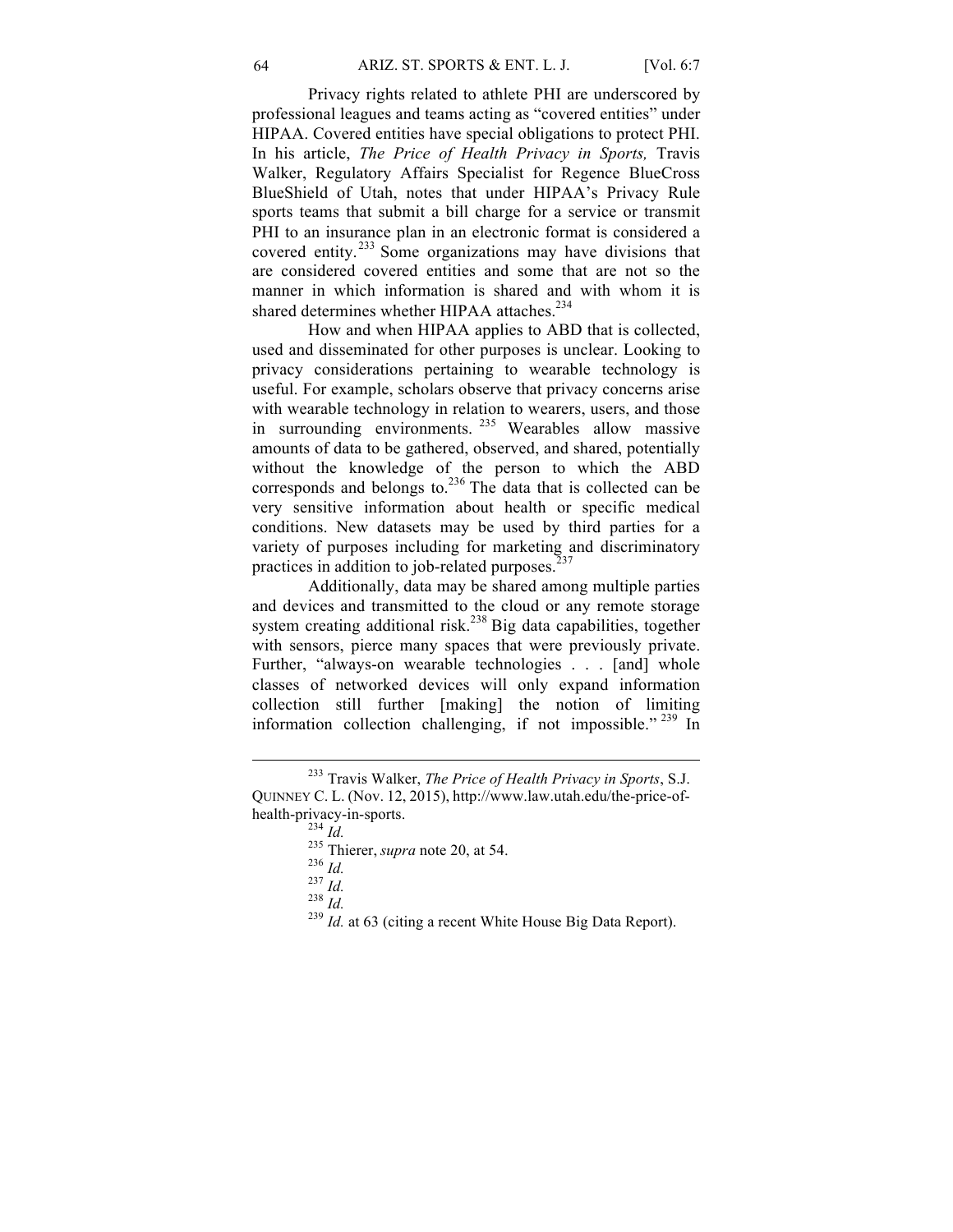addition to health information privacy, other areas related to privacy may come into play as ABD is utilized in a variety of ways, including communications, location, storage, mobile, and consumer privacy.<sup>240</sup> Further, as mobile devices are utilized to collect Health Information they are subject to laws regarding qualification as a medical device and will be subject to relevant privacy protections.<sup>241</sup>

The types of data collected and the manner in which they are used will continue to expand while those collecting and handling data attempt to comply with many laws, standards, and protocols concerning this data. As this happens, different privacy laws and fair information practices (FIPS) will come into play to provide guidance for those who use ABD.

A number of FIPs models have been created and adopted by countries, regions and industries since the  $1970s$ <sup>242</sup> Robert Gellman, a privacy and information policy consultant and former Chief Counsel and Staff Director, Subcommittee on Government Information, Committee on Government Operations, U.S. House of Representatives, compiled a list of federal privacy statutes and FIPs that govern and shape information privacy practices.<sup>243</sup> These apply to some extent to the collection, use and dissemination of ABD. They include:

- The Privacy Act of  $1974$ ;<sup>244</sup>
- A 2012 White House report on consumer privacy entitled *A Framework for Protecting Privacy and Promoting Innovation in the Global Digital Economy* which includes a Consumer Bill of Rights that pertains to companies that collect personal data directly from consumers; $245$
- A 2012 Federal Trade Commission report setting forth the Commission's privacy framework;  $246$
- A 2012 Department of Health and Human Services Policy containing "key privacy principles and a toolkit to guide

*History* (Feb. 11, 2015), http://bobgellman.com/rg-docs/rg-

FIPShistory.pdf. 243 *Id.* <sup>244</sup> *Id.* at 5. <sup>245</sup> *Id.* at 33. <sup>246</sup> *Id.* at 21.

<sup>240</sup> Helm & Georgatos, *supra* note 223, at 148. <sup>241</sup> *Id.* <sup>242</sup> Robert Gellman, *Fair Information Practices: A Basic*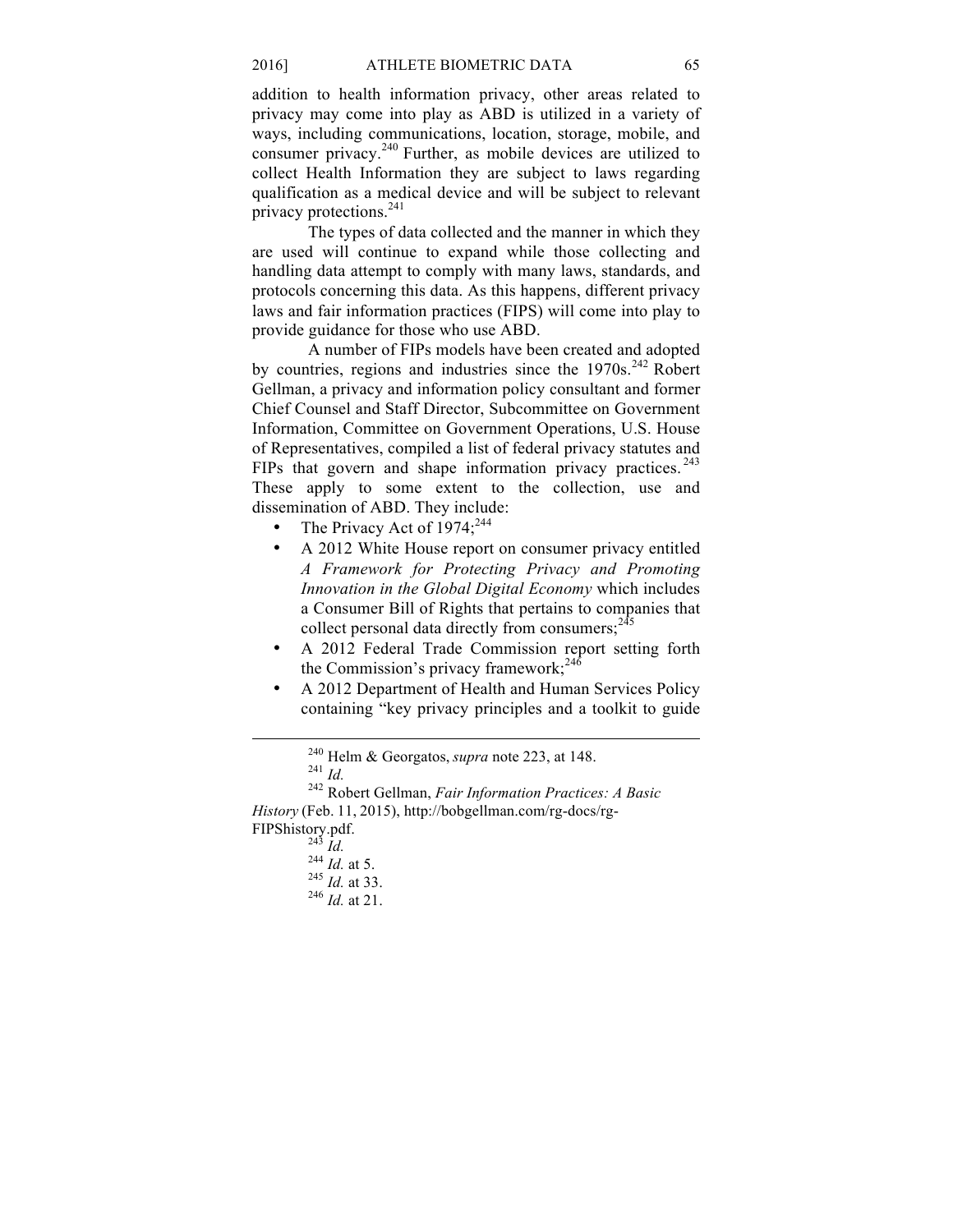efforts to harness the potential of new technology and more effective data analysis, while protecting privacy: $v^{247}$ and

• A 2014 report from the Executive Office of the President entitled *Big Data: Seizing Opportunities, Preserving Values*. 248

The Privacy Act of  $1974^{249}$  promulgates the law governing privacy protection in the U.S. The reports and policies protect consumer information and PII collected by companies in the private sector and by the government, and provide FIPs pertaining to the collection of Health Information. Leagues, teams, professional associations, athletes, third party data processors, sports fans, and others who participate in the collection, use, and dissemination of ABD will be impacted by these regulations and policies as technology and data collection practices evolve.

The primary privacy concern for ABD is the protection and proper use of Health Information. Health Information has long been recognized as deserving of special privacy protections.<sup>250</sup> Special treatment of health information was first required under the 1966 Freedom of Information Act, which prohibits disclosure of "personnel and medical files and similar files the disclosure of which would constitute a clearly unwarranted invasion of personal privacy. $251$  In 1996, statutory privacy protections specific to Health Information were established under HIPAA.<sup>252</sup> The Health Information Technology for Economic and Clinical Health Act (HITECH) was passed in 2009 as part of the ARRA to promote the adoption and utilization of a nationwide Health Information technology infrastructure. <sup>253</sup> This legislation gave rise to the new Breach Notification Rule and resulted in the "expansion of the HIPAA Privacy, Security, and Enforcement Rules."<sup>254</sup>

The 2012 Department of Health and Human Services report referenced previously includes FIPs intended to protect

<sup>&</sup>lt;sup>247</sup> *Id.* at 23–24.<br><sup>248</sup> *Id.* at 28.<br><sup>249</sup> *Id.* at 10.<br><sup>250</sup> Helm & Georgatos, *supra* note 223, at 147.<br><sup>251</sup> *Id.*<br><sup>252</sup> *Id.* at 152–54.<br><sup>254</sup> *Id.* at 154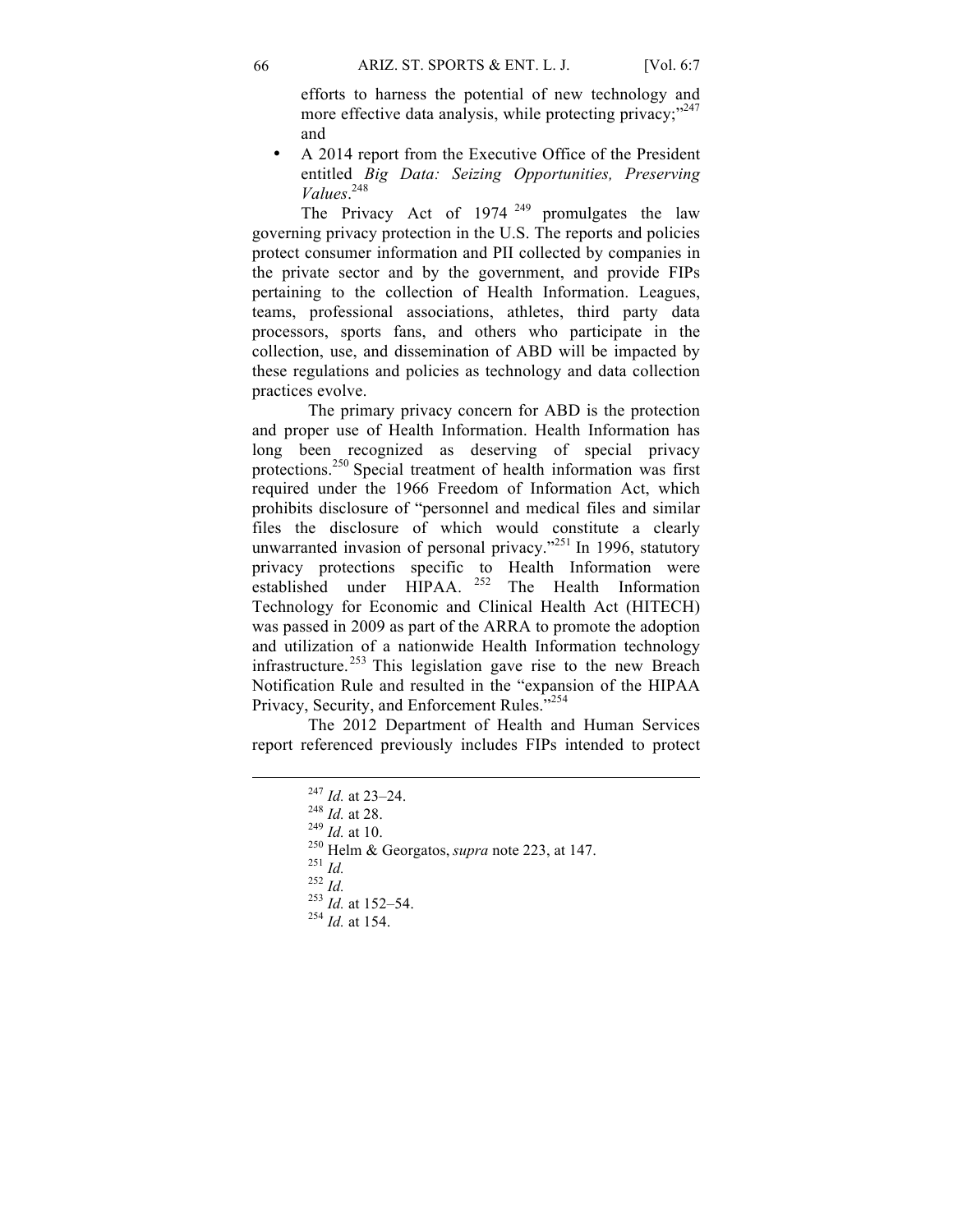privacy by allowing those whose Health Information is collected to control and limit access, collection, use, and disclosure of information and to ensure the accuracy of their IIHI.  $^{255}$  The report also proposes that record holders take steps to ensure data integrity for Health Information and types of information not included under the HIPAA Privacy Rule.<sup>256</sup> Finally, parties who collect, store and otherwise handle Health Information are strongly encouraged to employ reasonable security safeguards to protect data and to comply with FIPs intended to protect privacy.<sup>257</sup>

In legislation and the established standards for information privacy, FIPs are most concerned with an individual's ability to make informed decisions about the collection, use, and disclosure of their IIHI, to prevent the occurrence of erroneous information, to prevent discrimination based upon IIHI and to prevent unauthorized or inappropriate access, use or disclosure.<sup>258</sup> FIPs also stress the importance of accountability by data collectors and handlers since they collect and control sensitive data. <sup>259</sup> Leagues, teams, and other Beneficiaries who collect and handle ABD will be impacted by information privacy FIPs.

According to Adam Greene, former employee of HIPAA enforcer Department of Health and Human Services and current partner in the HealthIT/HIPAA practice of the Washington D.C. law firm Davis Wright Tremaine, "whether or not [HIPPA] applies is more about who is handling the data than about the content of the data itself."<sup>260</sup> Although referring to mobile apps that collect Health Information from consumers, the comments are relevant to professional sport collection of ABD as electronic PHI from athletes which may be used to provide healthcare and to monetize data for revenue. This data collection may have additional implications under individual state statutes dealing

<sup>255</sup> Gellman, *supra* note 241, at 23–24.<br><sup>256</sup> *Id.* at 24.<br><sup>257</sup> *Id.* at 25.<br><sup>258</sup> *See id.* at 23–27.<br><sup>259</sup> *See id.* at 24–27.<br><sup>260</sup> Mark Sullivan, *Health Apps Could be Heading into a HIPAA Showdown*, VENTUREBEAT (June 13, 2014, 9:56 AM), http://venturebeat.com/2014/06/13/health-apps-could-be-heading-intoa-hipaa-showdown.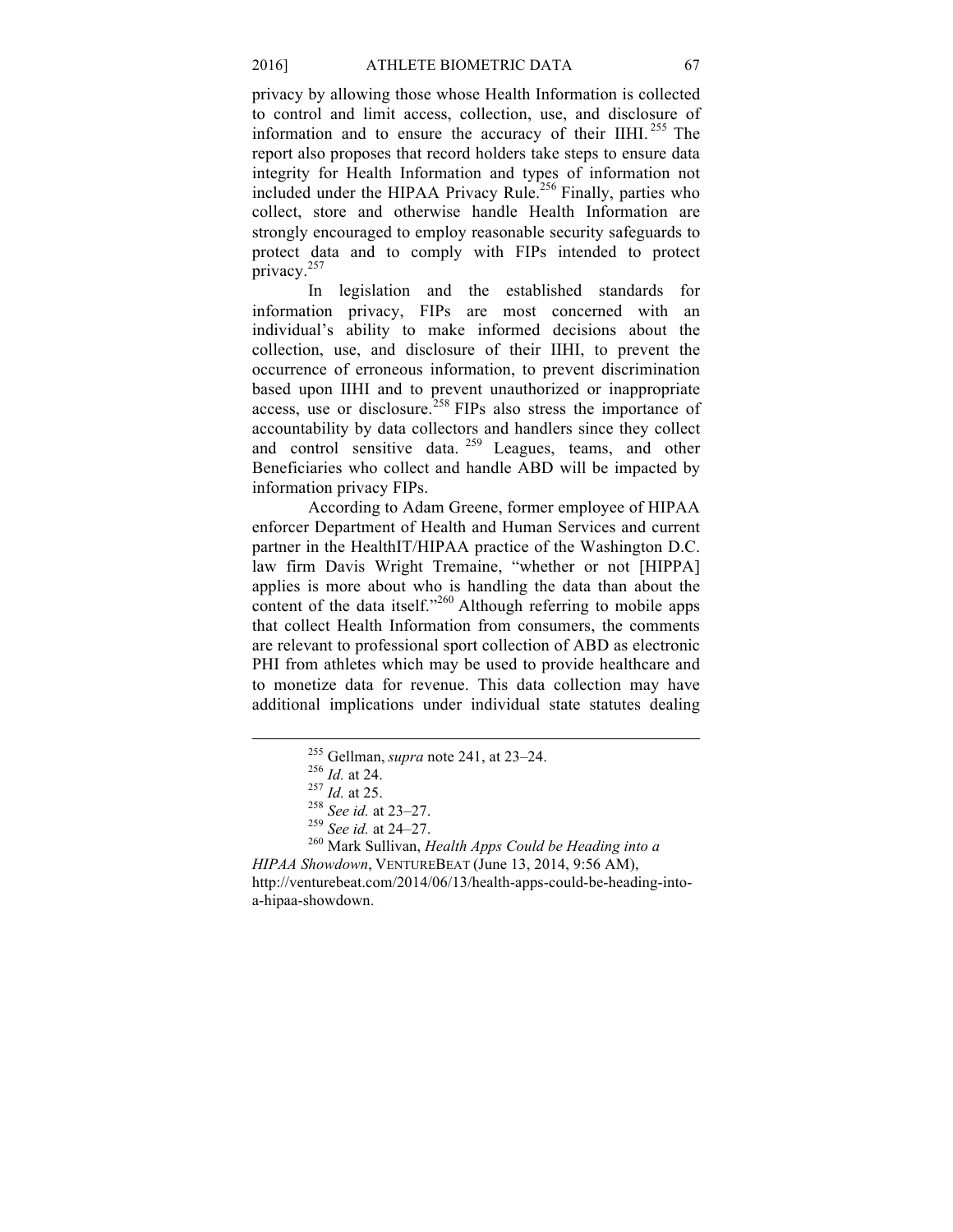with biometric data privacy, even for entertainment purposes.<sup>261</sup> Each Beneficiary must consider his actions in relation to ABD that contains Health Information to ensure compliance with relevant privacy laws and regulations.

**"[**N]o silver-bullet solution to these complex privacy issues exists. As [attorneys] with Morrison Foerster have asserted, 'threats to security and privacy vary considerably and the breadth of challenges presented means that a one-size-fits-all approach to policy and/or regulation is unlikely to work.<sup>"262</sup> A generally-accepted practice for data collectors has been notifying individuals that their private information is being collected and stating generally how that information may be used and obtaining consent. Due to the sophistication of wearable technology and the sheer amount of data wearables can collect, finding a notice and consent solution that can foresee every possible use and misuse of ABD is challenging. <sup>263</sup> For this reason, academics, government officials and private companies suggest using a model focused on the context of data use and one that promotes data control and accountability by data collectors.264

To illustrate how to apply existing privacy principles in a new IoT environment, many IoT players including Intel, Oracle, AT&T, and General Electric believe that a good model for managing notice and choice is based upon what happens to collected data – how it is used, real world harms, benefits and consequences – then considering what controls are needed to protect privacy within the circumscribed use.<sup>265</sup> Data collectors will control the collection, use and dissemination of data and be held accountable for how they manage data based upon data contributor choice and public policy.<sup>266</sup> Likewise, under this model, leagues, teams, and Second-Generation Beneficiaries

Senior Strategic Advisor, Transatlantic Computing Continuum Policy Alliance, to Donald S. Clark, Sec'y, U.S. Fed. Trade Comm'n 3 (Jan. 10, 2014), *available at* http://perma.cc/5JL6-23K3. <sup>266</sup> *Id.* at 64–65.

<sup>261</sup> Eriq Gardner, *Why Hollywood Should Pay Attention to Biometric Privacy*, THE HOLLYWOOD REPORTER (May 19, 2016, 9:38 AM), http://www.hollywoodreporter.com/thr-esq/why-hollywoodshould-pay-attention-895713.<br><sup>262</sup> Thierer, *supra* note 20, at 74.<br><sup>263</sup> *Id.* at 61.<br><sup>264</sup> *Id.* at 65.<br><sup>265</sup> *Id.* at 66–67 (citing Letter from Daniel W. Caprio, Jr.,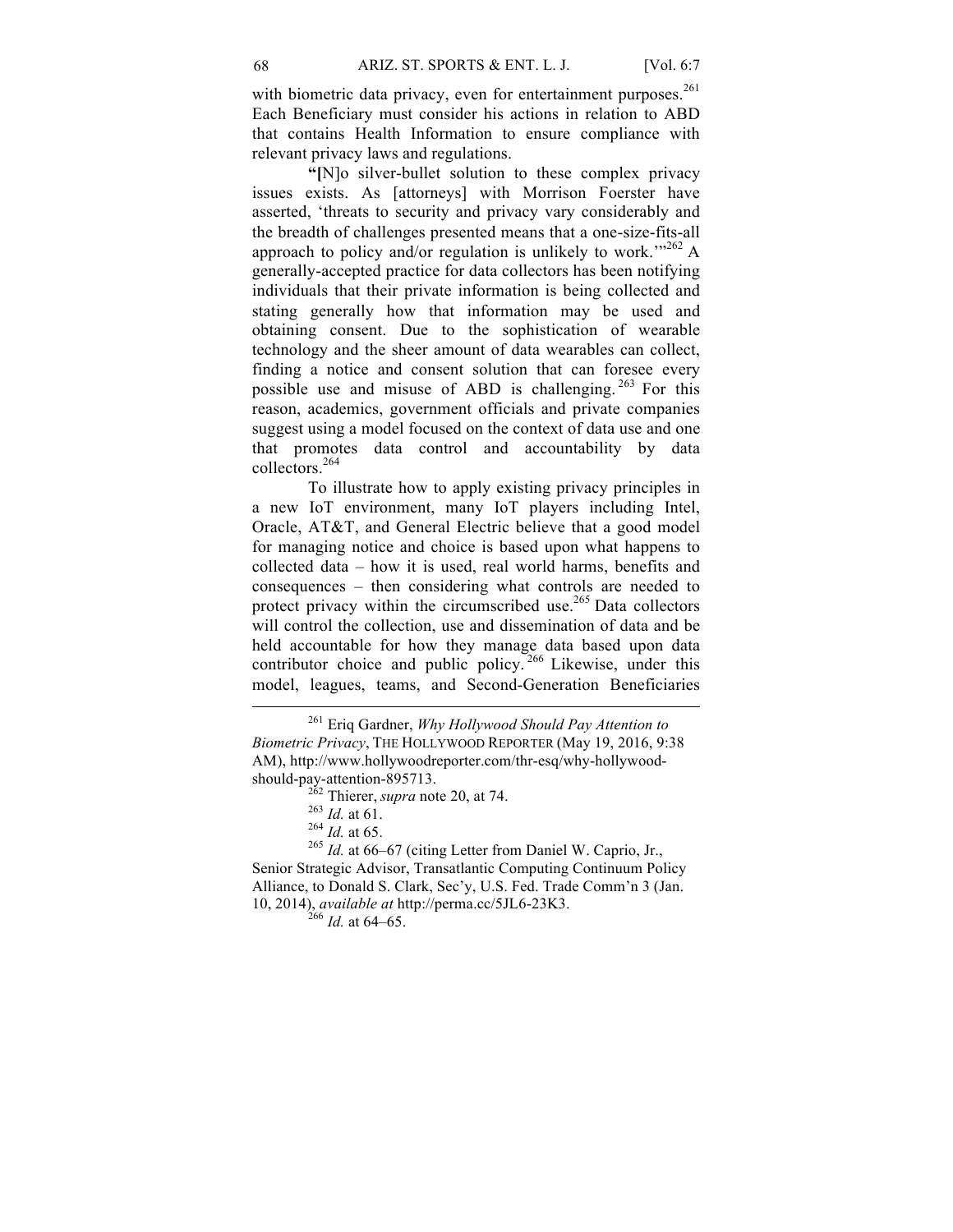who handle ABD can define fluid, logical restrictions on ABD based on the purposes for which it is collected, how it will be used, and to whom and for what purposes it will be disseminated. This set of standards guiding the collection, use and dissemination of ABD can anticipate technological advances and their impact on the use of ABD, plus promote realistic, futuristic problem-solving before legal risk escalates. This approach is desirable considering the potential data collection and use that wearable technologies could provide. Traditional FIPs certainly influence data collection, use, dissemination, and protection practices; however, serendipitous discoveries and data-driven innovation requires organically-created, flexible, and evolving privacy and security practices, some of which may occur outside the realm of public policy.<sup>267</sup> As they develop, new privacy and security standards will promote high transparency about data collection and use, make smart and efficient use of data, limit sharing of information with too many third-parties, and safeguard data against unauthorized interception or data breaches.<sup>268</sup>

Already, professional leagues and teams utilize tools to maintain the security of electronic medical records (EMRs) that may transfer from team to team as players are traded.<sup>269</sup> The notion of data sharing and protection of sensitive Health Information is an issue that the NFL has already addressed. $270$ The NFL coordinates with medical providers and EMR integration companies to collect and maintain players' personal medical information in an employment record.<sup>271</sup> The result is an integrated system that shares player Health Information including images, information, video, and injury data with teams, hospitals, and other care providers beginning at the Combine through a players' career.  $272$  The NFL could be poised to securely collect, use, and disseminate ABD not only for the

<sup>267</sup> *Id.* at 73. <sup>268</sup> *See id.* <sup>269</sup> *E.g.*, Lucas Mearian, *NFL CIO: Tech Isn't the Problem with Health Info Sharing,* COMPUTERWORLD (Apr. 17, 2015, 2:59 AM), http://www.computerworld.com/article/2911097/nfl-cio-tech-isnt-theproblem-with-health-info-sharing.html.<br><sup>270</sup> *Id.* <sup>271</sup> *See Id.* <sup>271</sup> *Id.* <sup>272</sup> *Id.*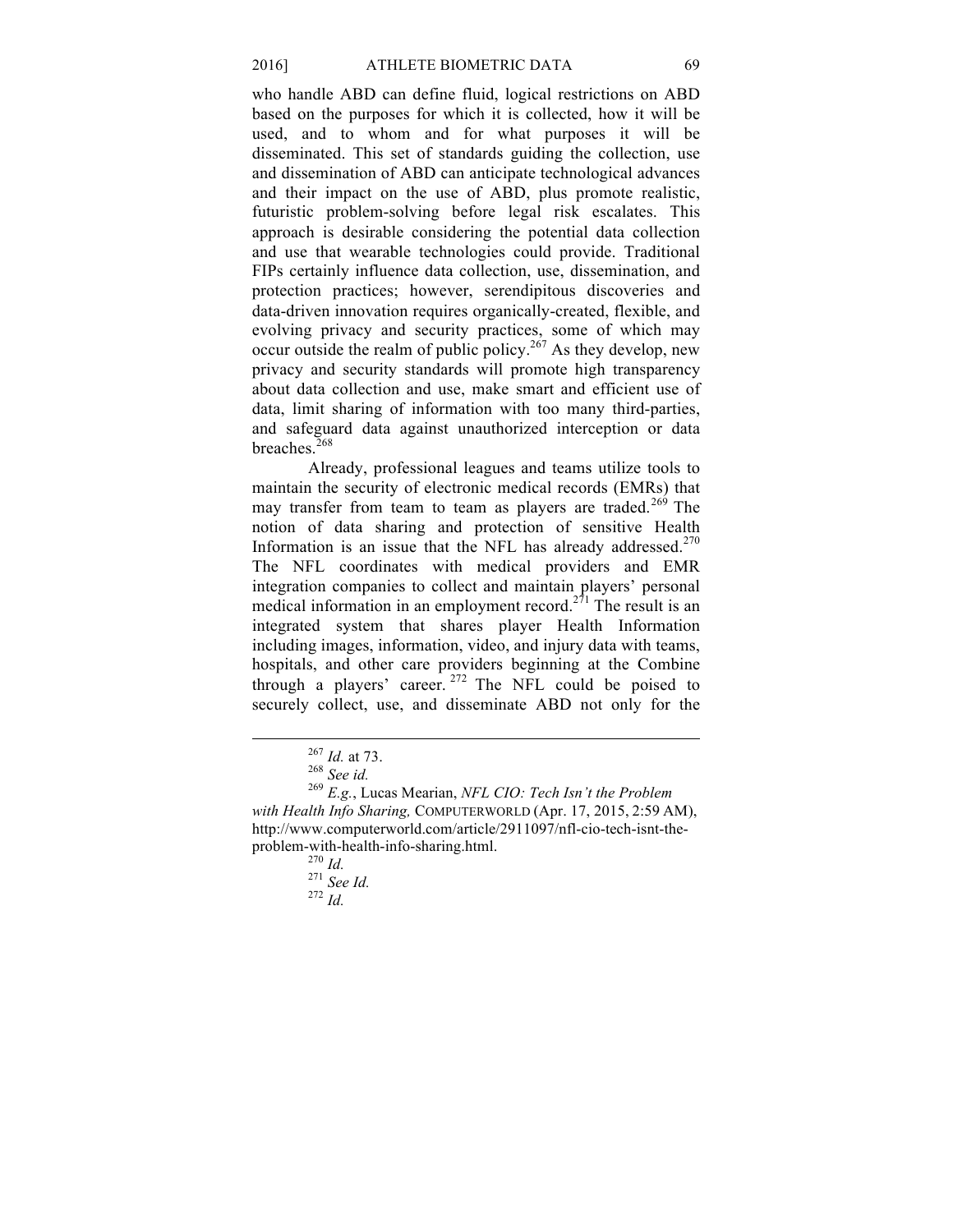purpose of healthcare, but also for commercial purposes including commodification and monetization.

With respect to the collection, use, and dissemination of ABD for the purpose of health, safety and performance as well as for commodification and monetization, security measures for the protection of ABD will be more sophisticated. The IoT will require companies to rethink how they handle security and implement layers of security measures that contemplate how data is collected, the devices used to collect and transmit that data and the non-standard protocols on which they operate, real-time data collection and use, and big data capabilities.<sup>273</sup> For leagues and teams, this means that adaptive strategies must be implemented to maintain the security of ABD.

Finally, in relation to highly-sensitive Health Information, First Amendment speech protections do allow for some reporting of athlete health and injuries as matters of public concern. The protections around the use and dissemination of Health Information and ABD are somewhat diminished due to the newsworthiness of athletes' sports endeavors and because athletes authorize limited use of this Health Information through terms of their contracts with the leagues and teams. However, contractual obligations, public policy, and in some cases an athlete's actions to prevent disclosure can limit third-party disclosure and use of Health Information (consider Seattle Seahawks running back Marshawn Lynch, well-known for his limited comments to the media). Where ABD falls on the scale of private information – whether as PHI, an employment record, or a commodity – is difficult to say.

Privacy torts by nature involve a careful weighing of competing values, and courts are tasked with striking a balance among them. "The values on both sides of the scale are inordinately difficult to measure" and "[t]he need for flexibility and adaptability will be paramount if innovation is to continue in this space."<sup>274</sup> This will occur in light of the "high value Americans place on privacy in balancing it with other values,

<sup>273</sup> Jaikumar Vijayan, *The Internet of Things Likely to Drive an Upheaval for Security,* COMPUTERWORLD (May 2, 2014, 7:07 AM), http://www.computerworld.com/article/2488878/security0/the-internetof-things-likely-to-drive-an-upheaval-for-security.html. <sup>274</sup> Thierer, *supra* note 20, at 70–71 (quoting Jane Yakowitz

Bambauer, *The New Intrusion*, 88 NOTRE DAME L. REV. 205, 261 (2012)).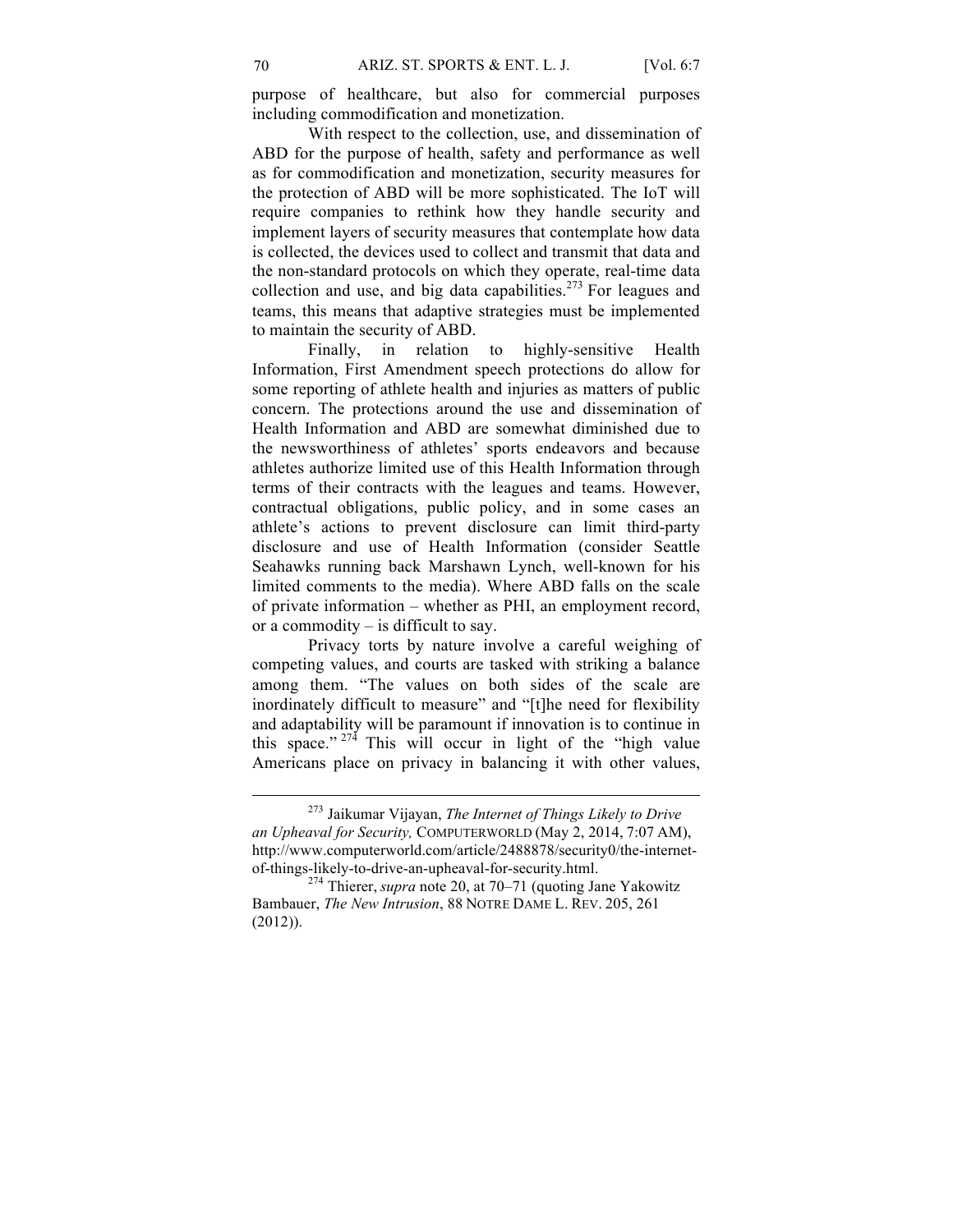such as freedom of speech and journalistic freedoms," and "economic innovation and consumer choice."<sup>275</sup>

To summarize, U.S. privacy laws protect personal information. Health Information, including ABD, enjoys a higher level of protection due to its sensitive and highly confidential nature. ABD that is collected, used, and disseminated for the purpose of publicizing and promoting a league, team, or sport *directly* – such as to improve individual and team gameplay – justifies the use of ABD, but still requires leagues and teams to comply with employment law, HIPAA, and other privacy laws. This is due to the reality that leagues and teams may be considered "covered entities" under HIPAA, requiring them to maintain confidentiality and security protections of athlete PHI, which encompasses ABD. Further, athlete PHI and, therefore, ABD is part of an employment record, which also must be maintained as confidential.

Alternatively, if the collection, use and dissemination of ABD is undertaken for the purpose of *indirectly* publicizing or promoting a league, team, or sport by commercialization – that is, commodifying and selling ABD or using it to enhance or create content, these practices are governed by privacy laws and related security practices that will surely evolve as wearable technology and the IoT become more pervasive.

ABD may be collected for reporting athlete health status for the purposes presented previously, and in other ways that will continue to develop as technology evolves. As the market morphs to include products designed to increase fan engagement, these methods of indirectly publicizing and promoting leagues, teams, and individual athletes must be contemplated under existing contracts and privacy law. As wearable technology and data use evolves, all Beneficiaries in the sports ecosystem must contemplate the impact on the collection, use, dissemination and protection of ABD and alter their practices accordingly.

# **III. REAL WORLD SOLUTIONS FOR THE ATHLETES AS PRIMARY BENEFICIARIES, AND FOR LEAGUES, TEAMS, PLAYERS ASSOCIATIONS AND THEIR PARTNERS AS ADDITIONAL BENEFICIARIES OF ABD**

<sup>275</sup> *Id.* at 70.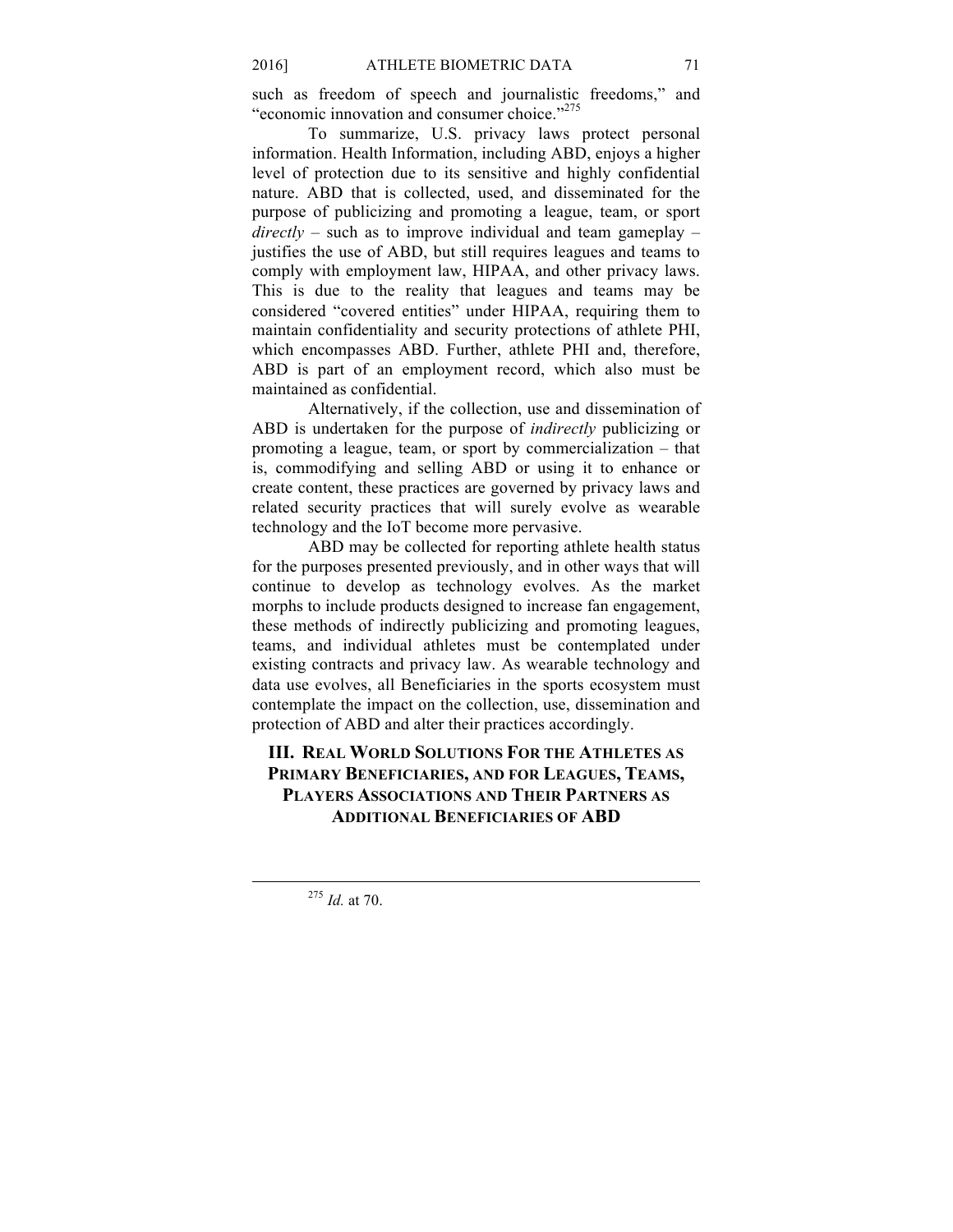The issue of how ABD, collected via wearable technology, should be treated under the law is complex and several practical problems have been presented pertaining to its ownership and use. Sound business practices, combined with legal solutions that promote innovation while protecting ABD, will allow athletes and other ABD Beneficiaries to fully realize the potential of using ABD in sports and serve as a model of well-reasoned methods for moving into the age of the IoE. Where such complexity exists, a layered approach to providing solutions is required.

First, private actors who are "in the trenches" so to speak – the athletes, leagues, teams and players associations most closely involved with the collection, use and dissemination of ABD – can tackle ABD ownership, privacy and use issues in a strategic manner and address them in contracts. These parties should take the lead in resolving issues by taking a proactive, collaborative approach to address privacy and property right concerns before they arise in order to avoid high transactional costs that are associated with having issues decided by the courts. Solutions may be captured in collective bargaining agreements and individual player contracts.

Next, ABD should be distinct from other categories of sports information, whether or not collected, used, and disseminated in real time. This is due to the unique characteristics that make it simultaneously a right of publicity, an intellectual property right, Health Information, newsworthy information and a stand-alone commodity that commands substantial revenue available through multiple revenue streams for all ABD Beneficiaries. Once categorized, ABD should be organized, tracked and protected to comply with corresponding data privacy laws and to simplify administrative business practices when utilizing and disseminating ABD.

And last, as the issues related to ABD unfold, policymakers, legislators and courts should adopt a balanced approach that will allow all Beneficiaries in the sports industry to promote innovation, adopt practices that conform to societal norms, and address ethical and legal risks based on real consequences as technology evolves. Employing existing legal principles and allowing them to develop with technological advancements will encourage innovation.

Specifically regarding publicity rights, Brittany Lee-Richardson, a New York sports and entertainment law attorney, suggests enacting a federal statute to create uniformity in the treatment of publicity rights to accommodate this era of publicity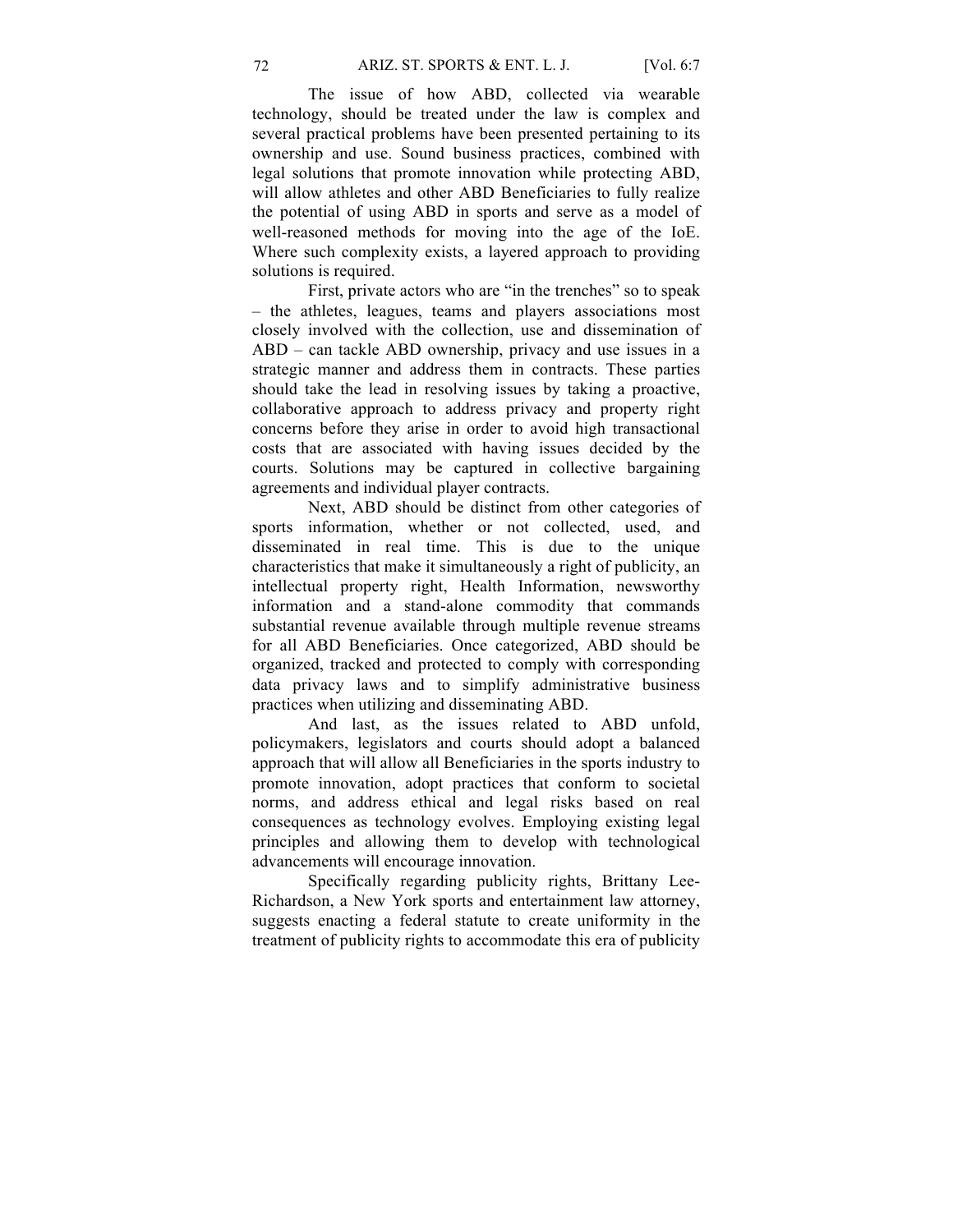and promotion.<sup>276</sup> Her proposition is valid and may be one way to simplify resolution of legal issues made more complex by technological advances. However, such legislation may be premature because the parties who are most directly involved and affected should first be allowed to create appropriate solutions in the open market. This is particularly true where the sports industry encounters nuances that the entertainment industry may not so that a "one size fits all approach" may not be most beneficial to affected parties.

Generally, solutions to be examined and discussed include:

- 1. Developing a position and strategy for athletes, players associations, leagues and their partners/subsidiaries;
- 2. Ensuring rights with respect to ABD are properly defined and flow appropriately through all assignments, licenses and other relevant contracts, current and future;
- 3. Drafting and adopting policies, procedures and best practices to ensure protection of athlete property and privacy rights and reserving additional rights for athlete/player association exploitation as technology and the definition of "publicity rights" evolves;
- 4. Requiring by contract and under law that leagues, teams and their partners who handle ABD respect athlete rights in ABD and comply with generally accepted cybersecurity practices for ABD depending on its designation as Health Information, Personally Identifiable Information, etc.; and,
- 5. Strategically identifying and preserving revenue streams for athletes, players associations, their representatives and media companies who may utilize ABD and other athlete characteristics as technology and mediums for ABD use evolve.

By taking a proactive approach that contemplates growth of the business and corresponding compliance factors from the start, leagues, teams, and their partners will be in a better position to optimize revenue generation opportunities as

<sup>276</sup> Brittany Lee-Richardson, *Multiple Identities: Why the Right of Publicity Should be a Federal Law,* 20 UCLA ENT. L. REV. 189, 219–29, 232 (2013), *available at* http://escholarship.org/uc/ item/7z58n0x8.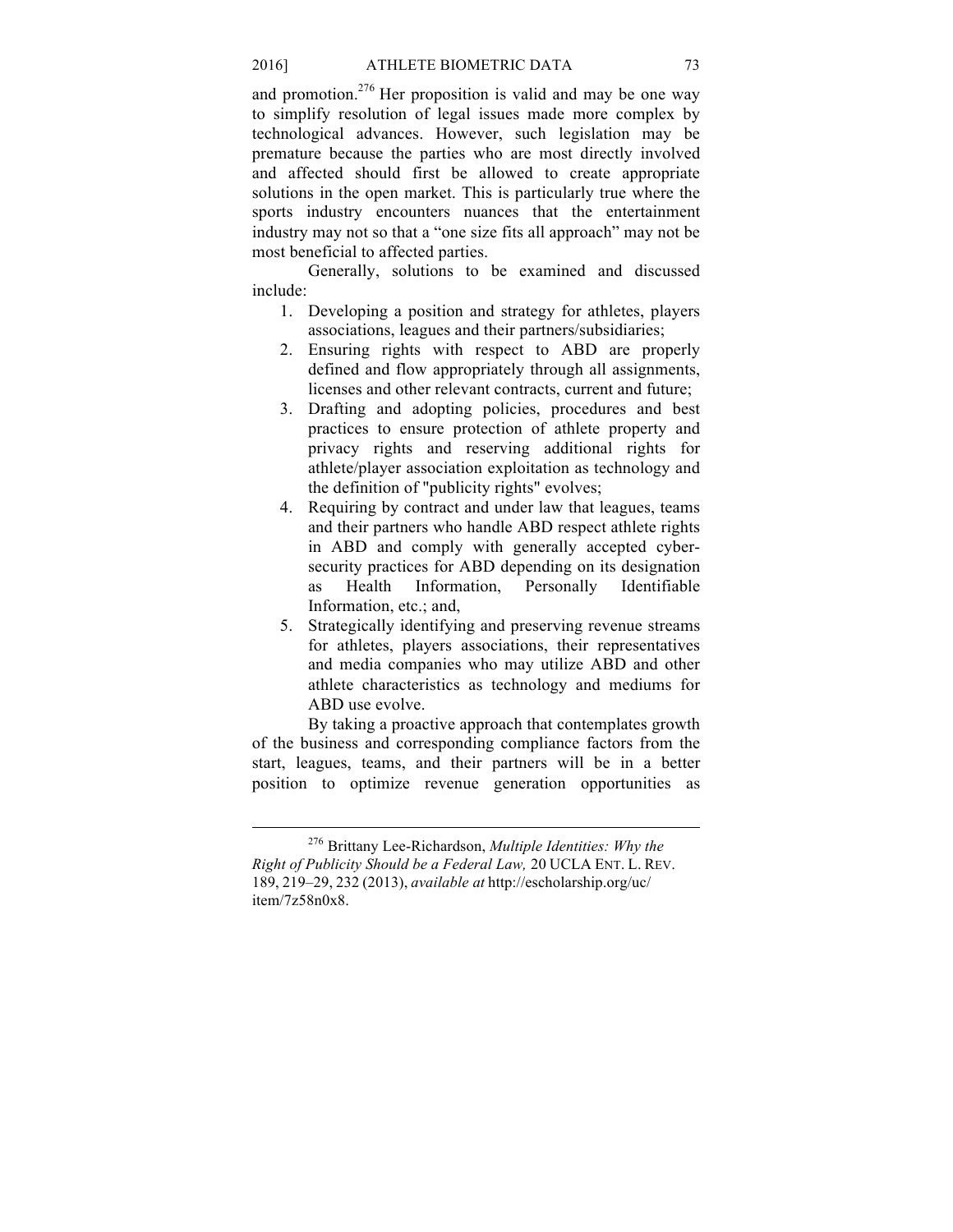technology and data use evolve while minimizing the cost of related infringement, breach, and other legal claims.

A. THE MOST PROACTIVE APPROACH IS FOR ATHLETES, PLAYERS ASSOCIATIONS AND LEAGUES TO UTILIZE CONTRACTS TO BRING CLARITY AND SOLUTIONS TO THE COLLECTION, USE AND DISSEMINATION OF ABD

The athletes to whom ABD belongs have the sole ability to assign rights to ABD and control its collection, use, and disclosure. As the use of ABD expands in programming, statistics, video games, virtual reality experiences, mobile apps, fantasy sports, sports betting, and other platforms, Primary Beneficiaries must take steps to ensure control over their ABD.

# *1. Primary Beneficiary Athletes: Leverage Individual Contracts and Collective Bargaining Agreements*

Through their contracts with leagues, teams and players associations, athletes must protect their right of privacy and their publicity and intellectual property rights in ABD. This may be accomplished by defining what constitutes ABD as clearly as possible. Next, the scope and method of its collection should be adequately identified with an eye looking forward to new technologies, capabilities and uses that will continue to shape practices in this area. Athletes should consider how, when and why ABD should be collected to determine a licensing strategy. Doing this in concert with other athletes and players associations will more effectively protect rights. Athletes and players associations can benefit as they proactively participate in discussions about ABD and act to utilize and protect it. Contracts should address the purposes for which ABD will be used and provide for its protection. Further, it is beneficial to address ABD challenges and determine solutions using a committee comprised of stakeholders as was recently agreed to by the NBA and NBPA.<sup>277</sup>

Terms governing athlete consent should be included as well. These terms should specify what does and does not constitute consent. Where ABD is highly sensitive information

<sup>277</sup> Diamond Leung, *NBA's New Labor Deal to Address Wearables, Data, How David Stern's Vision Could Come True,* SPORTTECHIE. (Dec. 15, 2016), http://www.sporttechie.com/2016/ 12/15/sports/nba/nbas-new-labor-deal-address-wearables-data-davidsterns-vision-come-true.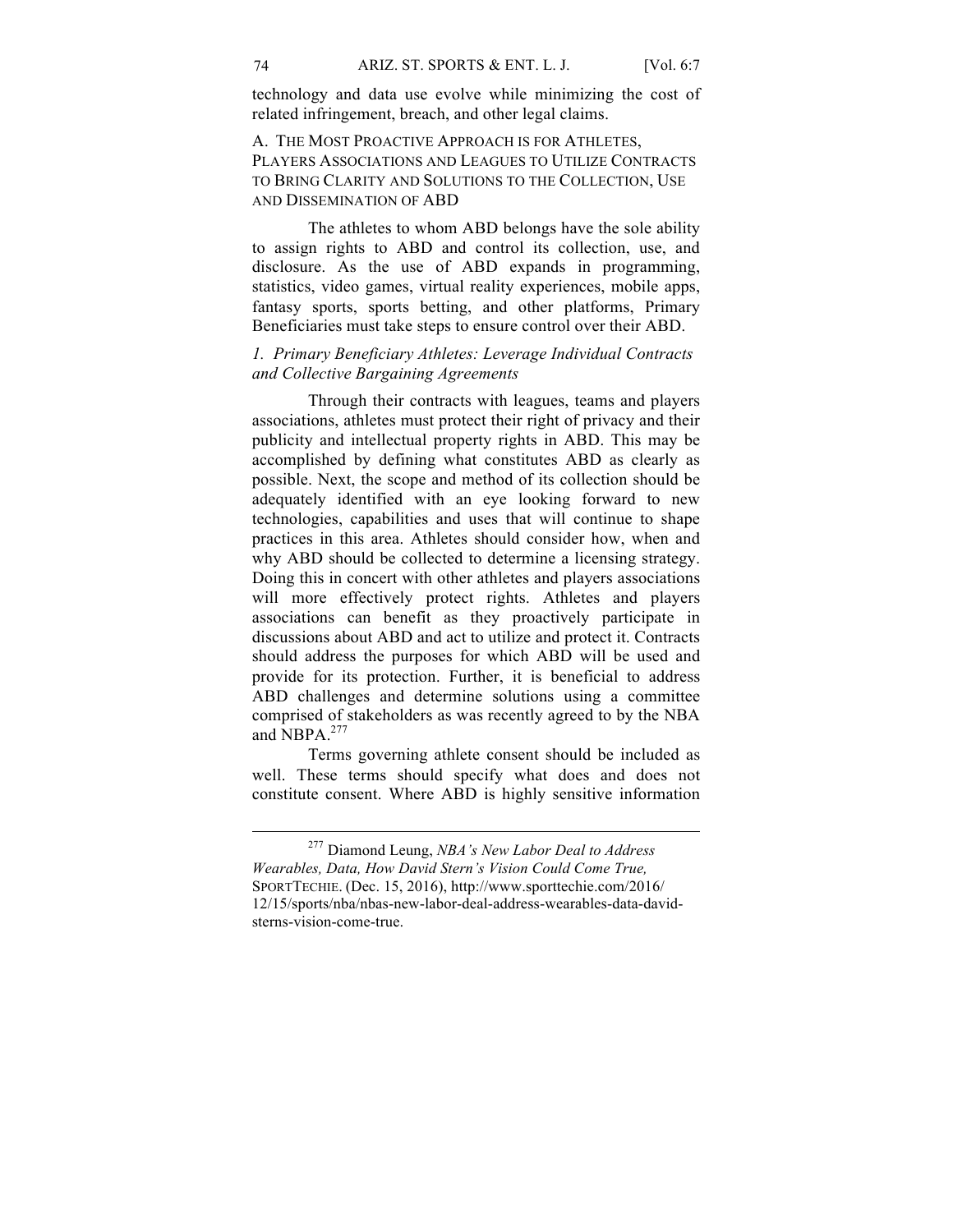and because state statutes governing individual privacy rights may require it, express, written consent is recommended. In order to protect player rights, requests for athlete consent to use ABD for specified purposes, and the consents that are received or withheld, should be tracked and recorded. Contracts should include provisions that require methods such as these to assure athlete rights are not eroded or waived as a result of consent by silence or acquiescence.

In any event, athletes should carefully consider what constitutes consent and thoughtfully determine what types of collection, use and dissemination of ABD will be consented to. Though it is impossible to imagine every possible scenario, athletes and their agents should determine the many ways in which ABD may be used now and in the future in order to reserve the athlete's right to protect and, if desired, use ABD in his or her own ventures where ABD may be monetized. They should consider the particular purposes for which ABD may be used currently as well as those not contemplated under the contract or that fall outside the scope of the contract. Athletes and agents may coordinate with leagues and teams to discuss how ABD that is collected will be categorized and valued. Contracts should include corresponding compensation terms for ABD since it is highly sensitive information that is also a property owned by the athlete. In the future, athletes will likely have more opportunities to utilize their publicity rights, including their ABD, in new ways. Athletes and their agents will reap greater rewards if they pre-determine how they will utilize ABD in other ventures then craft contract carve outs that retain athlete rights for these ventures or partner with media companies to capitalize on these rights by licensing them to third parties.

Finally, stringent security requirements should be set forth in contracts to protect ABD from unwanted disclosure by parties other than the athlete. In relation to this, athletes and their agents should be aware of the impact athlete disclosure of ABD may have on his ability to prevent disclosure by third parties and implement a strategy to limit or prevent disclosures that may adversely affect privacy and property rights.

Incorporating contract provisions that clarify what ABD is, how it may be collected and used, and how it will be protected are the initial, primary goals for athletes as the Primary Beneficiaries. Maintaining control of their privacy and publicity rights coupled with receiving commensurate compensation for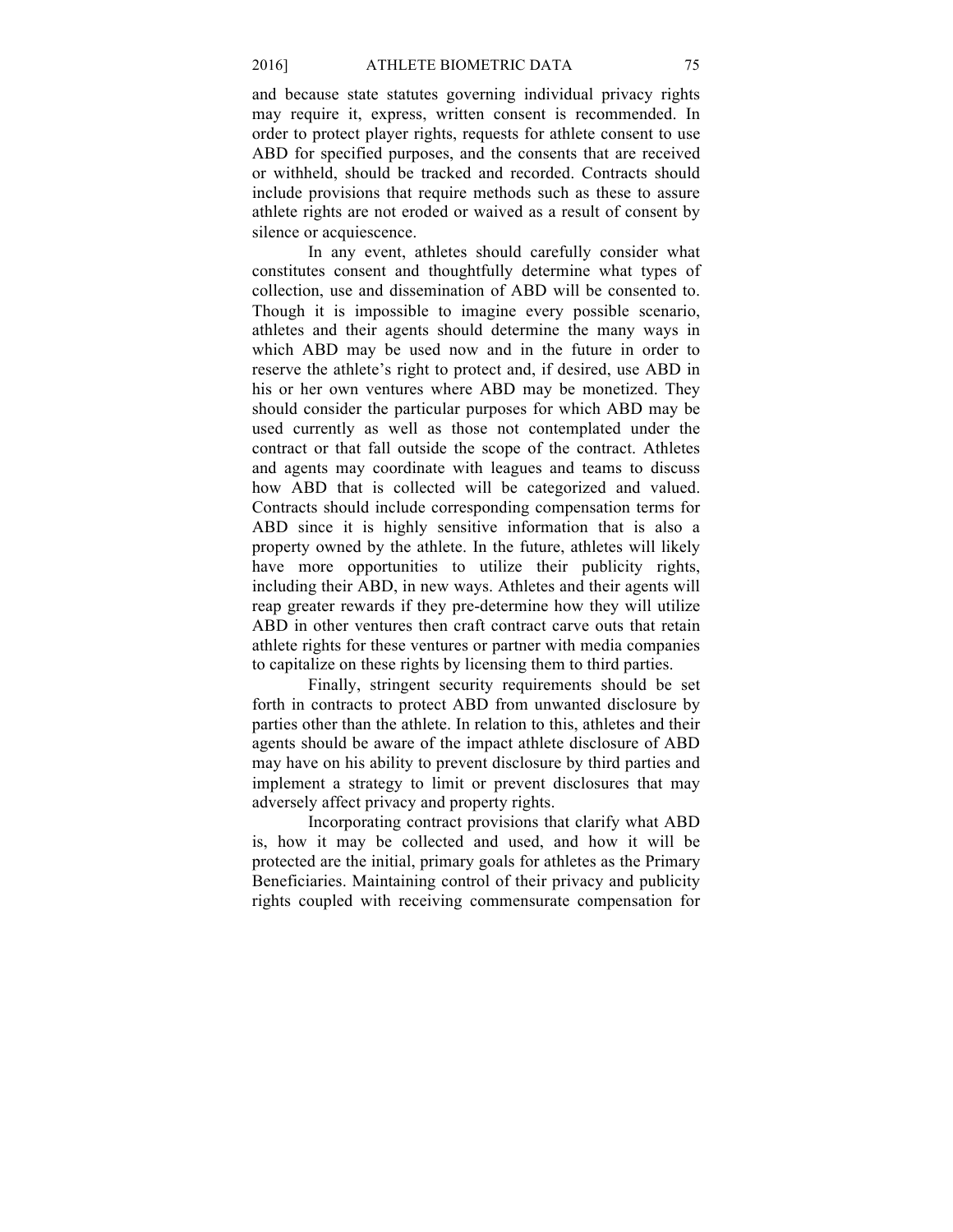their ABD via contracts will reduce transactional costs of pursuing claims in court and prevent erosion or these rights.

# *2. First- and Second-Generation Beneficiaries: Add Relevant Provisions to Collective Bargaining Agreements, League-Professional Association Licenses and Vendor Agreements*

First-Generation Beneficiaries including leagues, teams and players associations have some interests that are complimentary and others that compete with one another. Leagues and teams want to utilize ABD for altruistic reasons and for revenue generation. Players associations seek to protect player rights while capitalizing on these rights as well. All of these organizations rely upon athletes to assign, license or otherwise grant these rights. For these reasons it is in the best interest of these parties to develop a strategy that protects athlete rights and compensates them for the use of their property.

Utilizing the provisions that are recommended above for use in athlete contracts, professional associations should promote and negotiate for inclusion of appropriate provisions in collective bargaining agreements, league-players association licenses, and individual player contracts. Players associations should review the property rights assigned to them by athletes and compare them to property rights that players associations have licensed to leagues and teams via collective bargaining agreements and individual player contracts. Ambiguous definitions that may or may not include ABD should be clarified so that athletes, leagues, teams and players associations have the same understanding of what rights are being licensed and confirm that those rights match the rights assigned or licensed by athletes. The rights and obligations that are assigned from athletes to players associations and licensed from athletes and players associations to leagues and teams must consistently flow through each agreement. Definitions of assigned and licensed property must include ABD and clarify what it is, what it is not, and how it may be collected and used. This approach will reduce claims, disputes and related costs while identifying revenue streams from ABD utilization and establishing profits for each party involved.

The rights and responsibilities connected to the collection, use and dissemination of ABD conveyed within these agreements, assignments and licenses must trickle down to Second-Generation Beneficiaries who partner with First-Generation Beneficiaries to collect, analyze, process, disseminate and protect ABD. For example, in a scenario where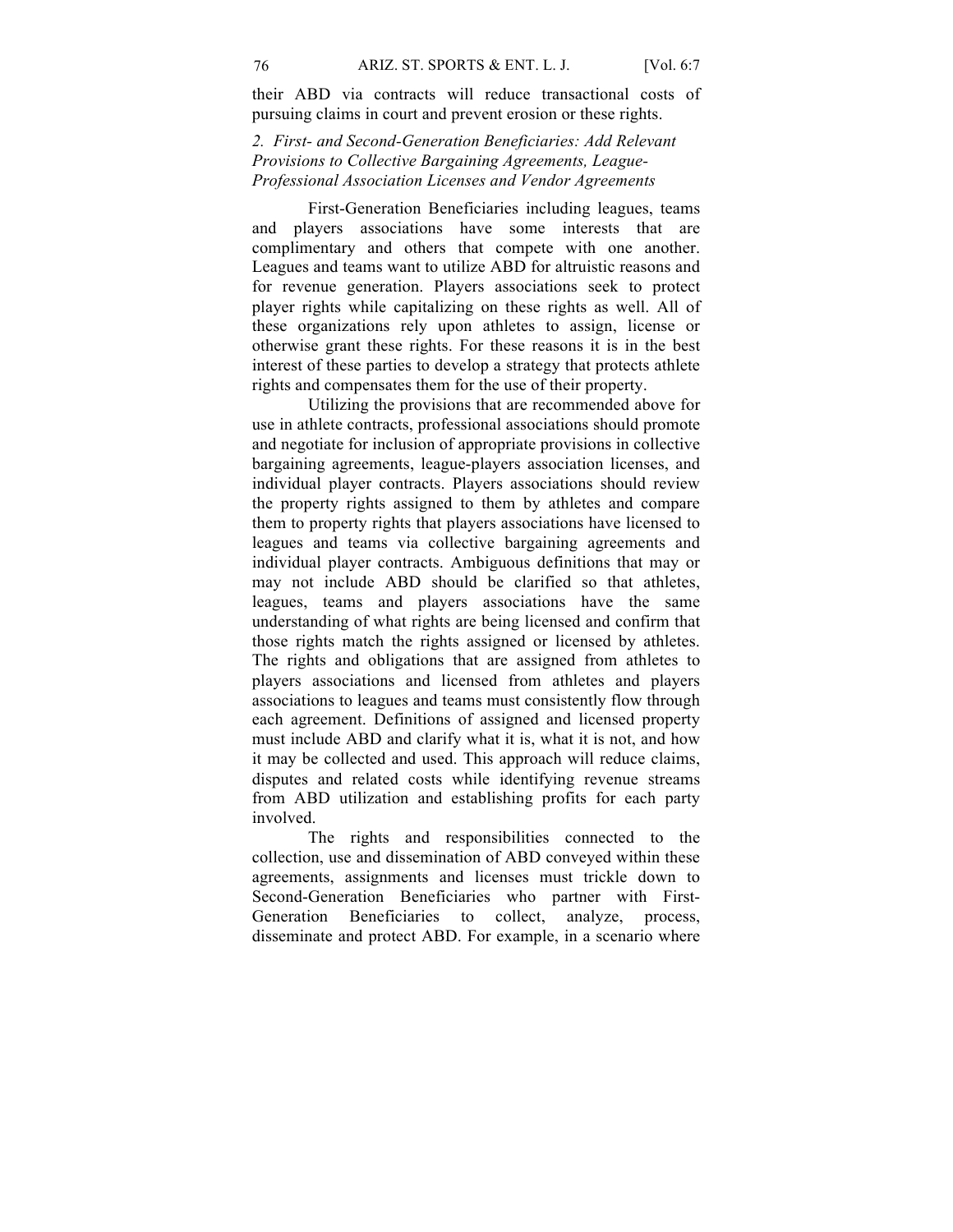a league partners with or otherwise engages a vendor to collect, analyze, report on, house, and create content from ABD, the league should ensure it has procured consent from athletes to collect and use their ABD from a privacy law perspective and procured a license to utilize the ABD from a property law perspective, if the situation warrants it. If the league has taken these steps, it will then sublicense these rights to Second-Generation Beneficiaries. This approach will reduce infringement claims and related costs to First- and Second-Generation Beneficiaries. Optimally, it will also create a method for tracking parties who collect, create content, and use that may serve as the basis for compensating athletes and players associations for property rights. Additionally, security obligations described in collective bargaining agreements and other governing documents can be included in agreements between leagues and their ABD vendors to ensure league compliance and offset risk, passing some liability to those parties handling ABD. As a result, leagues may seek warranties and indemnification from Second-Generation Beneficiaries who may create infringing content or breach security obligations. Second-Generation Beneficiaries may likewise seek warranties and indemnification from leagues who may provide infringing or unauthorized property to Second-Generation Beneficiaries.

Players associations, leagues and vendors should utilize contracts to properly license rights, govern ABD collection, outline use and security practices, clearly state obligations, and precisely allocate risk. Taking this approach is a cost-effective way to procure and sublicense rights, reduce infringement claims and transaction costs, and increase profit margins.

### *3. Third- and Fourth-Generation Beneficiary Sponsors and Content Creators: Protect Interests by Incorporating Appropriate Contract Provisions*

Leagues and players associations also have obligations to sponsors, endorsers, data disseminators and content creators. These Third-Generation Beneficiaries must also be legally obligated to observe relevant rights and responsibilities in their use of ABD as sponsors, endorsers, content creators and disseminators. They will also want to be protected from potential infringement claims from players and professional associations as well as security breach claims from Primary and First-Generation Beneficiaries.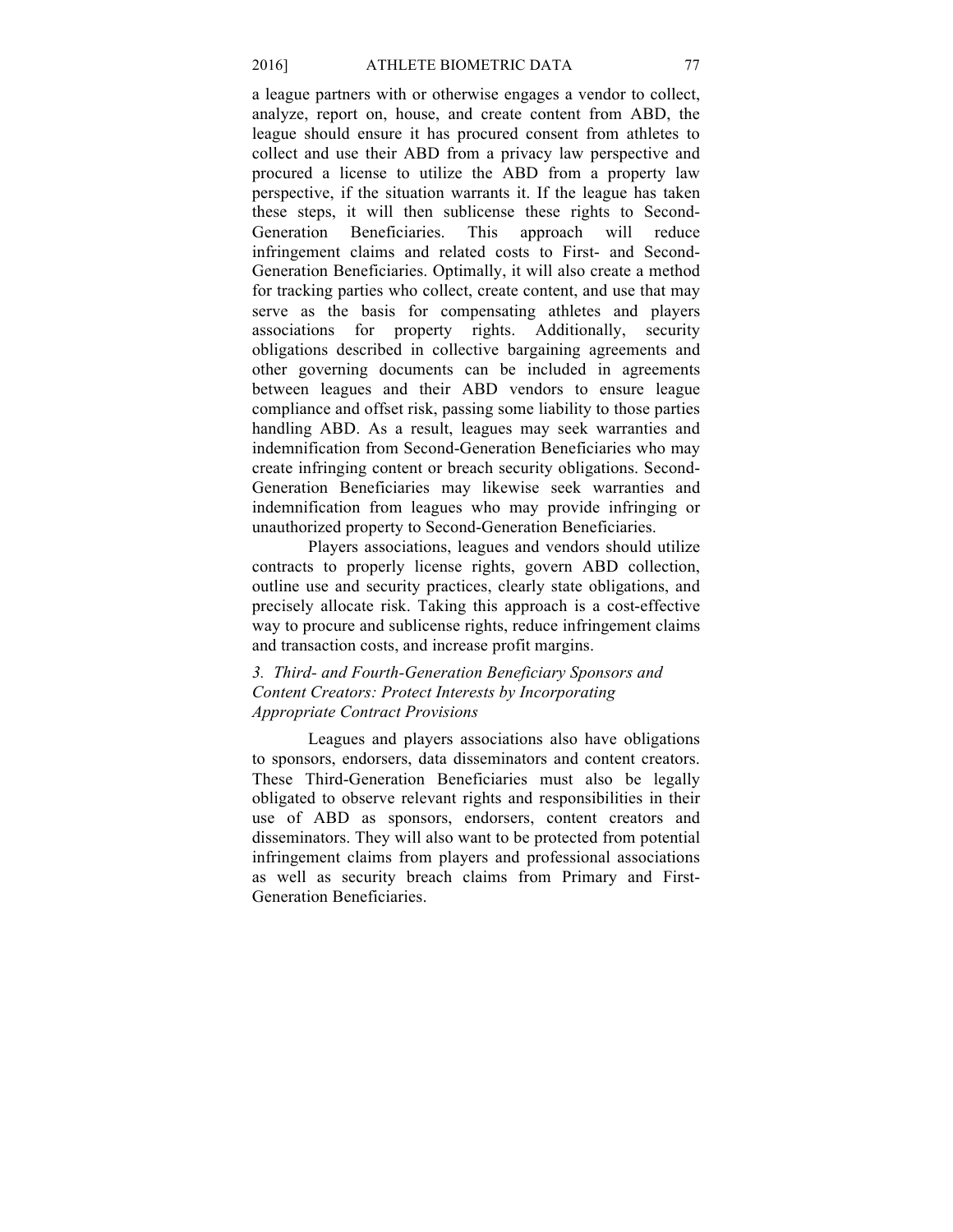The contracts that leagues and players associations enter into with Third-Generation Beneficiaries should clearly articulate rights and obligations with respect to ABD. Parties to these agreements must undertake practices to prevent infringement of publicity and intellectual property rights and to comply with security-related obligations in the handling of ABD. Contract provisions should state these obligations and grant appropriate rights to Third-Party Beneficiaries who utilize ABD to create content. This approach will reduce liability for Third-Party Beneficiaries and costs related to defending potential infringement and security breach claims.

# B. PROPERTY CATEGORIZING AND MANAGING ABD SIMPLIFIES COMPLIANCE ACTIVITIES AND BUSINESS PRACTICES

Clear guidelines must be developed by leagues, teams, and their technology services providers regarding the collection, use, and dissemination of ABD. These must then be conveyed to Fourth-Generation Beneficiaries, sports fans and society, who may create content and incorporate elements of ABD as they engage in the sports ecosystem.

Proactively addressing the issues that are inherent in ABD collection, use and dissemination are important because this may curtail transaction costs that arise as a result of having courts or regulatory bodies determine the roles, responsibilities and rights of affected parties. Further, a "wait and see" approach, rather than strategic planning, is likely to result in a loss of the rights of Primary Beneficiaries and revenue that all Beneficiaries stand to gain. To protect ownership and privacy rights of Primary Beneficiaries, First-Generation Beneficiaries must adopt policies and procedures to govern the collection, use, protection and dissemination of ABD, anticipating to some extent how biometric data and big data practices will evolve in the coming years. Departments within leagues, teams and players associations and their affiliated entities (e.g., Digital Content Creation, Business Development, R&D, Product Development, Marketing, Legal, and Compliance) can coordinate efforts to ensure product offerings are built in a manner to respect and protect the rights of Primary Beneficiaries.

Articulating reasonable and clear practices for utilizing only that ABD which is necessary and proper in news reporting and revenue-generating endeavors such as utilizing ABD in mobile applications and fantasy sports information will allow for greater protection of athlete privacy. This may also diminish discriminatory practices due to disclosure of unfavorable Health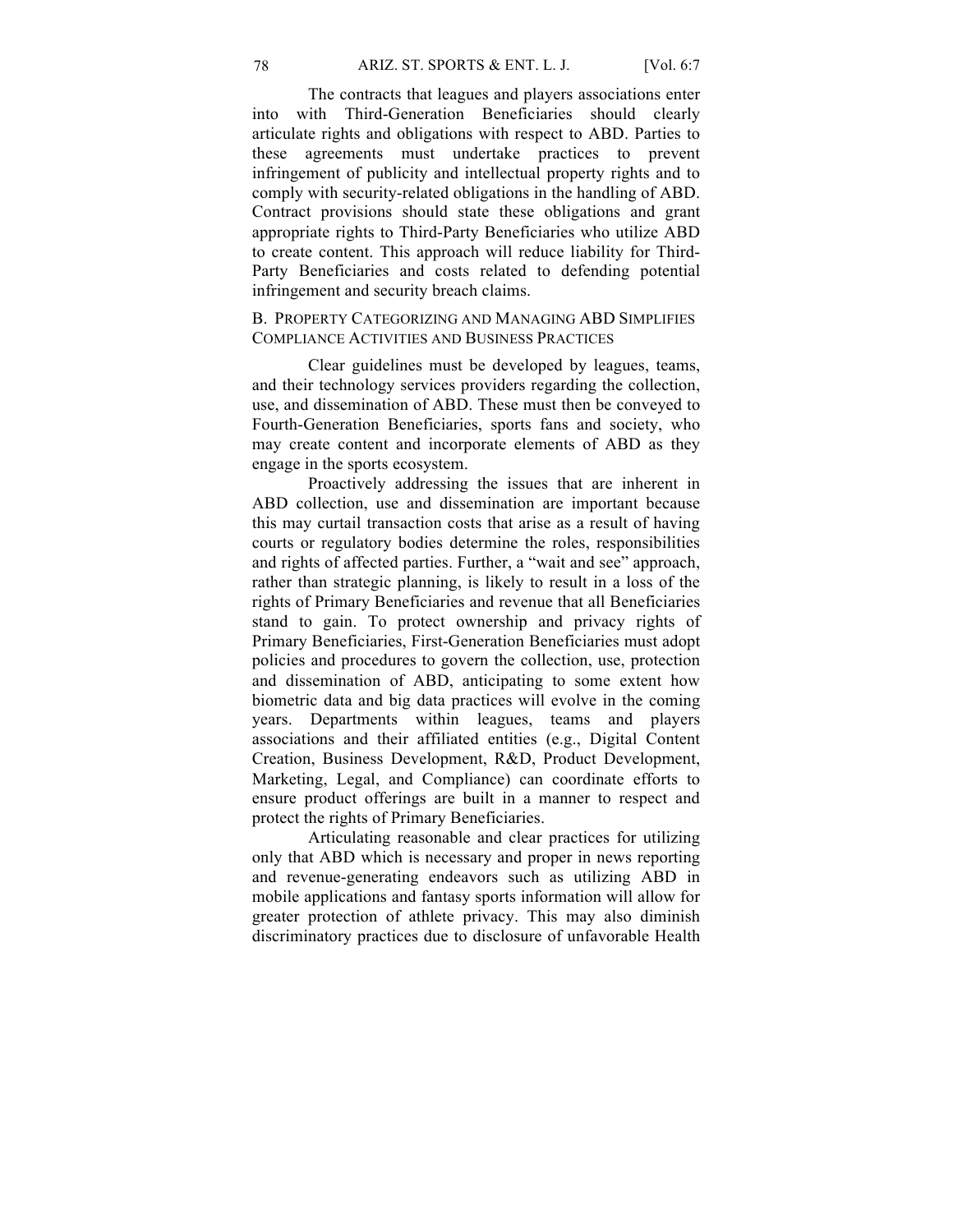Information and the availability of genetic predisposition information. Categorizing ABD when it is collected based upon how it will be used will promote compliance with applicable publicity rights, intellectual property and privacy laws.

ABD collected, used and disseminated for the purpose of health, safety, performance and injury prevention should be categorized distinctly from ABD used as a commodity, which is licensed or sold to other parties to generate revenue. Such would be the case for ABD used by Third-Generation Beneficiaries such as fantasy sports providers who provide ABD to fantasy sports participants to be used in their contests. Third-Generation Beneficiaries such as sponsors and endorsers who use ABD in their own product offerings to create and must also adopt best practices to protect ABD and utilize it only within the authorizations granted by licensors. Due to the potential uses of ABD by First-Generation Beneficiaries in programming and even in broadcasts containing ABD as a component of enhanced statistics, these uses should be examined and best practices should be adopted to ensure protection of the rights of Primary Beneficiaries and compliance with law and assigned or licensed rights and other contractual obligations. Further, First-, Secondand Third-Generation Beneficiaries must employ frameworks providing for athlete notice and consent regarding collection, use, dissemination and protection practices involving ABD.

The athletes as Primary Beneficiaries and their agents must be educated regarding the collection, use, dissemination and protection of their ABD and their own rights in relation to ABD. Players associations are in a position of protecting athlete rights; however, they have their own interests at stake where ABD is concerned. Players associations are incentivized to license ABD to leagues, teams, and other Beneficiaries as well as utilize ABD in their own product offerings and through those developed by their own sports and entertainment subsidiaries, who create content and programming around professional athletes. Each Beneficiary must contemplate the risks and rewards associated with its interaction with ABD.

Specific solutions for all ABD Beneficiaries include the following:

• Primary Beneficiaries and First-Generation Beneficiaries can begin now to adopt policies, procedures and best practices that anticipate greater regulation pertaining to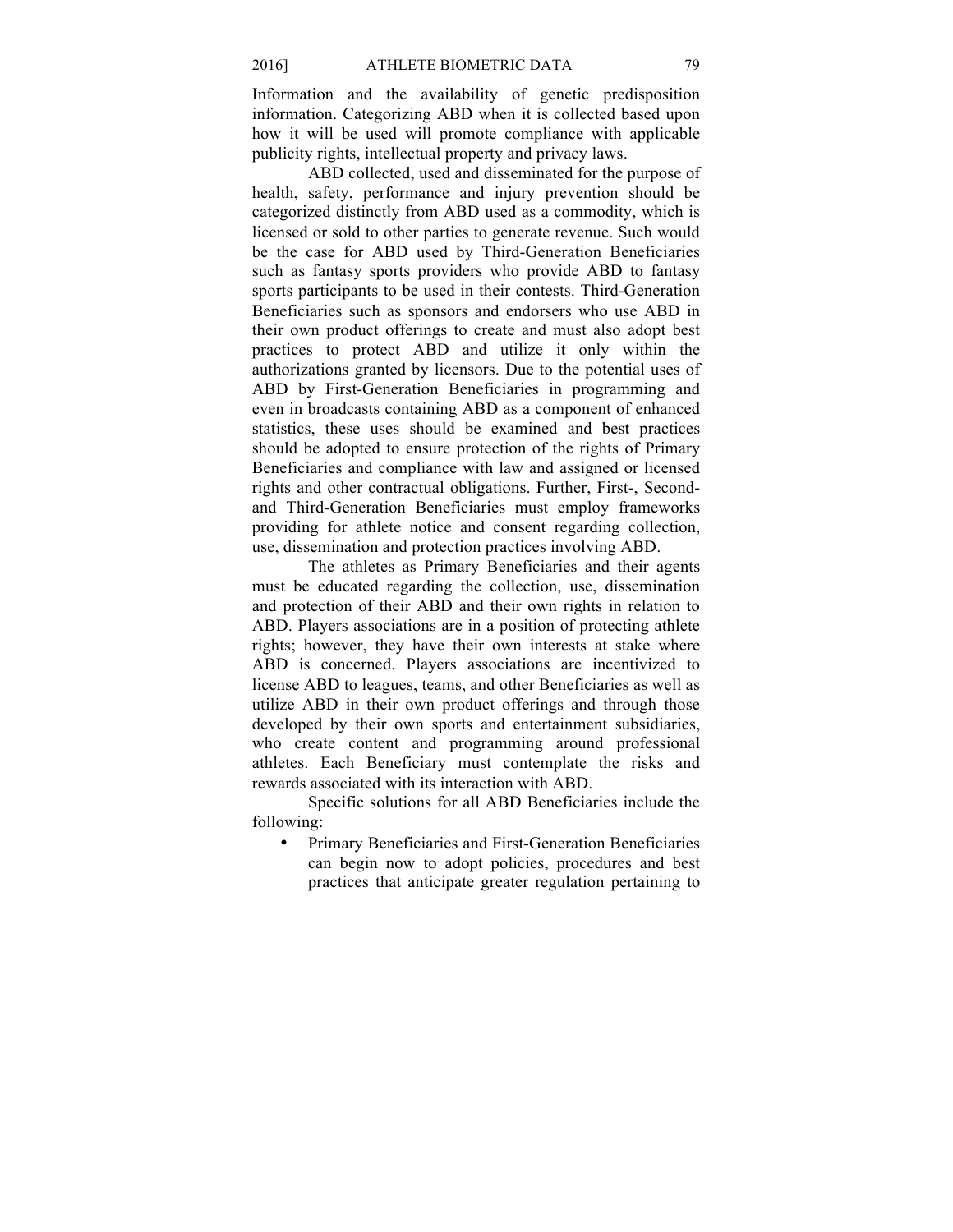their data collection, use, dissemination and protection in an attempt to reduce risk by proper handling of ABD.

- First-Generation Beneficiaries should undertake selfregulation and adopt a privacy by design model when collecting, using, and protecting ABD to create a flexible and responsive business model that can evolve based upon changes in technology and the law.
- Beginning when ABD is collected, tracking it as well as related consent and licensing obligations.
- Creating then following models for tracking notice and consent, for tracking data collectors' responsibilities and compliance based upon use-based permissions, and implementing FIPs to govern treatment of ABD promotes regulatory compliance.
- Adopting policies, procedures and best practices concerning ABD collection, use, dissemination and protection by ABD Beneficiaries based upon their role. For example, First-Generation Beneficiaries will define what types of ABD may be collected and by what means. Policies and procedures should include parameters for data tracking, use, retention, and security. Leagues and players associations should agree on what types of ABD will be licensed or disclosed and for what purposes. Second-Generation Beneficiaries should adopt policies and procedures for handling ABD and implementing them to protect against loss, destruction or damage to data, breaches, and to define permissions regarding who can access, alter or delete data. Third-Generation Beneficiaries will want policies and procedures to ensure that their use of ABD complies with the rights licensed and permissions granted to them.
- First-Generation Beneficiaries are in a position to minimize risk at the lowest cost since they and their partners, Second-Generation Beneficiaries, collect ABD and foresee its uses. They are in a position to reduce risk by securing ABD and building product offerings with security and regulatory compliance in mind from the start.
- First- and Second-Generation Beneficiaries must communicate clearly with one another regarding what data is being produced, how it is being used and whether appropriate security measures are being taken to collect data and delete it when it is no longer required.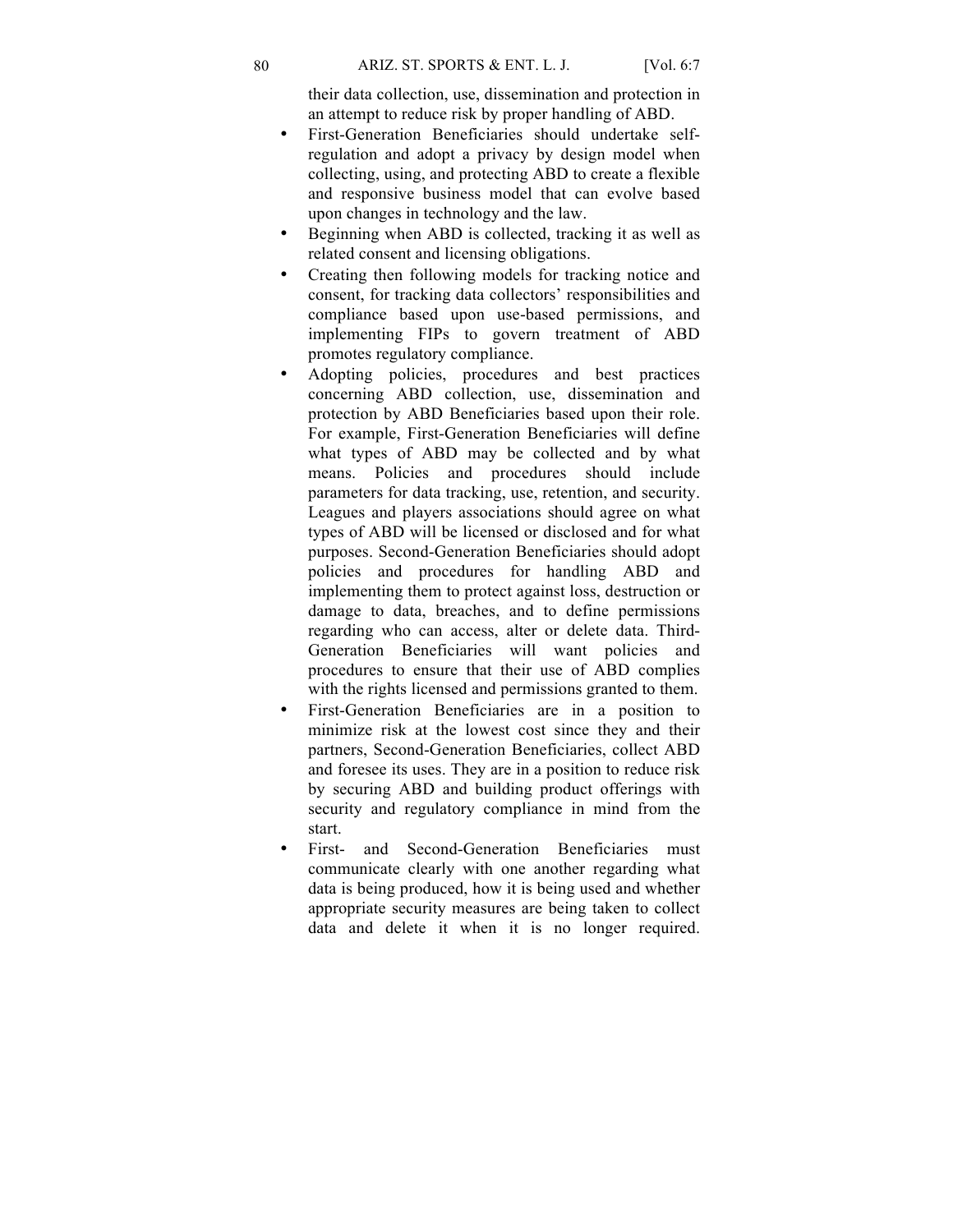Regularly scheduled meetings may be a good forum to identify and uniformly address these topics.

- First- and Second-Generation Beneficiaries should implement practices to (1) create databases designed with privacy in mind at every stage of development,  $(2)$ simplify the process for athletes to make choices about the use of their ABD within the defined uses agreed upon by leagues and players associations, (3) make information collection and use practices transparent, (4) promote corporate cultures that respect ABD and value its security especially during product development, (5) incorporate substantive privacy protections related to data security, collection limits, retention and disposal, and data accuracy, and (6) promote accountability.
- First- and Second-Generation Beneficiaries and their affiliates should employ content compliance managers to oversee their respective organization's treatment of ABD and other forms of information, characteristics and property that result from the use of technology in sport to ensure compliance with applicable laws and their organization's policies and procedures.
- Athletes and their agents must be educated about athlete rights in relation to ABD and understand who is collecting their ABD, the purposes for ABD collection, its impact on them and how ABD is being controlled, processed and protected.
- Athletes must understand what constitutes consent and its impact on the retention or erosion of certain legal rights.
- Creation of an Athlete Bill of Rights promulgated by players associations with input from athletes outlining principles related to ABD including an athlete's rights to (1) control the ABD collected from him and how it will be used, (2) have access to easily understandable information about privacy and security practices in relation to ABD, (3) expect that ABD will be used only in ways for which it is authorized and in a limited context of the professional sport the athlete plays, (4) rely upon secure and responsible handling of ABD by those collecting, using, disseminating and protecting it, (5) take steps to ensure accuracy of ABD and protect it from the risks of adverse consequences, (6) reasonably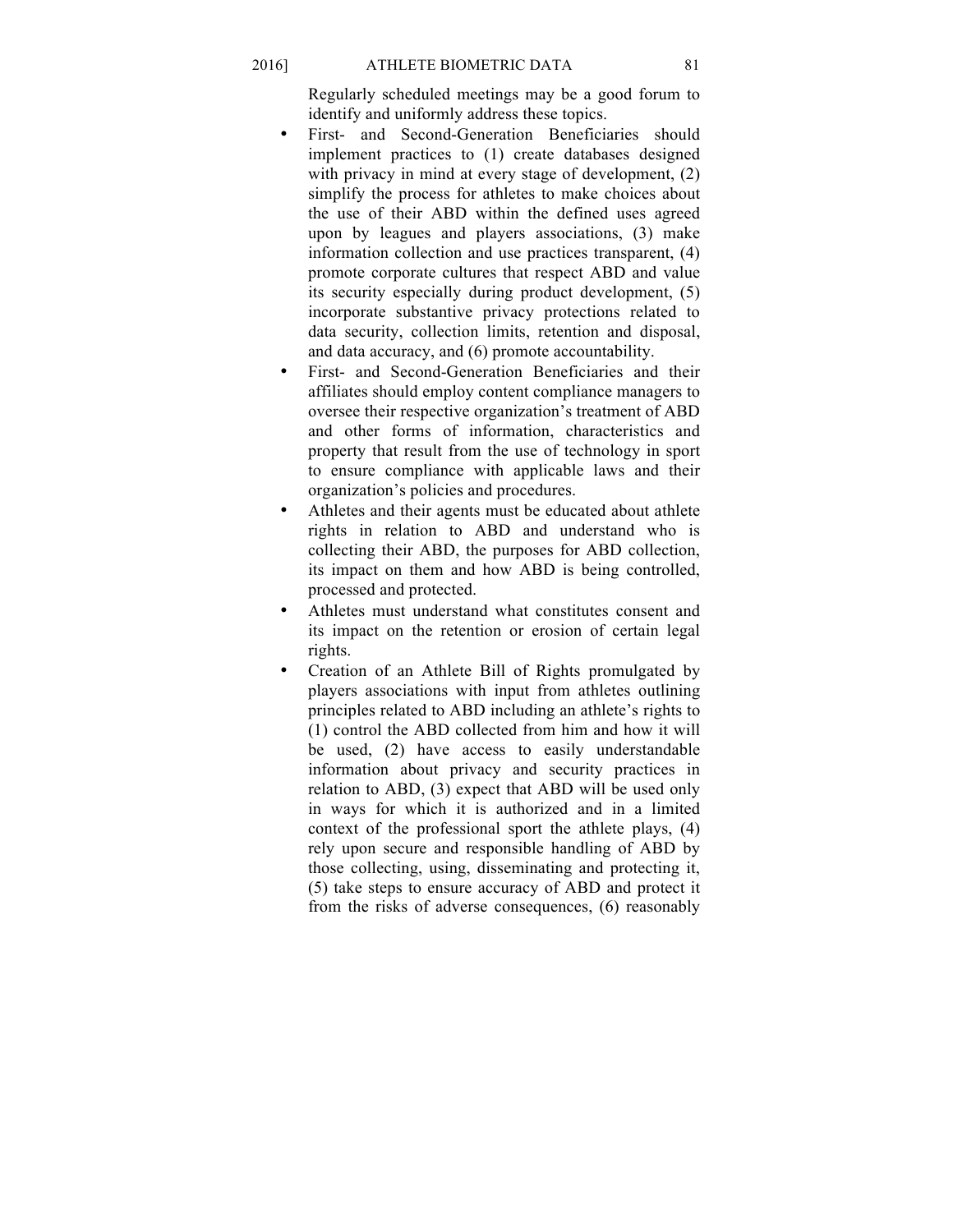limit ABD collection and retention, and (7) be assured under contract that their ABD is handled by data controllers who comply with generally-accepted information security practices.

ABD Beneficiaries must be diligent to stay informed, shape the discussion and solutions surrounding ABD, ensure they are preserving rights, and comply with the law as it evolves.

If implemented by ABD beneficiaries, these solutions can mitigate risk while allowing for optimization of revenue. Further, when each ABD Beneficiary proactively participates in the emerging area of wearable technology, they are each in a better position to protect their interests and the corresponding compensation for the value they bring to the sports technology space.

## **IV. CONCLUSION**

The possibilities created by wearable technology and the use of ABD are exciting. The sports industry is a leader in the wearable technology field with the ability to make a significant impact on big data practices and the development of the IoT. By embracing technology and becoming early adopters, professional sports leagues are providing exciting entertainment experiences for sports fans. New sports entertainment products and other enhancements will elevate the level of individual athlete performance and gameplay.

How ABD is collected, used, disseminated and protected will continue to evolve. As it does, sports industry players can take a collaborative approach to mitigate legal risk and optimize opportunities for revenue generation for all parties who are involved in the contribution, collection, use and dissemination of ABD. Property and privacy rights can be balanced when encountered by sports industry players and policymakers. Public policy and regulatory schemes can be pliable so as to adopt a pro-innovation approach that responds to the relevant legal issues facing society today and in the future as the IoE emerges. Additionally, those parties involved with determining the treatment of ABD are encouraged to use their collective efforts to define ABD and its attending rights and responsibilities. Sound policy and law-making will consider foreseeable uses for ABD and seek to address reasonable consequences of collecting, using and disseminating ABD.

To resolve the inherent tensions that exist, leagues, teams and players associations can implement best practices for